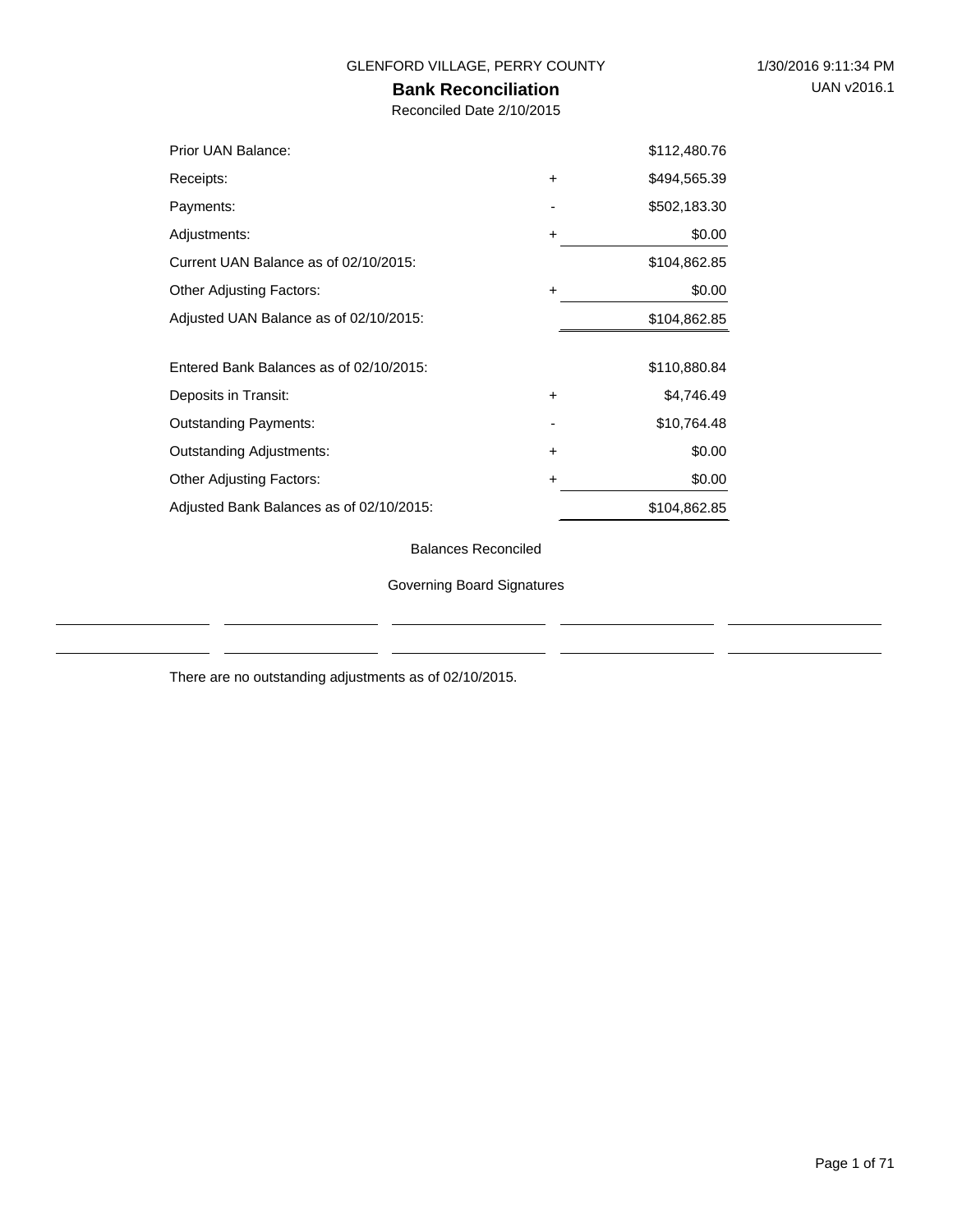UAN v2016.1

# **Bank Balances**

| Type      | <b>Name</b>    | <b>Number</b> | <b>Prior Bank</b><br><b>Balance</b> | <b>Calculated</b><br><b>Bank Balance</b> | <b>Entered Bank</b><br><b>Balance</b> | <b>Difference</b> |
|-----------|----------------|---------------|-------------------------------------|------------------------------------------|---------------------------------------|-------------------|
| Primary   | <b>PRIMARY</b> | 000820130094  | \$135,750.26                        | \$110,880,84                             | \$110,880,84                          | \$0.00            |
| Secondary | Secondary      | 310005458     | \$0.00                              | \$0.00                                   | \$0.00                                | \$0.00            |
|           |                | Total:        | \$135,750.26                        | \$110,880,84                             | \$110,880,84                          | \$0.00            |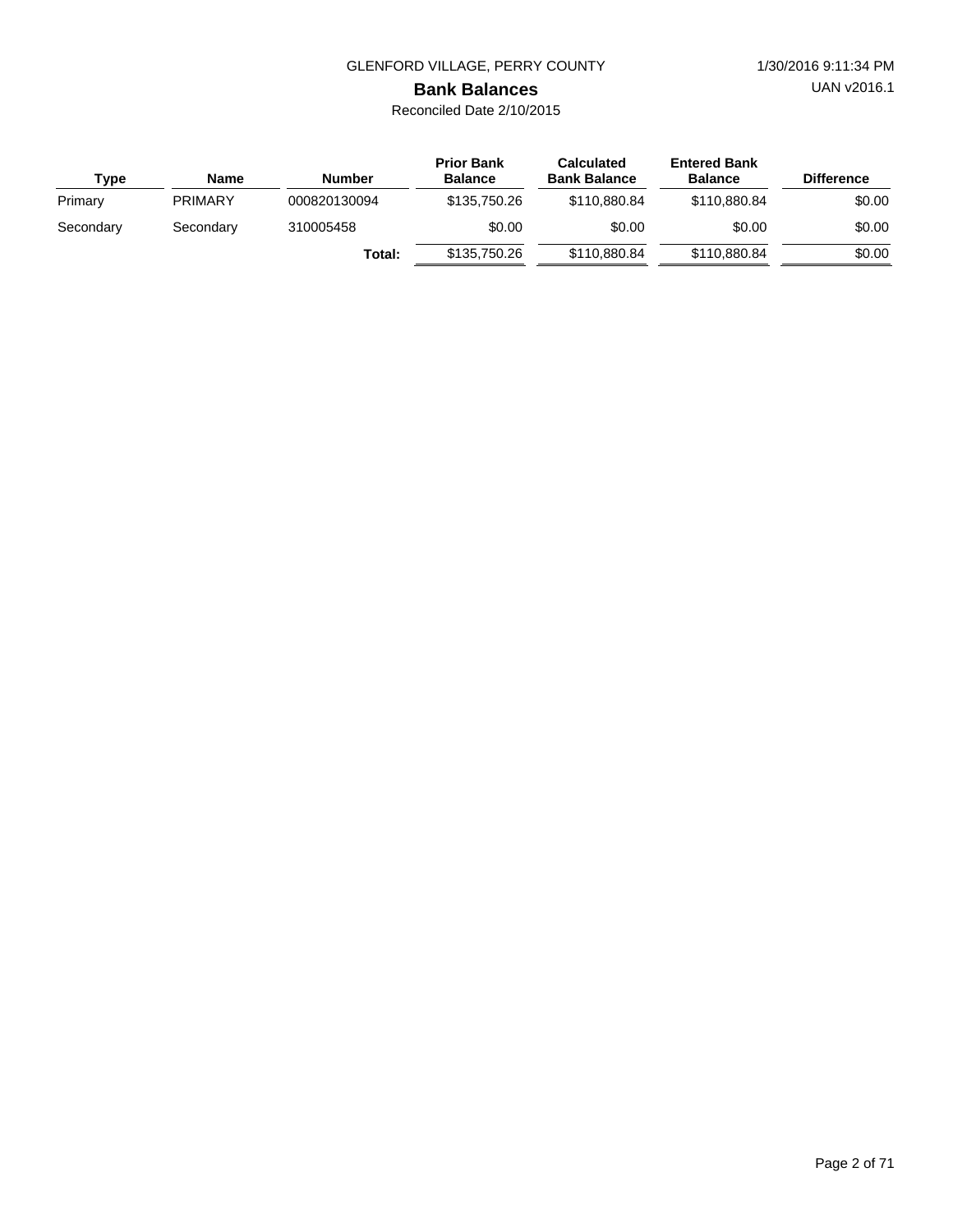### **Outstanding Payments** Reconciled Date 2/10/2015

| <b>Account</b> | <b>Type</b> | Payment# | <b>Post Date</b> | Vendor / Payee                             | Amount      |
|----------------|-------------|----------|------------------|--------------------------------------------|-------------|
| <b>PRIMARY</b> | Warrant     | 10518    | 02/03/2015       | American Electric Power                    | \$782.97    |
| <b>PRIMARY</b> | Warrant     | 10519    | 02/03/2015       | <b>AT &amp; T</b>                          | \$48.26     |
| <b>PRIMARY</b> | Warrant     | 10520    | 02/03/2015       | <b>Brandon Fox</b>                         | \$575.00    |
| <b>PRIMARY</b> | Warrant     | 10521    | 02/03/2015       | <b>Gibson Electric</b>                     | \$75.00     |
| <b>PRIMARY</b> | Warrant     |          | 10522 02/03/2015 | Isacc Wiles Burkholder & Teetor, LLC       | \$67.50     |
| <b>PRIMARY</b> | Warrant     | 10523    | 02/03/2015       | <b>Leonard Sheppard</b>                    | \$9.80      |
| <b>PRIMARY</b> | Warrant     |          | 10524 02/03/2015 | Linda Nicodemus                            | \$35.39     |
| <b>PRIMARY</b> | Warrant     | 10525    | 02/03/2015       | <b>MASI Environmental Services</b>         | \$102.10    |
| <b>PRIMARY</b> | Warrant     | 10526    | 02/03/2015       | Northern Perry County Water                | \$2,930.06  |
| <b>PRIMARY</b> | Warrant     | 10527    | 02/03/2015       | <b>Ohio Municipal League</b>               | \$225.00    |
| <b>PRIMARY</b> | Warrant     | 10528    | 02/03/2015       | Speedway LLC                               | \$57.82     |
| <b>PRIMARY</b> | Warrant     | 10529    | 02/03/2015       | Tri-County Plumbing & Hardware             | \$61.90     |
| <b>PRIMARY</b> | Warrant     | 10530    | 02/03/2015       | Linda Lea Nicodemus                        | \$650.29    |
| <b>PRIMARY</b> | Warrant     | 10531    | 02/03/2015       | Ohio Public Employees Retirement<br>System | \$192.00    |
| <b>PRIMARY</b> | Warrant     |          | 10532 02/10/2015 | ACM Ohio, LLC Messender Publishing<br>Co.  | \$82.00     |
| <b>PRIMARY</b> | Warrant     | 10533    | 02/10/2015       | American Electric Power                    | \$216.55    |
| <b>PRIMARY</b> | Warrant     |          | 10534 02/10/2015 | American Electric Power                    | \$4,386.84  |
| <b>PRIMARY</b> | Warrant     |          | 10535 02/10/2015 | <b>Energy Cooperative</b>                  | \$266.00    |
|                |             |          |                  |                                            | \$10,764.48 |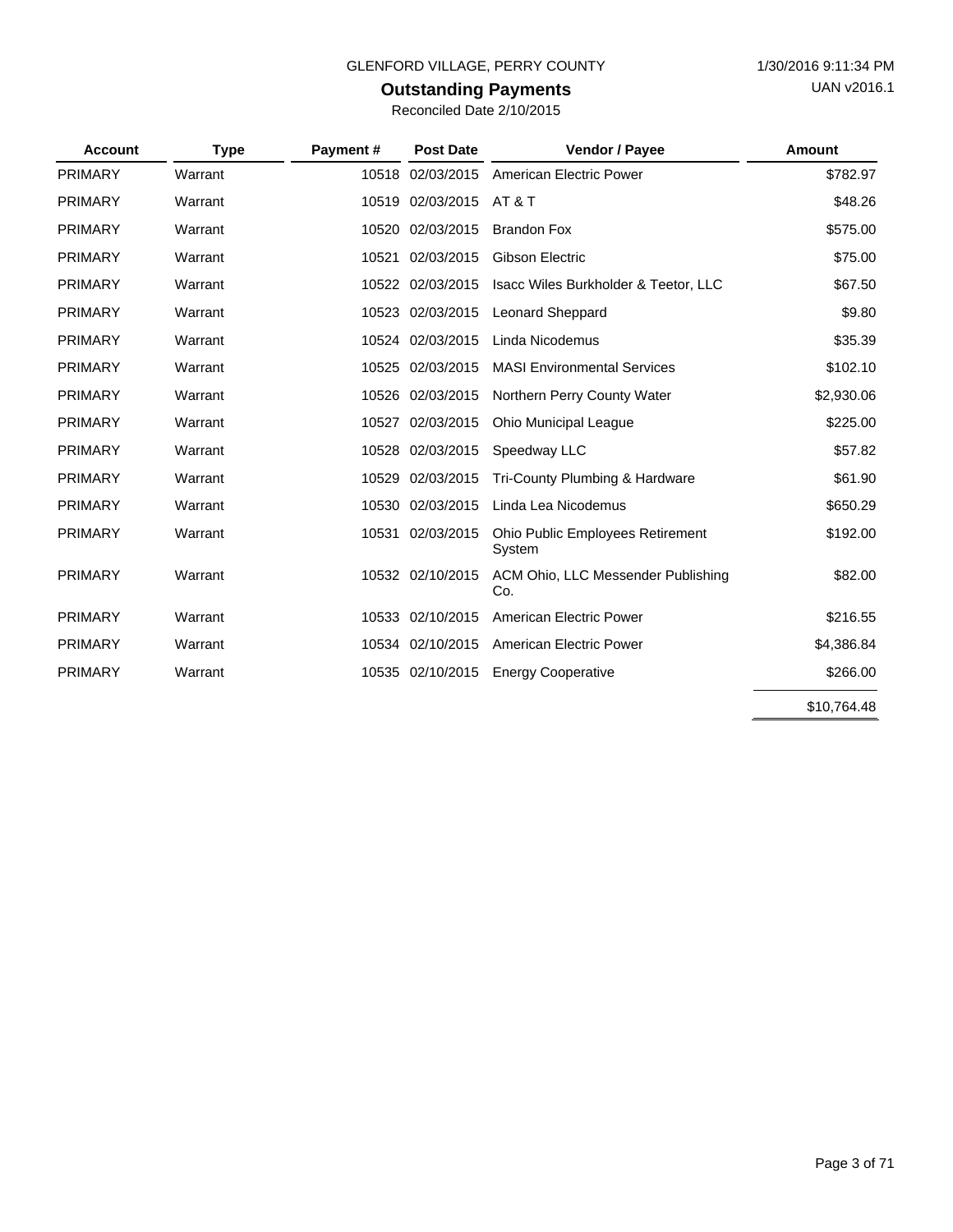# **Cleared Payments**

| Reconciled Date 2/10/2015 |  |  |  |
|---------------------------|--|--|--|
|---------------------------|--|--|--|

| <b>Account</b> | <b>Type</b> | Payment# | <b>Post Date</b>        | Vendor / Payee                             | <b>Amount</b> |
|----------------|-------------|----------|-------------------------|--------------------------------------------|---------------|
| <b>PRIMARY</b> | Electronic  |          | 2-2015 01/19/2015       | Elite Excavating Co. of Ohio, Inc.         | \$478,437.17  |
| <b>PRIMARY</b> | Warrant     |          | 10486 12/30/2014        | ADR & Associates, LTD                      | \$18,596.88   |
| <b>PRIMARY</b> | Warrant     |          | 10487 12/30/2014        | American Electric Power                    | \$4,672.62    |
| <b>PRIMARY</b> | Warrant     |          | 10488 01/06/2015        | ADR & Associates, LTD                      | \$337.57      |
| <b>PRIMARY</b> | Warrant     |          | 10489 01/06/2015        | AT & T                                     | \$48.26       |
| <b>PRIMARY</b> | Warrant     |          | 10490 01/06/2015        | American Electric Power                    | \$584.58      |
| <b>PRIMARY</b> | Warrant     |          | 10491 01/06/2015        | <b>Brandon Fox</b>                         | \$550.00      |
| <b>PRIMARY</b> | Warrant     |          | 10492 01/06/2015        | <b>Energy Cooperative</b>                  | \$200.00      |
| <b>PRIMARY</b> | Warrant     |          | 10493 01/06/2015        | Isacc Wiles Burkholder & Teetor, LLC       | \$189.00      |
| <b>PRIMARY</b> | Warrant     |          | 10494 01/06/2015        | <b>MASI Environmental Services</b>         | \$108.95      |
| <b>PRIMARY</b> | Warrant     |          | 10495 01/06/2015        | Northern Perry County Water                | \$2,927.65    |
| <b>PRIMARY</b> | Warrant     |          | 10496 01/06/2015        | <b>Treasurer Of State</b>                  | \$4,926.60    |
| <b>PRIMARY</b> | Warrant     |          | 10497 01/06/2015        | <b>Sharon Phillips</b>                     | \$23.60       |
| <b>PRIMARY</b> | Warrant     |          | 10498 01/06/2015        | <b>Leonard Sheppard</b>                    | \$22.00       |
| <b>PRIMARY</b> | Warrant     |          | 10499 01/06/2015        | Staples Credit Plan                        | \$269.92      |
| <b>PRIMARY</b> | Warrant     |          | 10500 01/06/2015        | <b>Brian T Butler</b>                      | \$59.10       |
| <b>PRIMARY</b> | Warrant     |          | 10501 01/06/2015        | Paul G Currence Jr                         | \$31.36       |
| <b>PRIMARY</b> | Warrant     |          | 10502 01/06/2015        | Caleb Houston Garza                        | \$58.73       |
| <b>PRIMARY</b> | Warrant     |          | 10503 01/06/2015        | Linda Lea Nicodemus                        | \$650.29      |
| <b>PRIMARY</b> | Warrant     |          | 10504 01/06/2015        | Jeffery E Ours                             | \$62.70       |
| <b>PRIMARY</b> | Warrant     |          | 10505 01/06/2015        | Sharon M Phillips                          | \$31.36       |
| <b>PRIMARY</b> | Warrant     |          | 10506 01/06/2015        | Leonard L Sheppard                         | \$78.84       |
| <b>PRIMARY</b> | Warrant     |          | 10507 01/06/2015        | Linda S Young                              | \$62.70       |
| <b>PRIMARY</b> | Warrant     |          | 10508 01/06/2015        | Ohio Public Employees Retirement<br>System | \$192.00      |
| <b>PRIMARY</b> | Warrant     |          |                         | 10513 01/06/2015 Federal Tax Payee         | \$1,016.43    |
| PRIMARY        | Warrant     |          | 10514 01/06/2015        | State Tax Payee                            | \$40.56       |
| <b>PRIMARY</b> | Warrant     |          | 10515 01/19/2015        | American Electric Power                    | \$221.35      |
| <b>PRIMARY</b> | Warrant     |          | 10516 01/19/2015        | <b>US Postmaster</b>                       | \$209.50      |
| PRIMARY        | Warrant     |          | 10517 01/19/2015 AT & T |                                            | \$78.60       |
|                |             |          |                         |                                            | \$514,688.32  |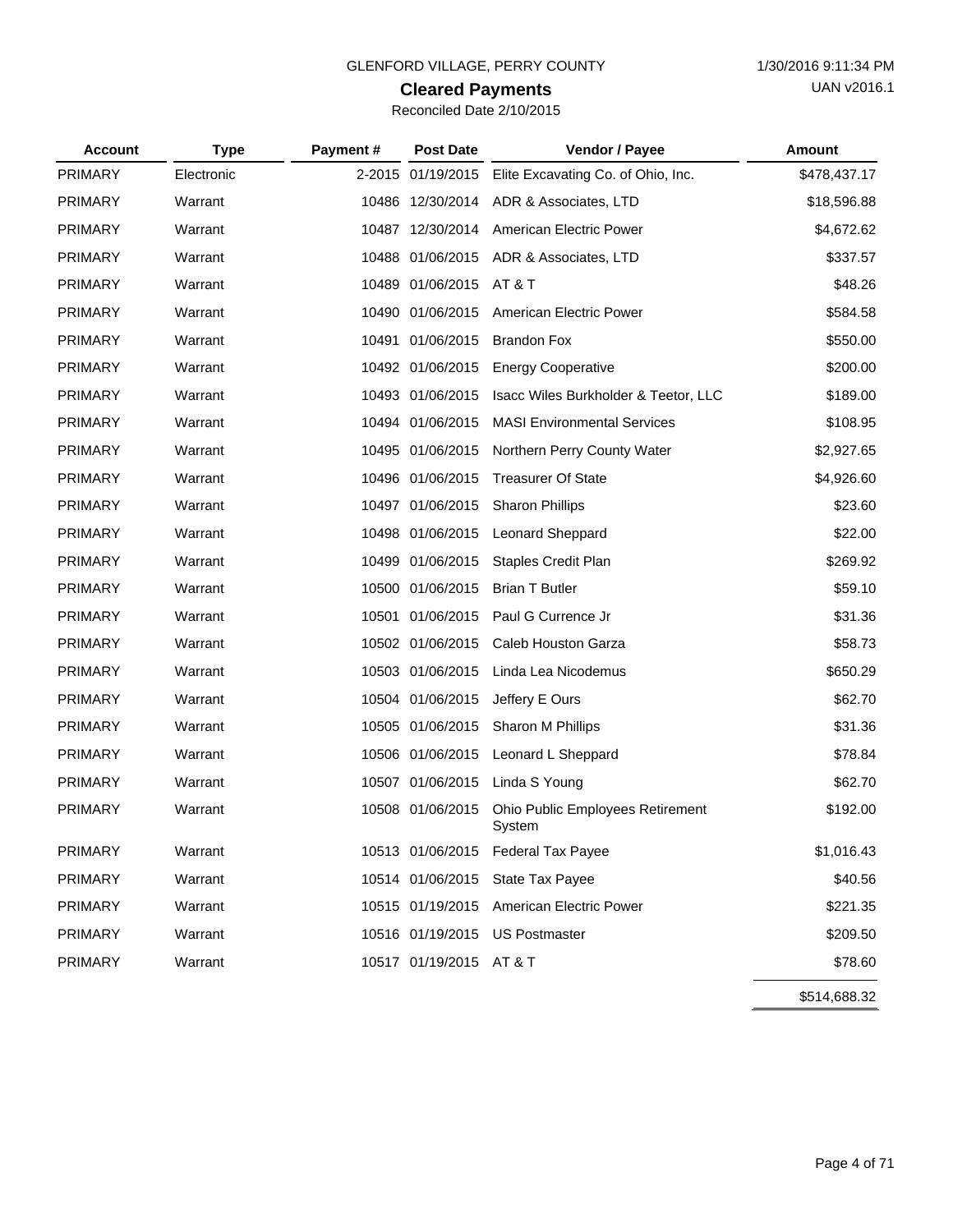### GLENFORD VILLAGE, PERRY COUNTY 1/30/2016 9:11:34 PM

## **Outstanding Receipts**

| Account        | Type     | Ticket # | Receipt# | <b>Post Date</b> | Source                             | Amount     |
|----------------|----------|----------|----------|------------------|------------------------------------|------------|
| <b>PRIMARY</b> | Standard |          |          |                  | 4-2015 01/31/2015 GLENFORD VILLAGE | \$464.63   |
| <b>PRIMARY</b> | Standard |          |          |                  | 5-2015 01/31/2015 GLENFORD VILLAGE | \$1,536.24 |
| <b>PRIMARY</b> | Standard |          |          |                  | 8-2015 02/10/2015 GLENFORD VILLAGE | \$2,745.62 |
|                |          |          |          |                  |                                    | \$4,746.49 |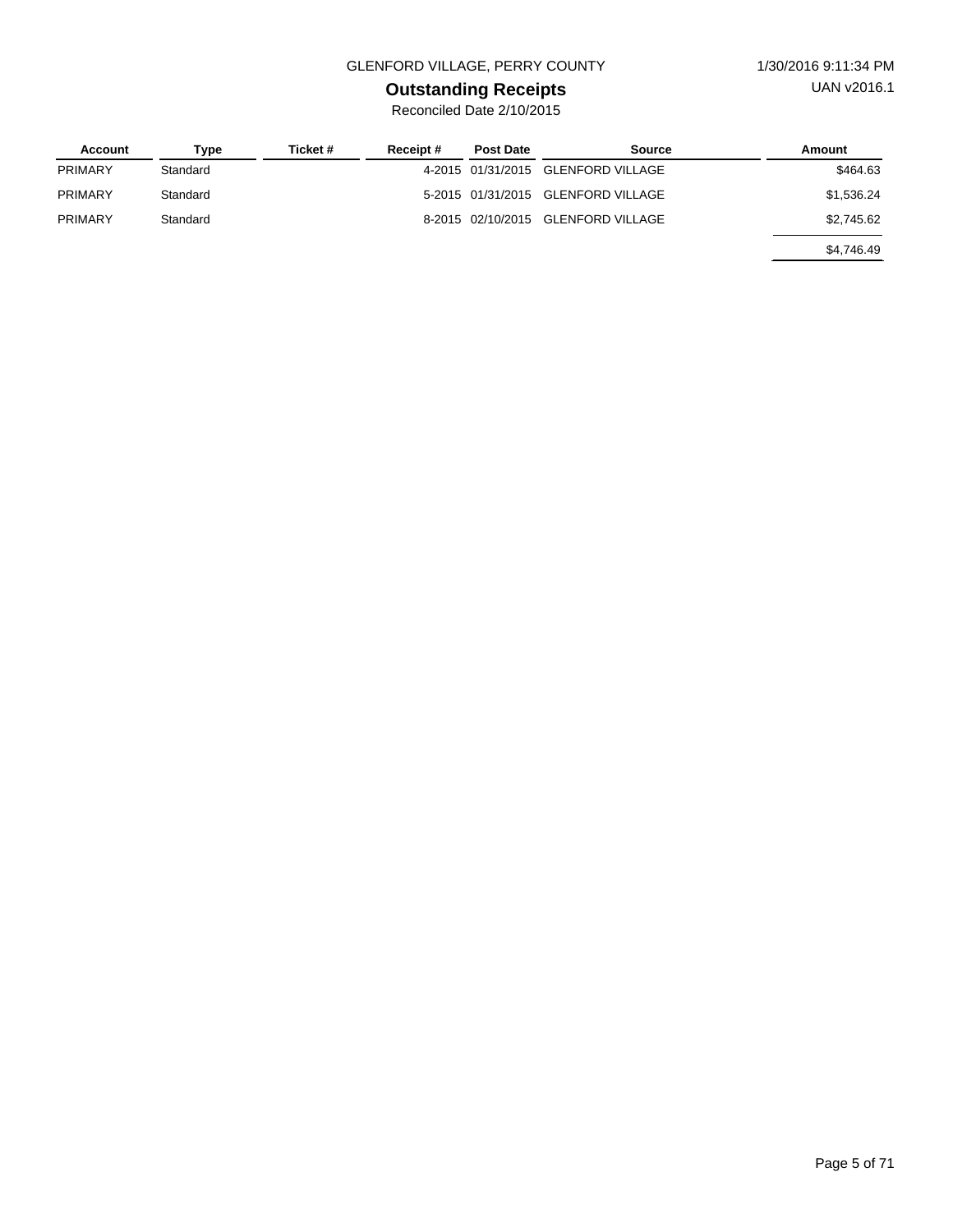### GLENFORD VILLAGE, PERRY COUNTY 1/30/2016 9:11:34 PM

### **Cleared Receipts**

| Account        | Type     | Ticket # | Receipt# | <b>Post Date</b>  | Source                  | Amount       |
|----------------|----------|----------|----------|-------------------|-------------------------|--------------|
| <b>PRIMARY</b> | Standard |          |          | 1-2015 01/11/2015 | <b>GLENFORD VILLAGE</b> | \$3,707.04   |
| <b>PRIMARY</b> | Standard |          |          | 2-2015 01/19/2015 | <b>GLENFORD VILLAGE</b> | \$478,437.17 |
| PRIMARY        | Standard |          |          | 3-2015 01/19/2015 | GLENFORD VILLAGE        | \$2,723.40   |
| <b>PRIMARY</b> | Standard |          |          | 6-2015 01/31/2015 | <b>GLENFORD VILLAGE</b> | \$564.45     |
| <b>PRIMARY</b> | Standard |          |          | 7-2015 02/10/2015 | <b>GLENFORD VILLAGE</b> | \$4,386.84   |
|                |          |          |          |                   |                         | \$489,818,90 |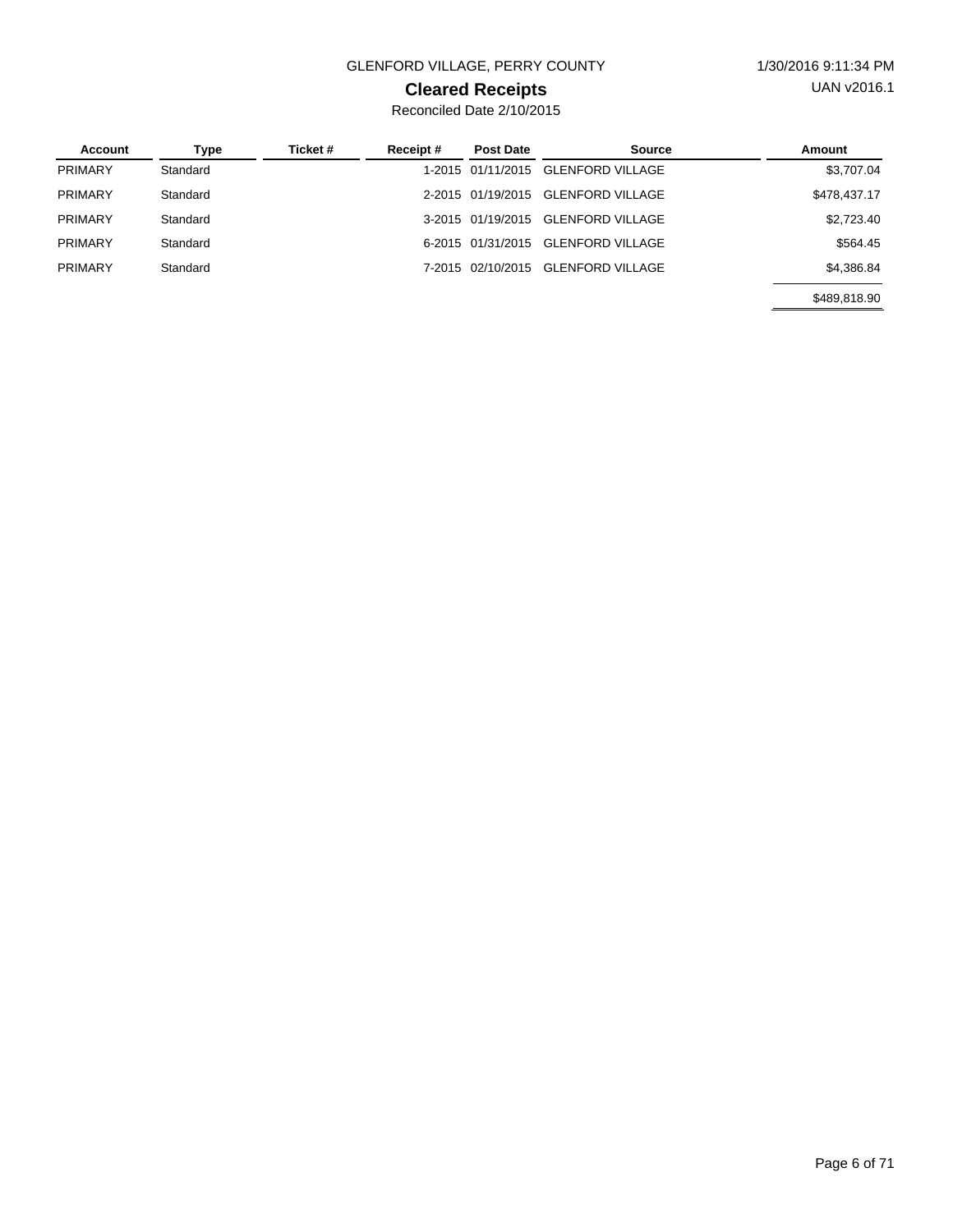### **Bank Reconciliation**

Reconciled Date 4/4/2015

| Prior UAN Balance:                       |           | \$104,862.85 |
|------------------------------------------|-----------|--------------|
| Receipts:                                | $\ddot{}$ | \$277,100.57 |
| Payments:                                |           | \$269,045.78 |
| Adjustments:                             | $\ddot{}$ | \$0.00       |
| Current UAN Balance as of 04/04/2015:    |           | \$112,917.64 |
| <b>Other Adjusting Factors:</b>          | $\ddot{}$ | \$0.00       |
| Adjusted UAN Balance as of 04/04/2015:   |           | \$112,917.64 |
| Entered Bank Balances as of 04/04/2015:  |           | \$109,240.90 |
| Deposits in Transit:                     | $\ddot{}$ | \$272,624.37 |
| <b>Outstanding Payments:</b>             |           | \$268,966.63 |
| <b>Outstanding Adjustments:</b>          | $\ddot{}$ | \$0.00       |
| <b>Other Adjusting Factors:</b>          | +         | \$19.00      |
| Adjusted Bank Balances as of 04/04/2015: |           | \$112,917.64 |

Balances Reconciled

Reconciliation Notes

Deflating Bank Errors: \$19.00

 $\overline{a}$ 

Bank charges for Grant monies wired in.The bank is going to credit this charge.

Governing Board Signatures

There are no outstanding adjustments as of 04/04/2015.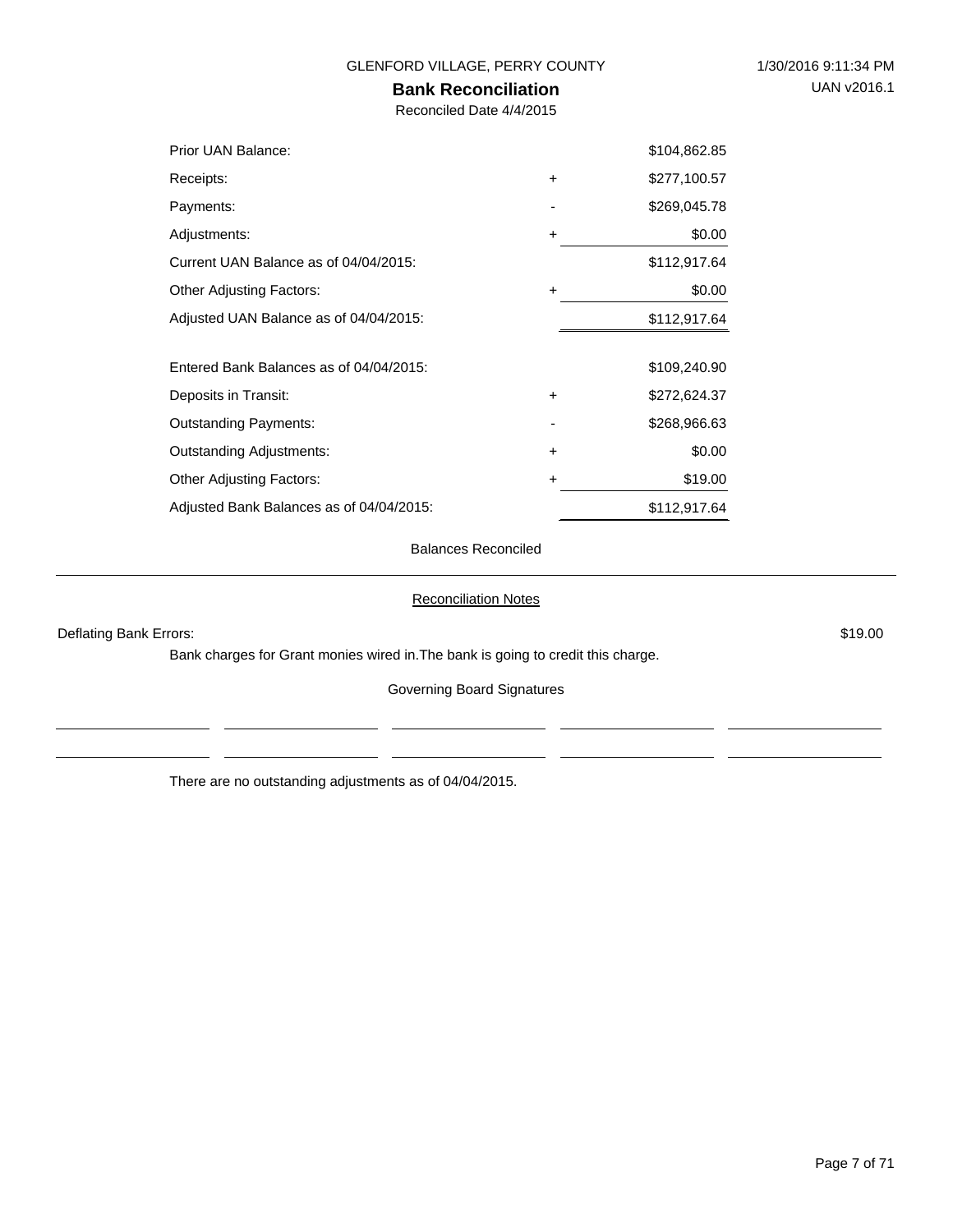UAN v2016.1

### **Bank Balances**

Reconciled Date 4/4/2015

| Type      | <b>Name</b>    | Number       | <b>Prior Bank</b><br><b>Balance</b> | <b>Calculated</b><br><b>Bank Balance</b> | <b>Entered Bank</b><br><b>Balance</b> | <b>Difference</b> |
|-----------|----------------|--------------|-------------------------------------|------------------------------------------|---------------------------------------|-------------------|
| Primary   | <b>PRIMARY</b> | 000820130094 | \$110,880,84                        | \$109,259.90                             | \$109,240,90                          | $-$19.00$         |
| Secondary | Secondary      | 310005458    | \$0.00                              | \$0.00                                   | \$0.00                                | \$0.00            |
|           |                | Total:       | \$110,880,84                        | \$109,259.90                             | \$109,240,90                          | $-$19.00$         |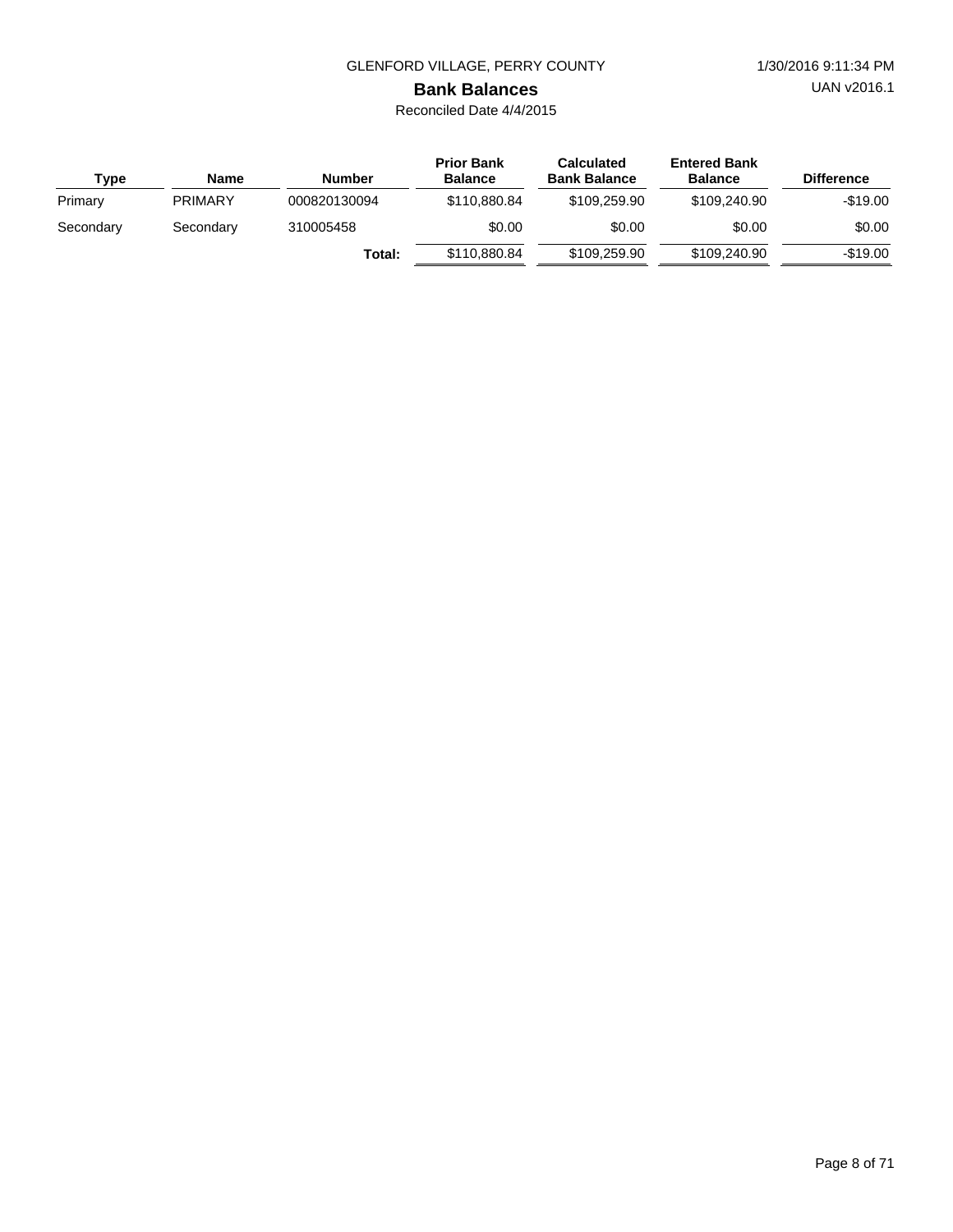# **Outstanding Payments**

| <b>Account</b> | <b>Type</b> | Payment# | <b>Post Date</b>  | Vendor / Payee                             | <b>Amount</b> |
|----------------|-------------|----------|-------------------|--------------------------------------------|---------------|
| PRIMARY        | Electronic  |          | 5-2015 03/24/2015 | <b>Treasurer Of State</b>                  | \$16.50       |
| <b>PRIMARY</b> | Electronic  |          | 6-2015 03/24/2015 | Elite Excavating Co. of Ohio, Inc.         | \$260,914.00  |
| <b>PRIMARY</b> | Warrant     | 10537    | 02/24/2015        | Internal Revenue Service                   | \$384.23      |
| <b>PRIMARY</b> | Warrant     |          | 10538 03/03/2015  | <b>AT &amp; T</b>                          | \$127.32      |
| PRIMARY        | Warrant     |          | 10539 03/03/2015  | American Electric Power                    | \$208.93      |
| <b>PRIMARY</b> | Warrant     | 10540    | 03/03/2015        | <b>Brandon Fox</b>                         | \$575.00      |
| <b>PRIMARY</b> | Warrant     | 10541    | 03/03/2015        | <b>Brian Butler</b>                        | \$46.70       |
| <b>PRIMARY</b> | Warrant     |          | 10542 03/03/2015  | Isacc Wiles Burkholder & Teetor, LLC       | \$472.50      |
| <b>PRIMARY</b> | Warrant     |          | 10543 03/03/2015  | <b>Leonard Sheppard</b>                    | \$47.60       |
| <b>PRIMARY</b> | Warrant     |          | 10544 03/03/2015  | Northern Perry County Water                | \$2,366.59    |
| <b>PRIMARY</b> | Warrant     |          | 10545 03/03/2015  | Speedway LLC                               | \$37.54       |
| PRIMARY        | Warrant     |          | 10546 03/03/2015  | <b>Treasurer Of State</b>                  | \$175.00      |
| <b>PRIMARY</b> | Warrant     |          | 10547 03/03/2015  | Tri-County Plumbing & Hardware             | \$92.68       |
| <b>PRIMARY</b> | Warrant     |          | 10548 03/03/2015  | <b>US Postmaster</b>                       | \$680.00      |
| PRIMARY        | Warrant     | 10549    | 03/03/2015        | Linda Lea Nicodemus                        | \$650.29      |
| <b>PRIMARY</b> | Warrant     |          | 10550 03/03/2015  | Ohio Public Employees Retirement<br>System | \$192.00      |
| PRIMARY        | Warrant     | 10551    | 03/10/2015        | American Electric Power                    | \$797.35      |
| <b>PRIMARY</b> | Warrant     |          | 10552 03/10/2015  | <b>Energy Cooperative</b>                  | \$258.00      |
| <b>PRIMARY</b> | Warrant     |          | 10553 03/10/2015  | <b>MASI Environmental Services</b>         | \$20.42       |
| PRIMARY        | Warrant     |          | 10554 03/10/2015  | Jeff Ours                                  | \$75.00       |
| <b>PRIMARY</b> | Warrant     |          | 10555 03/24/2015  | <b>Brian Butler</b>                        | \$828.98      |
|                |             |          |                   |                                            | \$268,966.63  |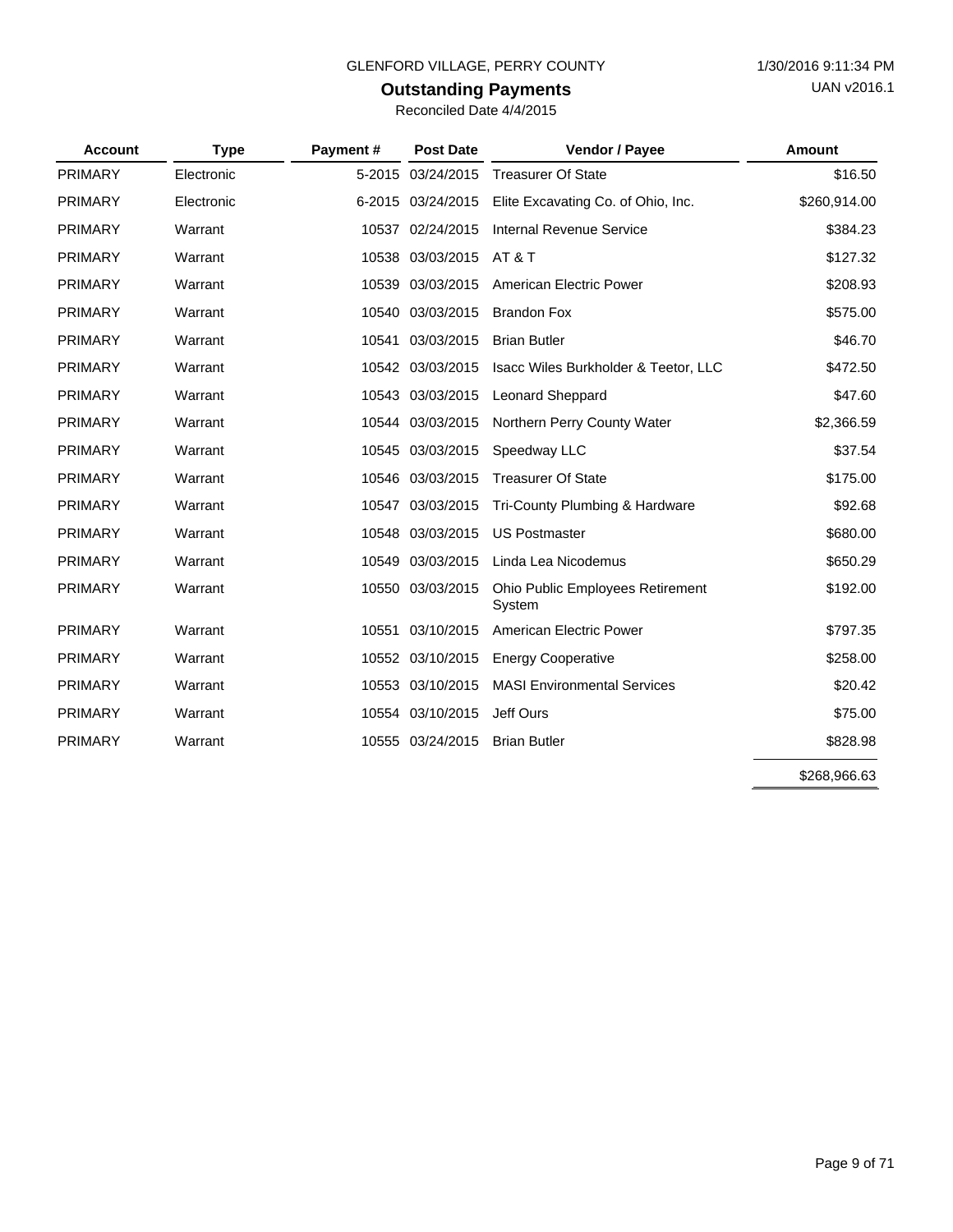# **Cleared Payments**

| Reconciled Date 4/4/2015 |  |  |  |
|--------------------------|--|--|--|
|--------------------------|--|--|--|

| <b>Account</b> | <b>Type</b> | Payment# | <b>Post Date</b> | Vendor / Payee                             | Amount      |
|----------------|-------------|----------|------------------|--------------------------------------------|-------------|
| PRIMARY        | Warrant     | 10518    | 02/03/2015       | <b>American Electric Power</b>             | \$782.97    |
| <b>PRIMARY</b> | Warrant     | 10519    | 02/03/2015       | AT&T                                       | \$48.26     |
| <b>PRIMARY</b> | Warrant     |          | 10520 02/03/2015 | <b>Brandon Fox</b>                         | \$575.00    |
| <b>PRIMARY</b> | Warrant     | 10521    | 02/03/2015       | Gibson Electric                            | \$75.00     |
| <b>PRIMARY</b> | Warrant     |          | 10522 02/03/2015 | Isacc Wiles Burkholder & Teetor, LLC       | \$67.50     |
| <b>PRIMARY</b> | Warrant     | 10523    | 02/03/2015       | <b>Leonard Sheppard</b>                    | \$9.80      |
| <b>PRIMARY</b> | Warrant     |          | 10524 02/03/2015 | Linda Nicodemus                            | \$35.39     |
| <b>PRIMARY</b> | Warrant     |          | 10525 02/03/2015 | <b>MASI Environmental Services</b>         | \$102.10    |
| <b>PRIMARY</b> | Warrant     |          | 10526 02/03/2015 | Northern Perry County Water                | \$2,930.06  |
| <b>PRIMARY</b> | Warrant     |          | 10527 02/03/2015 | <b>Ohio Municipal League</b>               | \$225.00    |
| <b>PRIMARY</b> | Warrant     | 10528    | 02/03/2015       | Speedway LLC                               | \$57.82     |
| <b>PRIMARY</b> | Warrant     | 10529    | 02/03/2015       | Tri-County Plumbing & Hardware             | \$61.90     |
| <b>PRIMARY</b> | Warrant     | 10530    | 02/03/2015       | Linda Lea Nicodemus                        | \$650.29    |
| <b>PRIMARY</b> | Warrant     |          | 10531 02/03/2015 | Ohio Public Employees Retirement<br>System | \$192.00    |
| <b>PRIMARY</b> | Warrant     |          | 10532 02/10/2015 | ACM Ohio, LLC Messender Publishing<br>Co.  | \$82.00     |
| <b>PRIMARY</b> | Warrant     | 10533    | 02/10/2015       | American Electric Power                    | \$216.55    |
| <b>PRIMARY</b> | Warrant     |          | 10534 02/10/2015 | American Electric Power                    | \$4,386.84  |
| <b>PRIMARY</b> | Warrant     |          | 10535 02/10/2015 | <b>Energy Cooperative</b>                  | \$266.00    |
| <b>PRIMARY</b> | Warrant     |          | 10536 02/17/2015 | AT & T                                     | \$79.15     |
|                |             |          |                  |                                            | \$10,843.63 |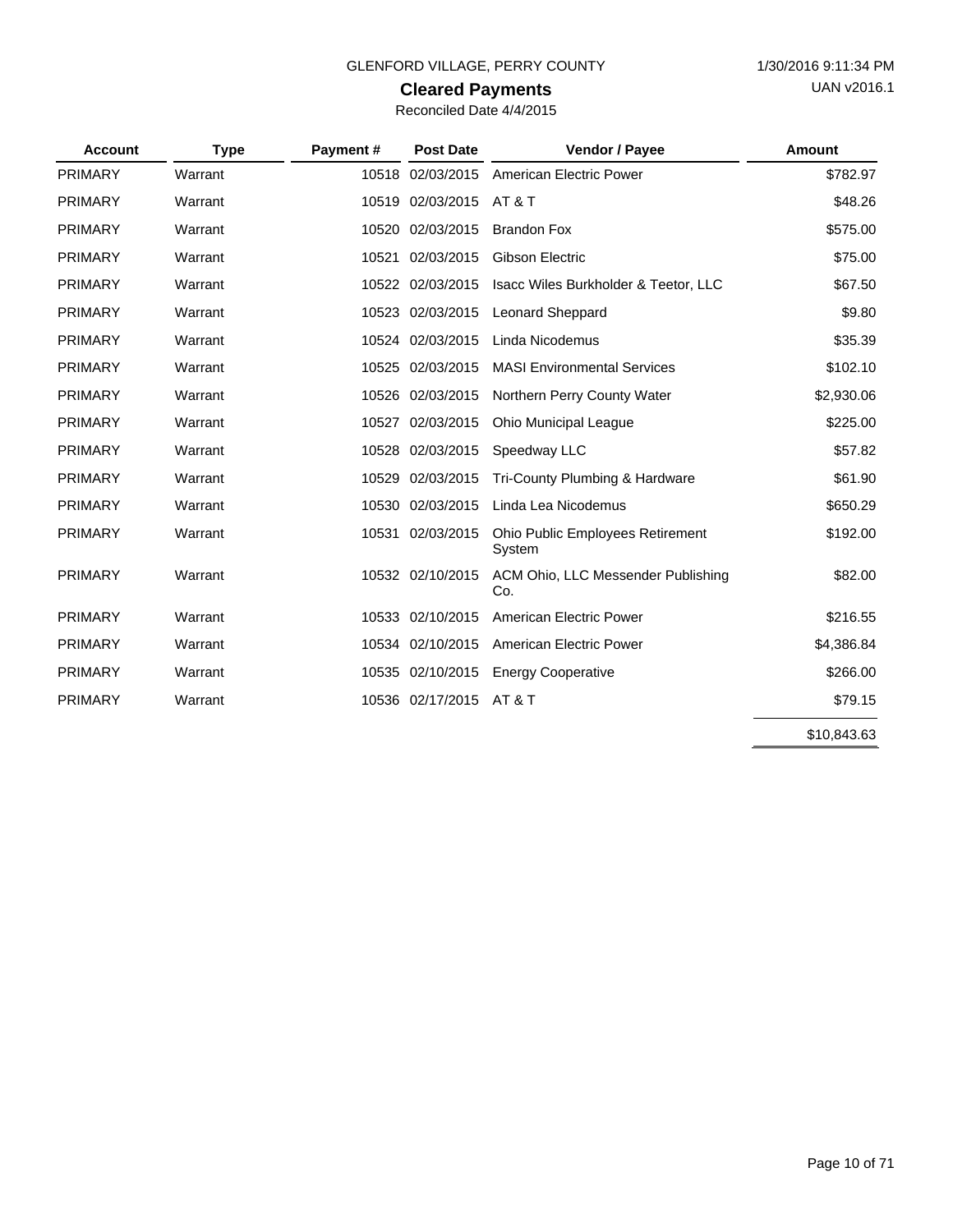### GLENFORD VILLAGE, PERRY COUNTY 1/30/2016 9:11:34 PM

### **Outstanding Receipts**

Reconciled Date 4/4/2015

| Account        | <b>Type</b> | Ticket # | Receipt# | <b>Post Date</b>   | <b>Source</b>                       | Amount       |
|----------------|-------------|----------|----------|--------------------|-------------------------------------|--------------|
| <b>PRIMARY</b> | Standard    |          |          | 11-2015 02/24/2015 | <b>GLENFORD VILLAGE</b>             | \$287.98     |
| <b>PRIMARY</b> | Standard    |          |          | 12-2015 02/24/2015 | <b>GLENFORD VILLAGE</b>             | \$1,941.93   |
| <b>PRIMARY</b> | Standard    |          |          | 14-2015 03/21/2015 | <b>GLENFORD VILLAGE</b>             | \$280.16     |
| <b>PRIMARY</b> | Standard    |          |          | 15-2015 03/21/2015 | <b>GLENFORD VILLAGE</b>             | \$3,454.75   |
| <b>PRIMARY</b> | Standard    |          |          |                    | 16-2015 03/21/2015 GLENFORD VILLAGE | \$27.02      |
| <b>PRIMARY</b> | Standard    |          |          | 17-2015 03/21/2015 | <b>GLENFORD VILLAGE</b>             | \$179.32     |
| <b>PRIMARY</b> | Standard    |          |          | 18-2015 03/21/2015 | <b>GLENFORD VILLAGE</b>             | \$3,700.14   |
| <b>PRIMARY</b> | Standard    |          |          |                    | 19-2015 03/21/2015 GLENFORD VILLAGE | \$333.26     |
| <b>PRIMARY</b> | Standard    |          |          | 20-2015 03/21/2015 | <b>GLENFORD VILLAGE</b>             | \$501.34     |
| <b>PRIMARY</b> | Standard    |          |          | 21-2015 03/24/2015 | <b>GLENFORD VILLAGE</b>             | \$314.25     |
| <b>PRIMARY</b> | Standard    |          |          | 22-2015 03/24/2015 | <b>GLENFORD VILLAGE</b>             | \$141.73     |
| <b>PRIMARY</b> | Standard    |          |          | 23-2015 03/24/2015 | <b>GLENFORD VILLAGE</b>             | \$260,914.00 |
| <b>PRIMARY</b> | Standard    |          |          | 24-2015 03/28/2015 | <b>GLENFORD VILLAGE</b>             | \$378.53     |
| <b>PRIMARY</b> | Standard    |          |          |                    | 25-2015 03/28/2015 GLENFORD VILLAGE | \$169.96     |
|                |             |          |          |                    |                                     | \$272,624.37 |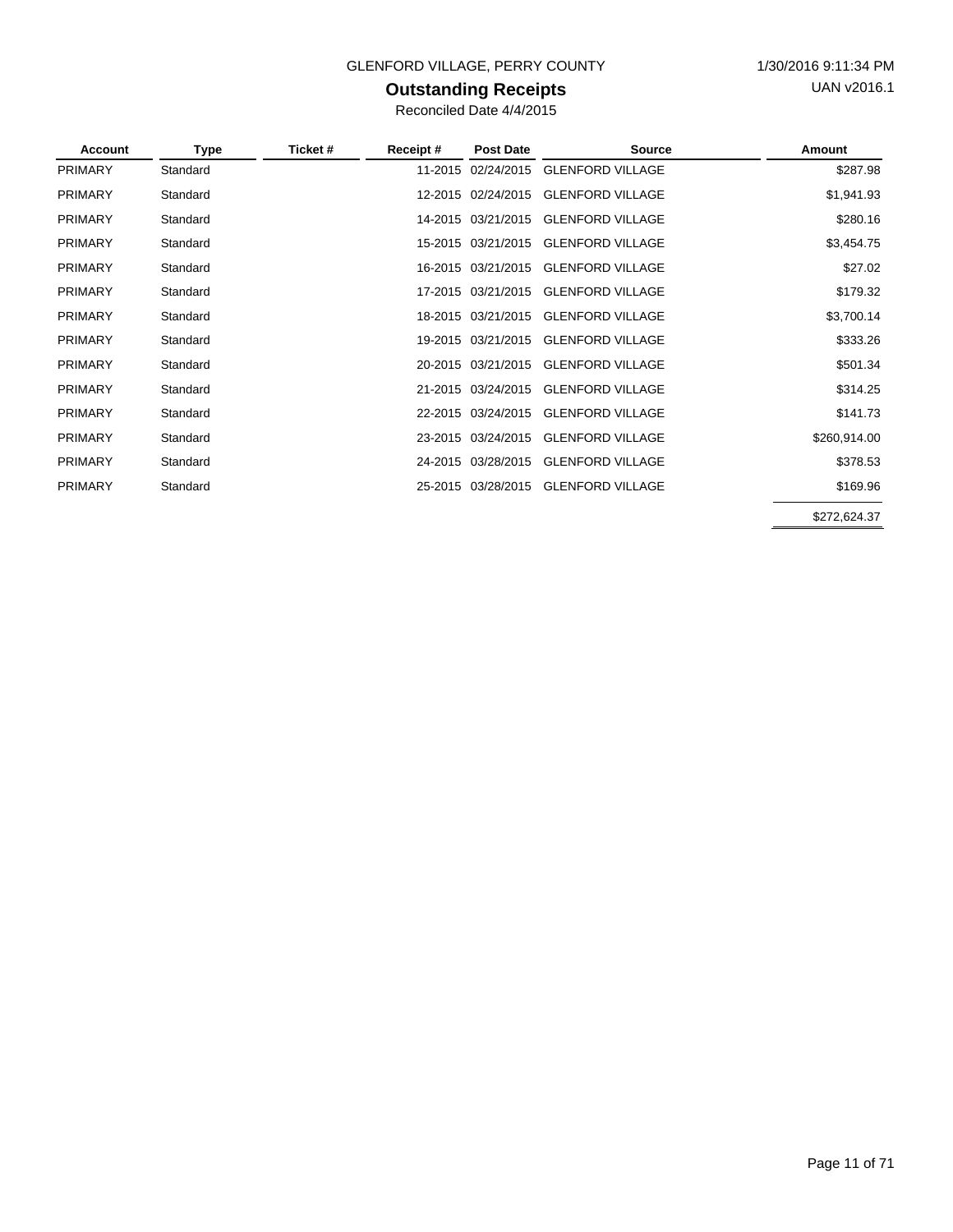### GLENFORD VILLAGE, PERRY COUNTY 1/30/2016 9:11:34 PM

### **Cleared Receipts**

Reconciled Date 4/4/2015

| <b>Account</b> | Type     | Ticket # | Receipt# | <b>Post Date</b>   | <b>Source</b>           | Amount     |
|----------------|----------|----------|----------|--------------------|-------------------------|------------|
| <b>PRIMARY</b> | Standard |          | 4-2015   | 01/31/2015         | <b>GLENFORD VILLAGE</b> | \$464.63   |
| <b>PRIMARY</b> | Standard |          |          | 5-2015 01/31/2015  | <b>GLENFORD VILLAGE</b> | \$1,536.24 |
| <b>PRIMARY</b> | Standard |          |          | 8-2015 02/10/2015  | <b>GLENFORD VILLAGE</b> | \$2,745.62 |
| <b>PRIMARY</b> | Standard |          |          | 9-2015 02/17/2015  | <b>GLENFORD VILLAGE</b> | \$494.95   |
| <b>PRIMARY</b> | Standard |          |          | 10-2015 02/17/2015 | <b>GLENFORD VILLAGE</b> | \$3,409.36 |
| <b>PRIMARY</b> | Standard |          |          | 13-2015 02/24/2015 | <b>GLENFORD VILLAGE</b> | \$195.27   |
| <b>PRIMARY</b> | Standard |          |          | 26-2015 04/04/2015 | <b>GLENFORD VILLAGE</b> | \$376.62   |
|                |          |          |          |                    |                         | \$9.222.69 |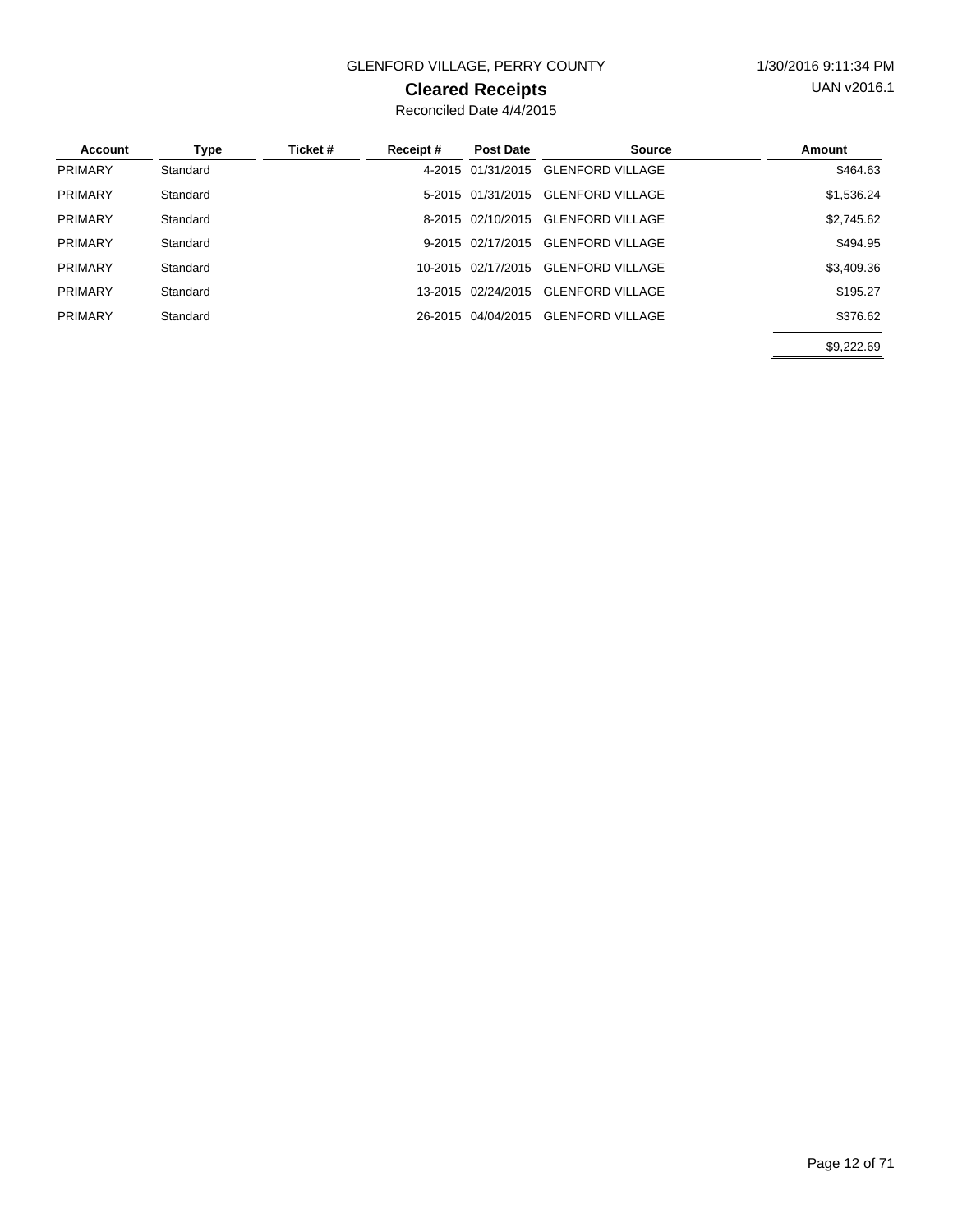J.

# **Bank Reconciliation**

Reconciled Date 4/5/2015

| Prior UAN Balance:                       |           | \$112,917.64 |
|------------------------------------------|-----------|--------------|
| Receipts:                                | $\ddot{}$ | \$0.00       |
| Payments:                                |           | \$0.00       |
| Adjustments:                             | +         | \$0.00       |
| Current UAN Balance as of 04/05/2015:    |           | \$112,917.64 |
| <b>Other Adjusting Factors:</b>          | ٠         | \$0.00       |
| Adjusted UAN Balance as of 04/05/2015:   |           | \$112,917.64 |
|                                          |           |              |
| Entered Bank Balances as of 04/05/2015:  |           | \$112,917.64 |
| Deposits in Transit:                     | $\ddot{}$ | \$260,914.00 |
| <b>Outstanding Payments:</b>             |           | \$260,914.00 |
| <b>Outstanding Adjustments:</b>          | $\ddot{}$ | \$0.00       |
| <b>Other Adjusting Factors:</b>          | +         | \$0.00       |
| Adjusted Bank Balances as of 04/05/2015: |           | \$112,917.64 |

Balances Reconciled

Governing Board Signatures

There are no outstanding adjustments as of 04/05/2015.

 $\frac{1}{2}$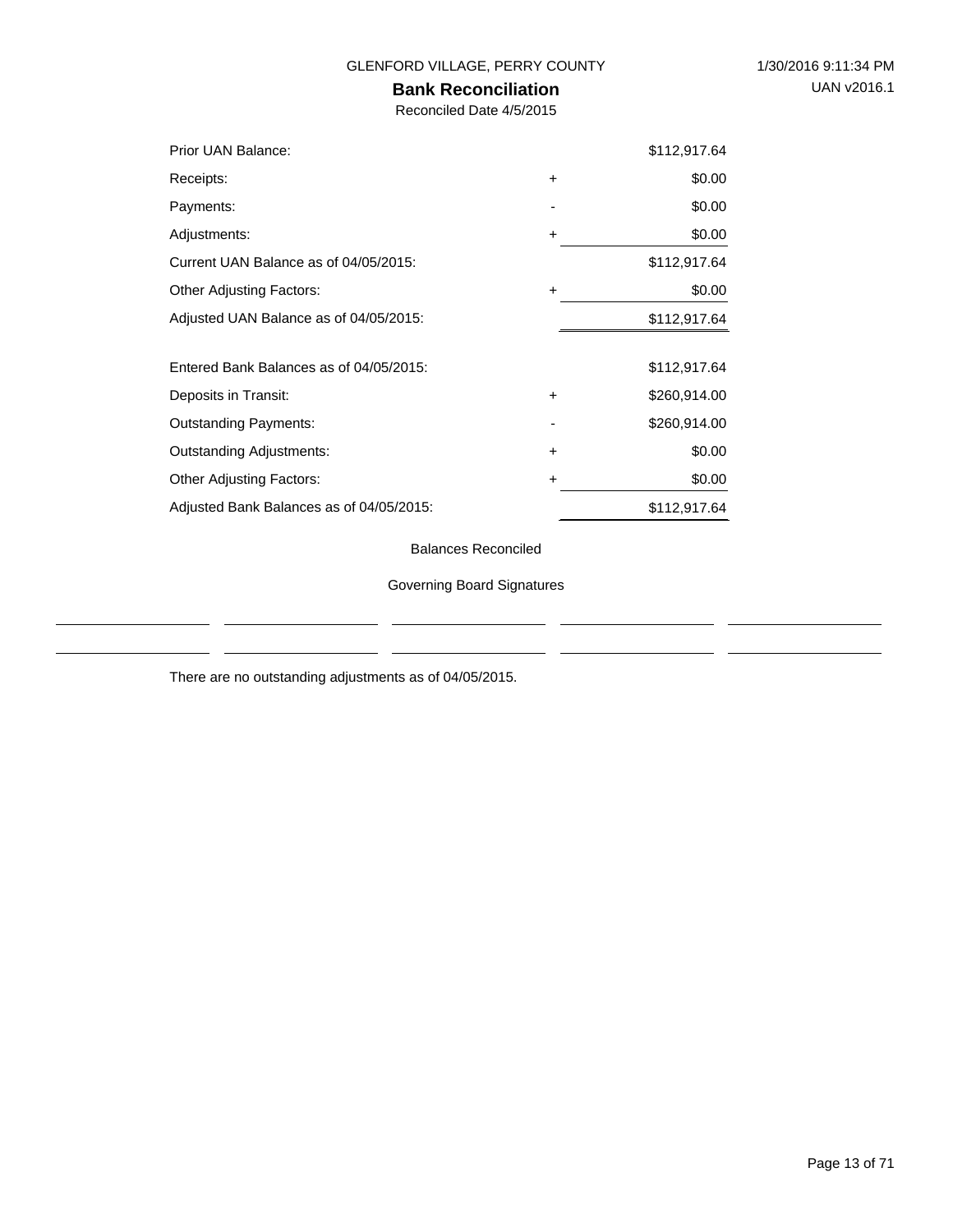UAN v2016.1

# **Bank Balances**

Reconciled Date 4/5/2015

| Type      | <b>Name</b>    | Number       | <b>Prior Bank</b><br><b>Balance</b> | <b>Calculated</b><br><b>Bank Balance</b> | <b>Entered Bank</b><br><b>Balance</b> | <b>Difference</b> |
|-----------|----------------|--------------|-------------------------------------|------------------------------------------|---------------------------------------|-------------------|
| Primary   | <b>PRIMARY</b> | 000820130094 | \$109,240.90                        | \$112,898,64                             | \$112,917.64                          | \$19.00           |
| Secondary | Secondary      | 310005458    | \$0.00                              | \$0.00                                   | \$0.00                                | \$0.00            |
|           |                | Total:       | \$109,240.90                        | \$112,898,64                             | \$112,917.64                          | \$19.00           |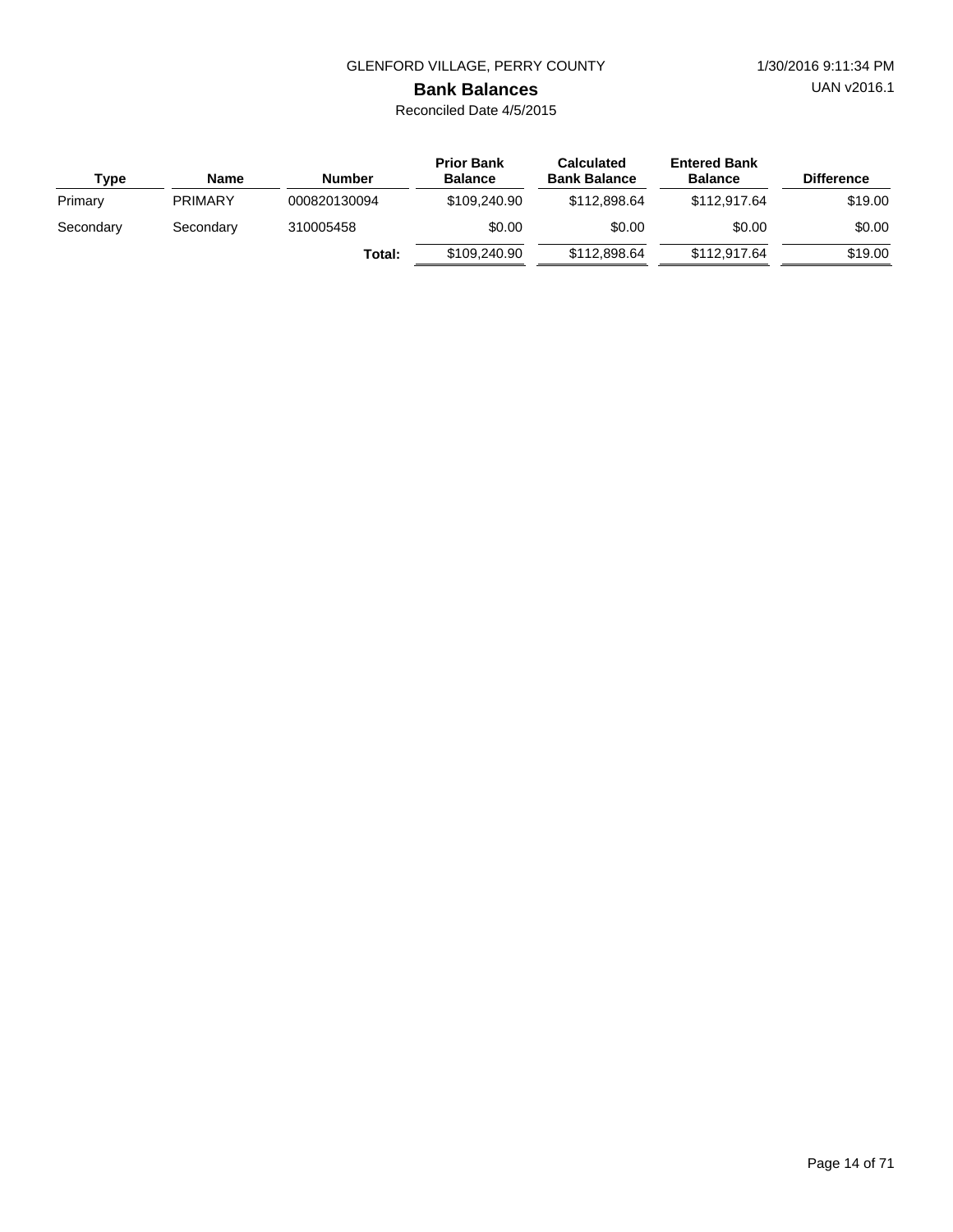# **Outstanding Payments**

Reconciled Date 4/5/2015

| <b>Account</b> | Tvpe       | <b>Payment #</b> | <b>Post Date</b> | <b>Vendor / Payee</b>                                | Amount       |
|----------------|------------|------------------|------------------|------------------------------------------------------|--------------|
| <b>PRIMARY</b> | Electronic |                  |                  | 6-2015 03/24/2015 Elite Excavating Co. of Ohio, Inc. | \$260,914,00 |
|                |            |                  |                  |                                                      | \$260,914.00 |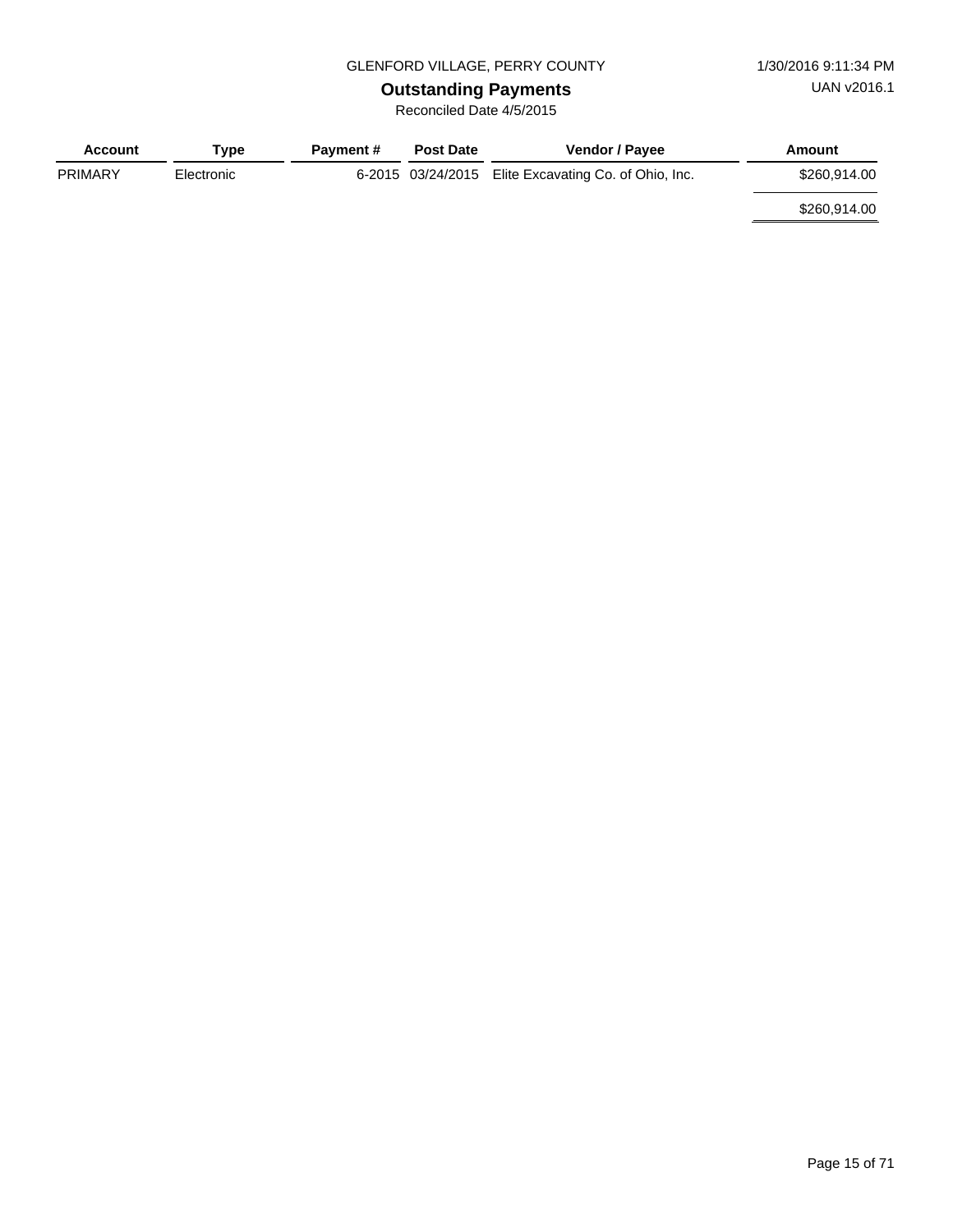### **Cleared Payments**

| Reconciled Date 4/5/2015 |  |  |  |
|--------------------------|--|--|--|
|--------------------------|--|--|--|

| <b>Account</b> | <b>Type</b> | Payment# | <b>Post Date</b>  | Vendor / Payee                                    | <b>Amount</b> |
|----------------|-------------|----------|-------------------|---------------------------------------------------|---------------|
| <b>PRIMARY</b> | Electronic  |          | 5-2015 03/24/2015 | <b>Treasurer Of State</b>                         | \$16.50       |
| <b>PRIMARY</b> | Warrant     |          | 10537 02/24/2015  | Internal Revenue Service                          | \$384.23      |
| <b>PRIMARY</b> | Warrant     |          | 10538 03/03/2015  | <b>AT &amp; T</b>                                 | \$127.32      |
| <b>PRIMARY</b> | Warrant     | 10539    | 03/03/2015        | American Electric Power                           | \$208.93      |
| <b>PRIMARY</b> | Warrant     |          | 10540 03/03/2015  | <b>Brandon Fox</b>                                | \$575.00      |
| <b>PRIMARY</b> | Warrant     | 10541    | 03/03/2015        | <b>Brian Butler</b>                               | \$46.70       |
| <b>PRIMARY</b> | Warrant     |          | 10542 03/03/2015  | Isacc Wiles Burkholder & Teetor, LLC              | \$472.50      |
| <b>PRIMARY</b> | Warrant     |          | 10543 03/03/2015  | <b>Leonard Sheppard</b>                           | \$47.60       |
| <b>PRIMARY</b> | Warrant     |          | 10544 03/03/2015  | Northern Perry County Water                       | \$2,366.59    |
| <b>PRIMARY</b> | Warrant     | 10545    | 03/03/2015        | Speedway LLC                                      | \$37.54       |
| <b>PRIMARY</b> | Warrant     |          | 10546 03/03/2015  | <b>Treasurer Of State</b>                         | \$175.00      |
| <b>PRIMARY</b> | Warrant     |          | 10547 03/03/2015  | Tri-County Plumbing & Hardware                    | \$92.68       |
| <b>PRIMARY</b> | Warrant     | 10548    | 03/03/2015        | <b>US Postmaster</b>                              | \$680.00      |
| <b>PRIMARY</b> | Warrant     | 10549    | 03/03/2015        | Linda Lea Nicodemus                               | \$650.29      |
| <b>PRIMARY</b> | Warrant     |          | 10550 03/03/2015  | <b>Ohio Public Employees Retirement</b><br>System | \$192.00      |
| <b>PRIMARY</b> | Warrant     | 10551    | 03/10/2015        | American Electric Power                           | \$797.35      |
| <b>PRIMARY</b> | Warrant     |          | 10552 03/10/2015  | <b>Energy Cooperative</b>                         | \$258.00      |
| <b>PRIMARY</b> | Warrant     |          | 10553 03/10/2015  | <b>MASI Environmental Services</b>                | \$20.42       |
| <b>PRIMARY</b> | Warrant     |          | 10554 03/10/2015  | Jeff Ours                                         | \$75.00       |
| <b>PRIMARY</b> | Warrant     |          | 10555 03/24/2015  | <b>Brian Butler</b>                               | \$828.98      |
|                |             |          |                   |                                                   | \$8,052.63    |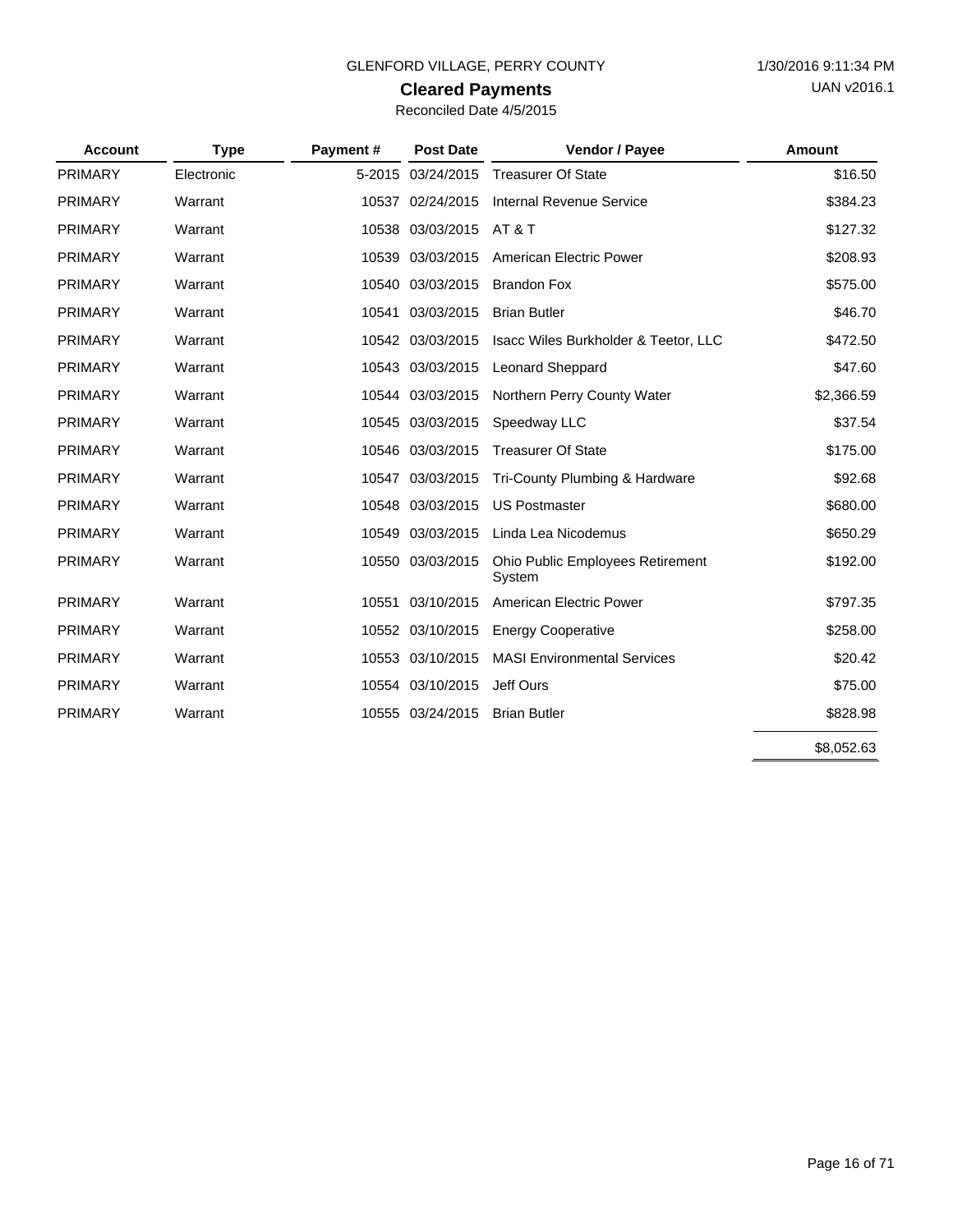### GLENFORD VILLAGE, PERRY COUNTY 1/30/2016 9:11:34 PM

# **Outstanding Receipts**

Reconciled Date 4/5/2015

| Account        | Type     | Ticket # | Receipt# | <b>Post Date</b> | Source                              | Amount       |
|----------------|----------|----------|----------|------------------|-------------------------------------|--------------|
| <b>PRIMARY</b> | Standard |          |          |                  | 23-2015 03/24/2015 GLENFORD VILLAGE | \$260.914.00 |
|                |          |          |          |                  |                                     | \$260,914.00 |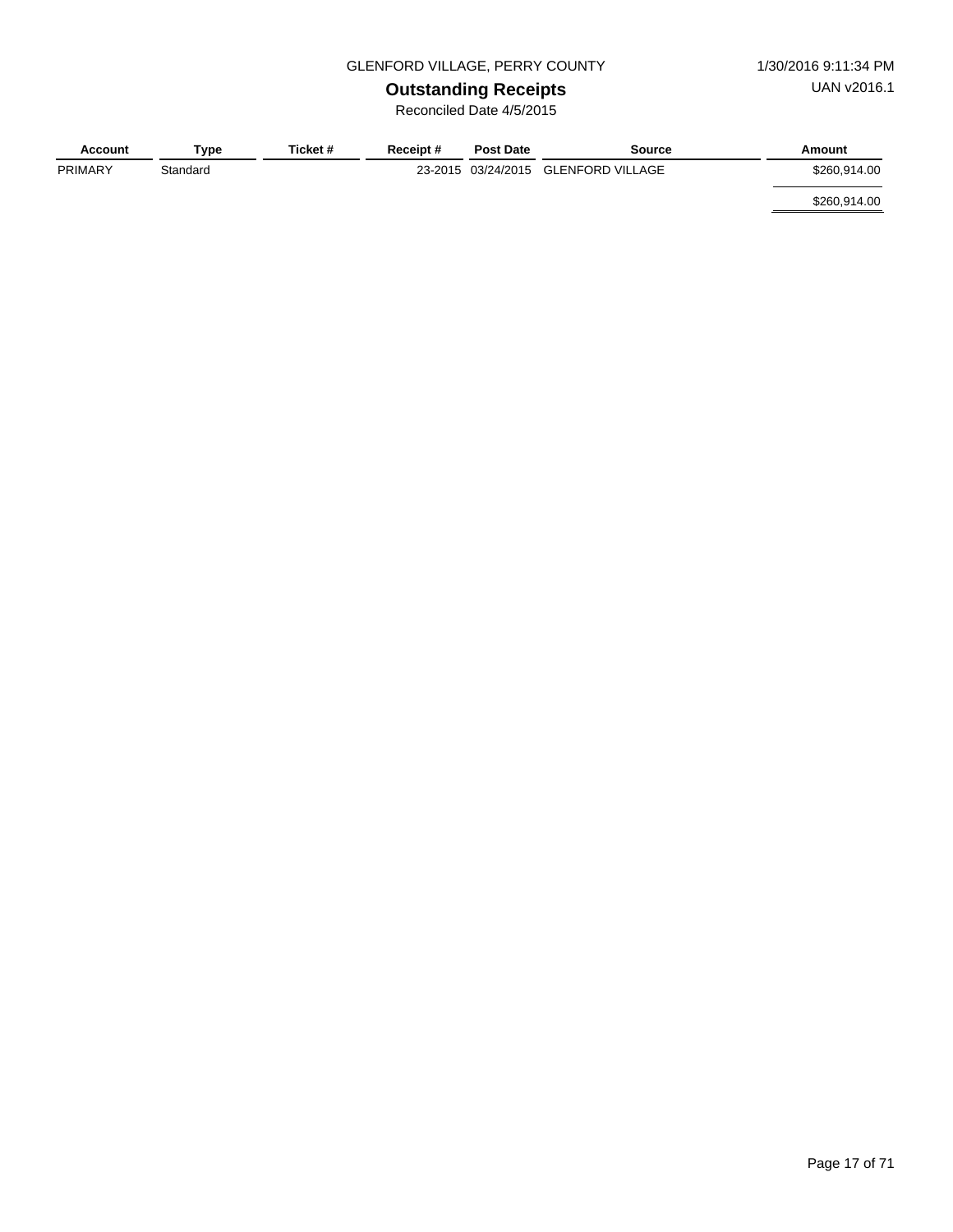$\overline{a}$ 

### GLENFORD VILLAGE, PERRY COUNTY 1/30/2016 9:11:34 PM

### **Cleared Receipts**

Reconciled Date 4/5/2015

| Account        | Type     | Ticket# | Receipt# | <b>Post Date</b>   | <b>Source</b>                       | Amount      |
|----------------|----------|---------|----------|--------------------|-------------------------------------|-------------|
| <b>PRIMARY</b> | Standard |         |          | 11-2015 02/24/2015 | <b>GLENFORD VILLAGE</b>             | \$287.98    |
| <b>PRIMARY</b> | Standard |         |          | 12-2015 02/24/2015 | <b>GLENFORD VILLAGE</b>             | \$1,941.93  |
| <b>PRIMARY</b> | Standard |         |          | 14-2015 03/21/2015 | <b>GLENFORD VILLAGE</b>             | \$280.16    |
| <b>PRIMARY</b> | Standard |         |          | 15-2015 03/21/2015 | <b>GLENFORD VILLAGE</b>             | \$3,454.75  |
| <b>PRIMARY</b> | Standard |         |          | 16-2015 03/21/2015 | <b>GLENFORD VILLAGE</b>             | \$27.02     |
| <b>PRIMARY</b> | Standard |         |          |                    | 17-2015 03/21/2015 GLENFORD VILLAGE | \$179.32    |
| <b>PRIMARY</b> | Standard |         |          | 18-2015 03/21/2015 | <b>GLENFORD VILLAGE</b>             | \$3,700.14  |
| <b>PRIMARY</b> | Standard |         |          |                    | 19-2015 03/21/2015 GLENFORD VILLAGE | \$333.26    |
| <b>PRIMARY</b> | Standard |         |          | 20-2015 03/21/2015 | <b>GLENFORD VILLAGE</b>             | \$501.34    |
| <b>PRIMARY</b> | Standard |         |          |                    | 21-2015 03/24/2015 GLENFORD VILLAGE | \$314.25    |
| <b>PRIMARY</b> | Standard |         |          | 22-2015 03/24/2015 | <b>GLENFORD VILLAGE</b>             | \$141.73    |
| <b>PRIMARY</b> | Standard |         |          |                    | 24-2015 03/28/2015 GLENFORD VILLAGE | \$378.53    |
| <b>PRIMARY</b> | Standard |         |          |                    | 25-2015 03/28/2015 GLENFORD VILLAGE | \$169.96    |
|                |          |         |          |                    |                                     | \$11,710.37 |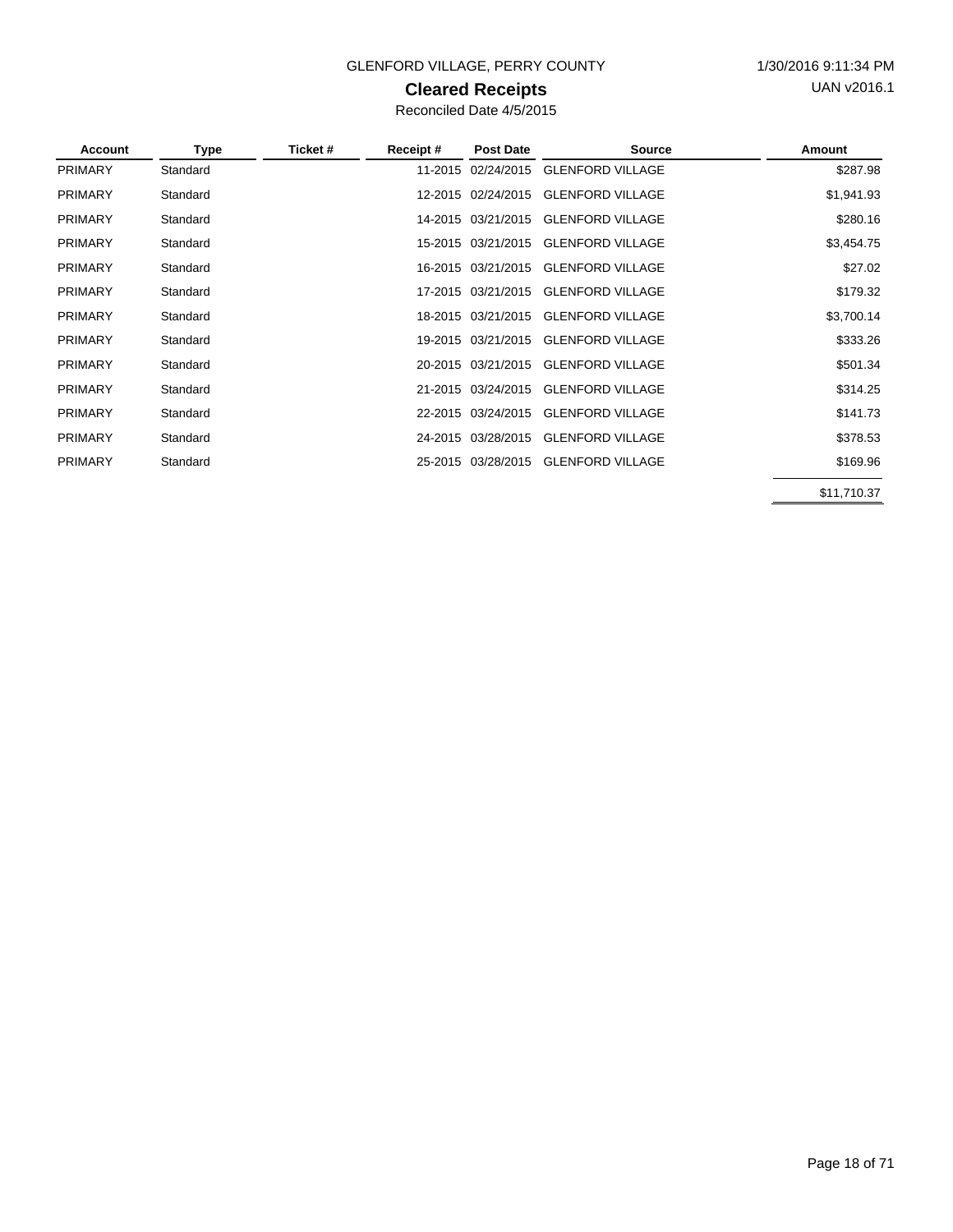### **Bank Reconciliation**

Reconciled Date 4/30/2015

| Prior UAN Balance:                       |           | \$112,917.64 |
|------------------------------------------|-----------|--------------|
| Receipts:                                | $\ddot{}$ | \$246,883.50 |
| Payments:                                |           | \$253,421.53 |
| Adjustments:                             | $\ddot{}$ | \$0.00       |
| Current UAN Balance as of 04/30/2015:    |           | \$106,379.61 |
| <b>Other Adjusting Factors:</b>          | $\ddot{}$ | \$838.46     |
| Adjusted UAN Balance as of 04/30/2015:   |           | \$107,218.07 |
| Entered Bank Balances as of 04/30/2015:  |           | \$107,218.07 |
| Deposits in Transit:                     | $\ddot{}$ | \$0.00       |
| <b>Outstanding Payments:</b>             |           | \$0.00       |
| <b>Outstanding Adjustments:</b>          | $\ddot{}$ | \$0.00       |
| <b>Other Adjusting Factors:</b>          | +         | \$0.00       |
| Adjusted Bank Balances as of 04/30/2015: |           | \$107,218.07 |

Balances Reconciled

#### Reconciliation Notes

Receipts Not In UAN: \$838.46

Recieved on 4-29-15 electronically from the State of Ohio. Posted in May.

Governing Board Signatures

There are no outstanding payments as of 04/30/2015.

There are no outstanding receipts as of 04/30/2015.

There are no outstanding adjustments as of 04/30/2015.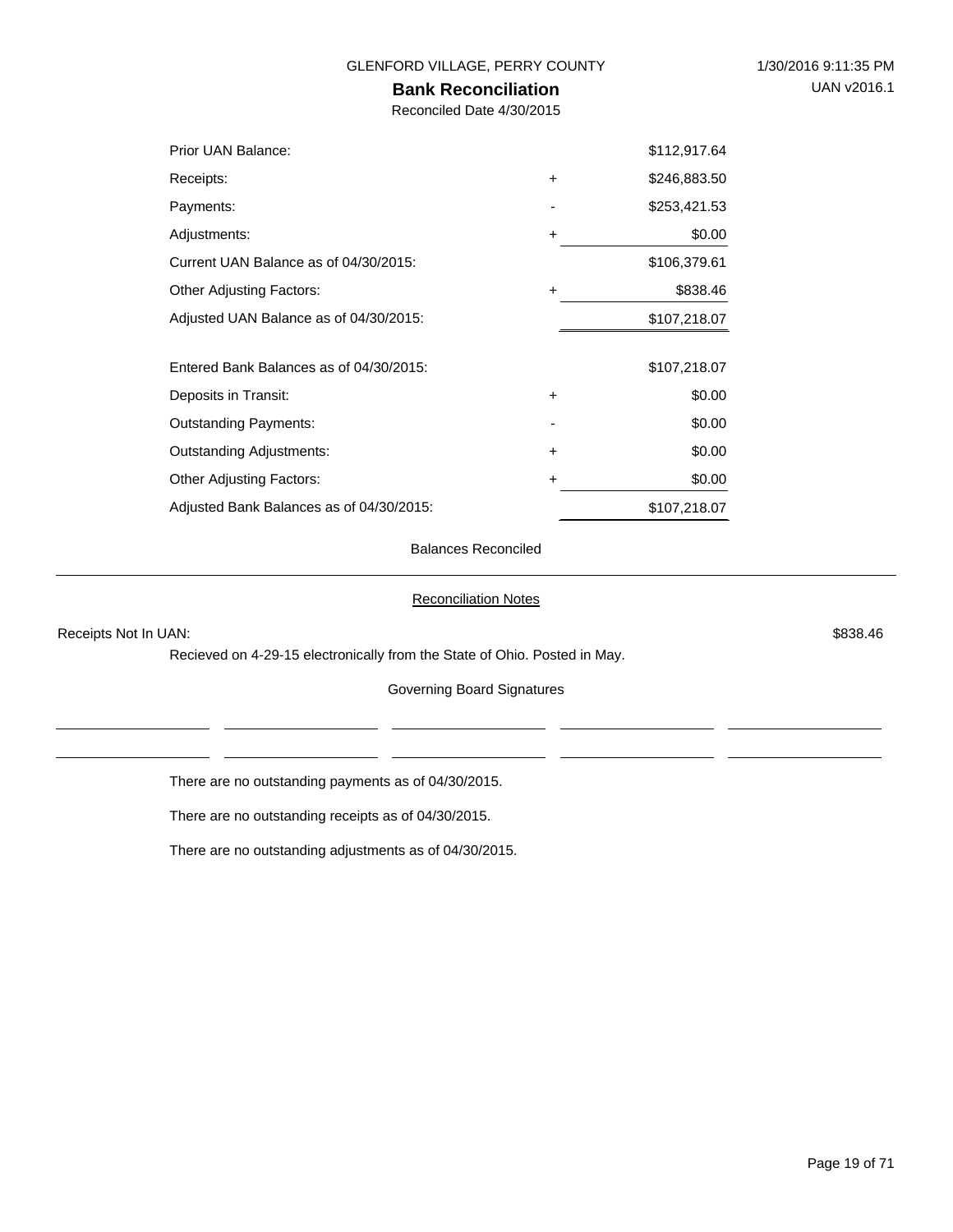UAN v2016.1

# **Bank Balances**

| Type      | <b>Name</b>    | <b>Number</b> | <b>Prior Bank</b><br><b>Balance</b> | <b>Calculated</b><br><b>Bank Balance</b> | <b>Entered Bank</b><br><b>Balance</b> | <b>Difference</b> |
|-----------|----------------|---------------|-------------------------------------|------------------------------------------|---------------------------------------|-------------------|
| Primary   | <b>PRIMARY</b> | 000820130094  | \$112,917,64                        | \$106.379.61                             | \$107,218,07                          | \$838.46          |
| Secondary | Secondary      | 310005458     | \$0.00                              | \$0.00                                   | \$0.00                                | \$0.00            |
|           |                | Total:        | \$112,917,64                        | \$106,379.61                             | \$107,218,07                          | \$838.46          |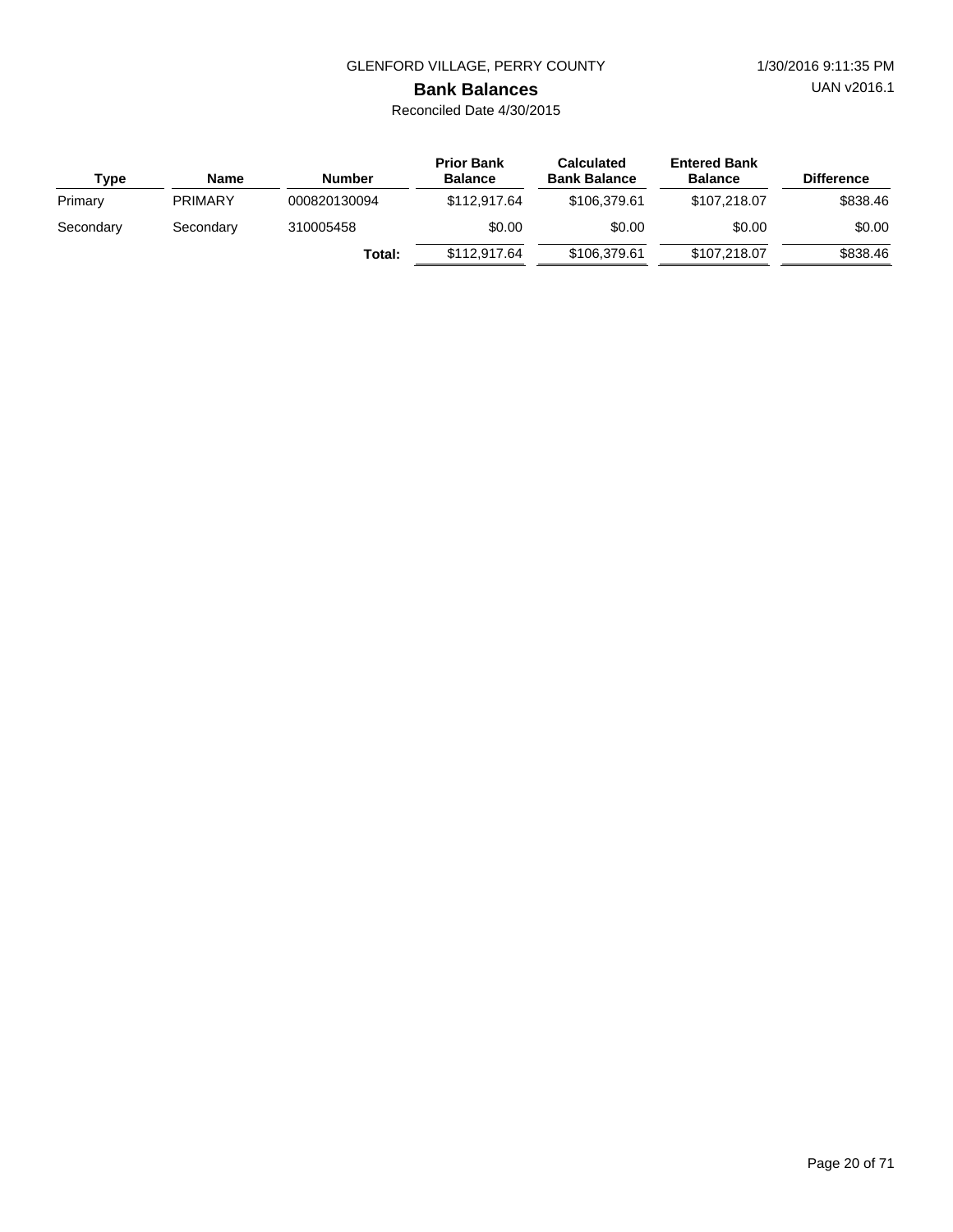# **Cleared Payments**

| Reconciled Date 4/30/2015 |  |
|---------------------------|--|
|---------------------------|--|

| <b>Account</b> | <b>Type</b> | Payment# | <b>Post Date</b>  | Vendor / Payee                                    | Amount       |
|----------------|-------------|----------|-------------------|---------------------------------------------------|--------------|
| <b>PRIMARY</b> | Electronic  |          | 6-2015 03/24/2015 | Elite Excavating Co. of Ohio, Inc.                | \$260,914.00 |
| <b>PRIMARY</b> | Electronic  |          | 8-2015 04/14/2015 | <b>Perry County Auditor</b>                       | \$94.01      |
| <b>PRIMARY</b> | Warrant     |          | 10556 04/07/2015  | <b>AT &amp; T</b>                                 | \$102.34     |
| <b>PRIMARY</b> | Warrant     |          | 10557 04/07/2015  | American Electric Power                           | \$647.91     |
| <b>PRIMARY</b> | Warrant     |          | 10558 04/07/2015  | <b>Brandon Fox</b>                                | \$575.00     |
| <b>PRIMARY</b> | Warrant     |          | 10559 04/07/2015  | CompManagement, Inc                               | \$115.00     |
| <b>PRIMARY</b> | Warrant     |          | 10560 04/07/2015  | <b>Energy Cooperative</b>                         | \$205.00     |
| <b>PRIMARY</b> | Warrant     |          | 10561 04/07/2015  | Isacc Wiles Burkholder & Teetor, LLC              | \$837.00     |
| <b>PRIMARY</b> | Warrant     |          | 10562 04/07/2015  | Leonard Sheppard                                  | \$50.00      |
| <b>PRIMARY</b> | Warrant     |          | 10563 04/07/2015  | Linda Nicodemus                                   | \$90.17      |
| <b>PRIMARY</b> | Warrant     |          | 10564 04/07/2015  | <b>MASI Environmental Services</b>                | \$20.42      |
| <b>PRIMARY</b> | Warrant     |          | 10565 04/07/2015  | Speedway LLC                                      | \$109.61     |
| <b>PRIMARY</b> | Warrant     |          | 10566 04/07/2015  | The Toy Store                                     | \$12,300.00  |
| <b>PRIMARY</b> | Warrant     |          | 10567 04/07/2015  | Thomas J. Coleman                                 | \$1,000.00   |
| <b>PRIMARY</b> | Warrant     |          | 10568 04/07/2015  | <b>Treasurer Of State</b>                         | \$612.00     |
| <b>PRIMARY</b> | Warrant     |          | 10569 04/07/2015  | Tri-County Plumbing & Hardware                    | \$35.22      |
| <b>PRIMARY</b> | Warrant     |          | 10570 04/07/2015  | Ultimate Enterprises Inc.                         | \$285.00     |
| <b>PRIMARY</b> | Warrant     |          | 10571 04/07/2015  | Underwood's Inc.                                  | \$16.28      |
| <b>PRIMARY</b> | Warrant     |          | 10572 04/07/2015  | <b>Brian T Butler</b>                             | \$88.66      |
| <b>PRIMARY</b> | Warrant     |          | 10573 04/07/2015  | Heidi N Carpenter                                 | \$59.10      |
| <b>PRIMARY</b> | Warrant     |          | 10574 04/07/2015  | Paul G Currence Jr                                | \$78.38      |
| <b>PRIMARY</b> | Warrant     |          | 10575 04/07/2015  | Caleb Houston Garza                               | \$88.11      |
| <b>PRIMARY</b> | Warrant     |          | 10576 04/07/2015  | Linda Lea Nicodemus                               | \$806.55     |
| <b>PRIMARY</b> | Warrant     |          | 10577 04/07/2015  | Jeffery E Ours                                    | \$94.06      |
| PRIMARY        | Warrant     |          |                   | 10578 04/07/2015 Sharon M Phillips                | \$78.38      |
| <b>PRIMARY</b> | Warrant     |          | 10579 04/07/2015  | Leonard L Sheppard                                | \$118.26     |
| <b>PRIMARY</b> | Warrant     |          | 10580 04/07/2015  | Linda S Young                                     | \$15.68      |
| <b>PRIMARY</b> | Warrant     |          | 10581 04/07/2015  | <b>Ohio Public Employees Retirement</b><br>System | \$240.00     |
| <b>PRIMARY</b> | Warrant     |          | 10582 04/14/2015  | ADR & Associates, LTD                             | \$33,077.40  |
| <b>PRIMARY</b> | Warrant     |          | 10583 04/14/2015  | American Electric Power                           | \$205.81     |
| <b>PRIMARY</b> | Warrant     |          | 10584 04/14/2015  | Elite Excavating Co. of Ohio, Inc.                | \$198,325.72 |
| <b>PRIMARY</b> | Warrant     |          | 10585 04/14/2015  | Northern Perry County Water                       | \$3,050.46   |
|                |             |          |                   |                                                   | \$514,335.53 |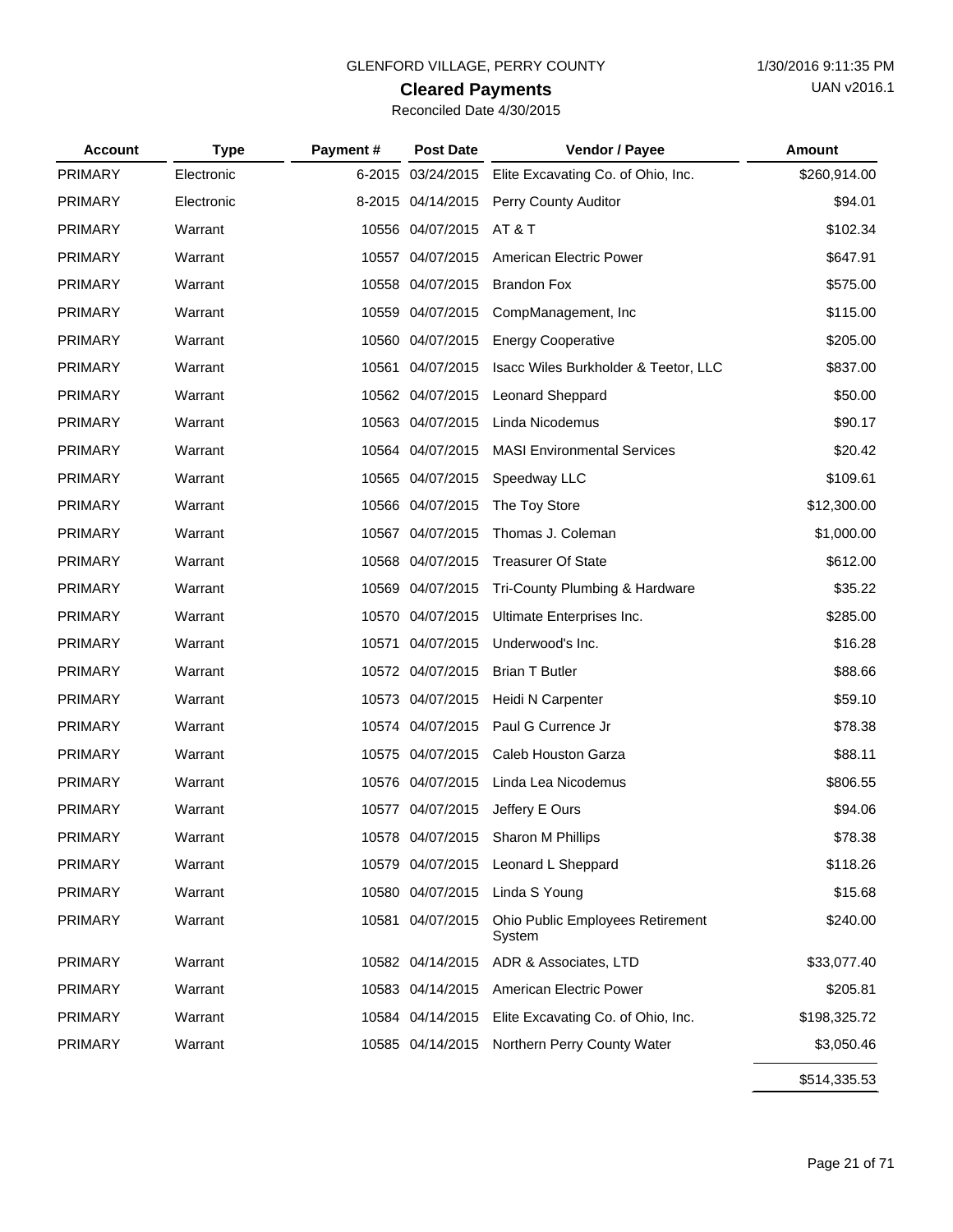### GLENFORD VILLAGE, PERRY COUNTY 1/30/2016 9:11:35 PM

### **Cleared Receipts**

Reconciled Date 4/30/2015

| Account        | Type     | Ticket # | Receipt# | <b>Post Date</b>   | <b>Source</b>                       | Amount       |
|----------------|----------|----------|----------|--------------------|-------------------------------------|--------------|
| <b>PRIMARY</b> | Standard |          |          | 23-2015 03/24/2015 | <b>GLENFORD VILLAGE</b>             | \$260,914.00 |
| <b>PRIMARY</b> | Standard |          |          |                    | 27-2015 04/14/2015 GLENFORD VILLAGE | \$7,056.28   |
| <b>PRIMARY</b> | Standard |          |          | 28-2015 04/14/2015 | <b>GLENFORD VILLAGE</b>             | \$120.00     |
| <b>PRIMARY</b> | Standard |          |          | 29-2015 04/14/2015 | <b>GLENFORD VILLAGE</b>             | \$60.65      |
| <b>PRIMARY</b> | Standard |          |          |                    | 30-2015 04/14/2015 GLENFORD VILLAGE | \$888.54     |
| <b>PRIMARY</b> | Standard |          |          |                    | 31-2015 04/14/2015 GLENFORD VILLAGE | \$231,494.19 |
| <b>PRIMARY</b> | Standard |          |          | 32-2015 04/14/2015 | <b>GLENFORD VILLAGE</b>             | \$2,832.48   |
| <b>PRIMARY</b> | Standard |          |          | 33-2015 04/25/2015 | <b>GLENFORD VILLAGE</b>             | \$1,137.70   |
| <b>PRIMARY</b> | Standard |          |          | 34-2015 04/25/2015 | <b>GLENFORD VILLAGE</b>             | \$596.22     |
| <b>PRIMARY</b> | Standard |          |          | 35-2015 04/25/2015 | <b>GLENFORD VILLAGE</b>             | \$1,841.88   |
| <b>PRIMARY</b> | Standard |          |          | 36-2015 04/28/2015 | <b>GLENFORD VILLAGE</b>             | \$558.56     |
| <b>PRIMARY</b> | Standard |          |          | 37-2015 04/28/2015 | <b>GLENFORD VILLAGE</b>             | \$297.00     |
|                |          |          |          |                    |                                     |              |

\$507,797.50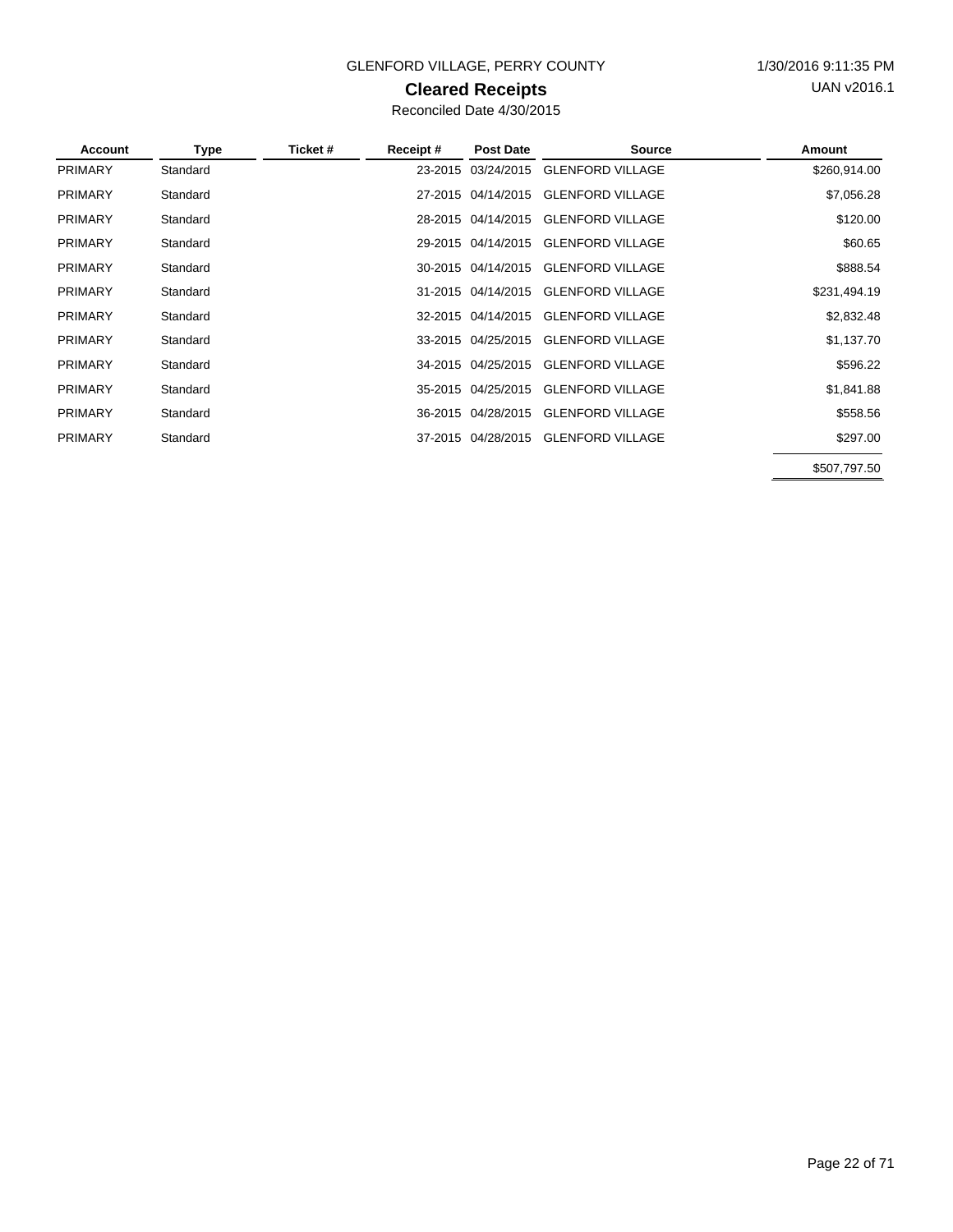### **Bank Reconciliation**

Reconciled Date 5/29/2015

| Prior UAN Balance:                       |           | \$106,379.61 |
|------------------------------------------|-----------|--------------|
| Receipts:                                | $\ddot{}$ | \$11,662.93  |
| Payments:                                |           | \$10,800.01  |
| Adjustments:                             | ٠         | \$0.00       |
| Current UAN Balance as of 05/29/2015:    |           | \$107,242.53 |
| <b>Other Adjusting Factors:</b>          | ٠         | \$0.00       |
| Adjusted UAN Balance as of 05/29/2015:   |           | \$107,242.53 |
|                                          |           |              |
| Entered Bank Balances as of 05/29/2015:  |           | \$107,324.21 |
| Deposits in Transit:                     | $\ddot{}$ | \$0.00       |
| <b>Outstanding Payments:</b>             |           | \$81.68      |
| <b>Outstanding Adjustments:</b>          | $\ddot{}$ | \$0.00       |
| <b>Other Adjusting Factors:</b>          | ٠         | \$0.00       |
| Adjusted Bank Balances as of 05/29/2015: |           | \$107,242.53 |

Balances Reconciled

Governing Board Signatures

There are no outstanding receipts as of 05/29/2015.

There are no outstanding adjustments as of 05/29/2015.

 $\overline{a}$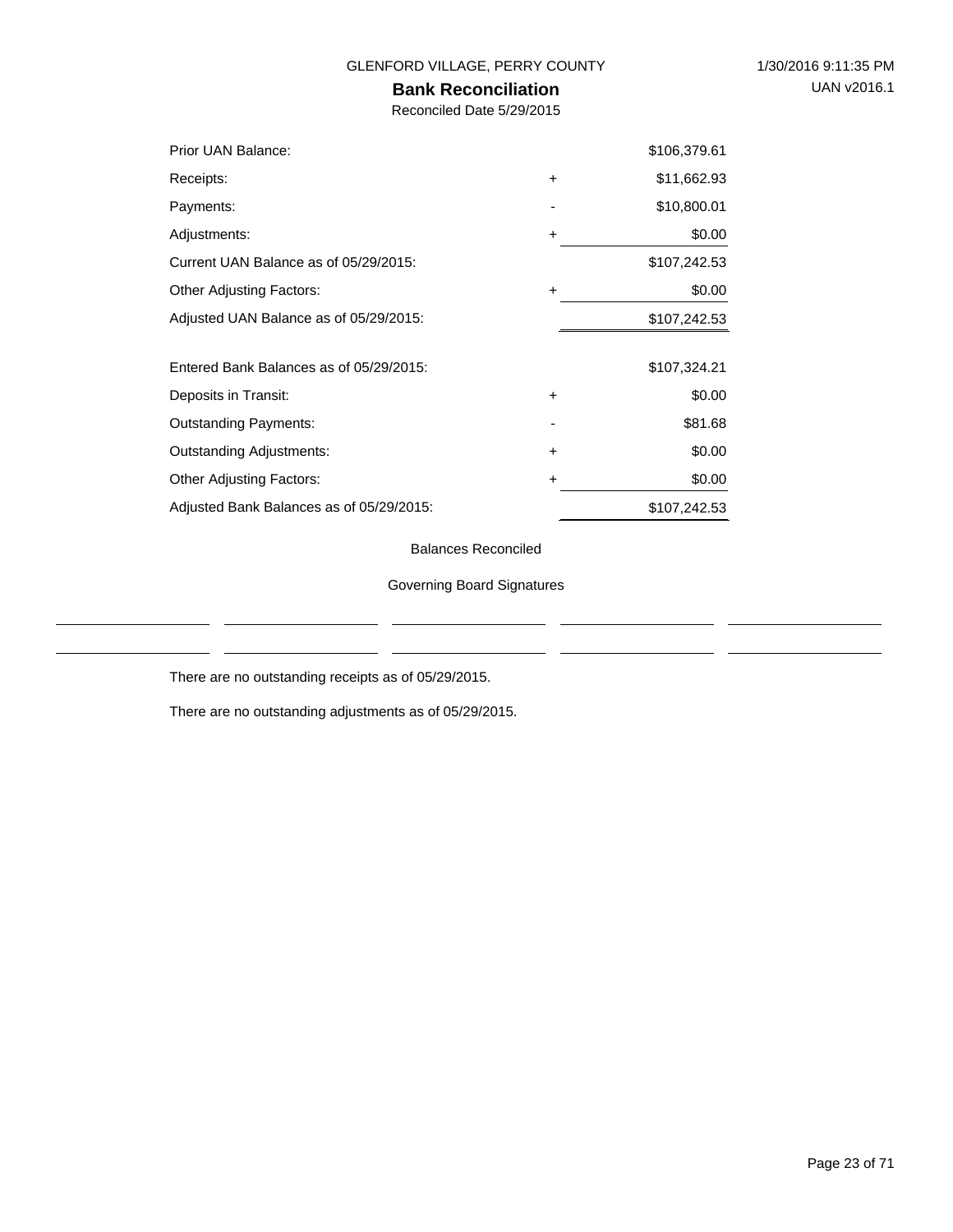UAN v2016.1

# **Bank Balances**

| Type      | <b>Name</b>    | <b>Number</b> | <b>Prior Bank</b><br><b>Balance</b> | <b>Calculated</b><br><b>Bank Balance</b> | <b>Entered Bank</b><br><b>Balance</b> | <b>Difference</b> |
|-----------|----------------|---------------|-------------------------------------|------------------------------------------|---------------------------------------|-------------------|
| Primary   | <b>PRIMARY</b> | 000820130094  | \$107.218.07                        | \$108,162,67                             | \$107.324.21                          | -\$838.46         |
| Secondary | Secondary      | 310005458     | \$0.00                              | \$0.00                                   | \$0.00                                | \$0.00            |
|           |                | Total:        | \$107,218.07                        | \$108,162.67                             | \$107.324.21                          | $-$ \$838.46      |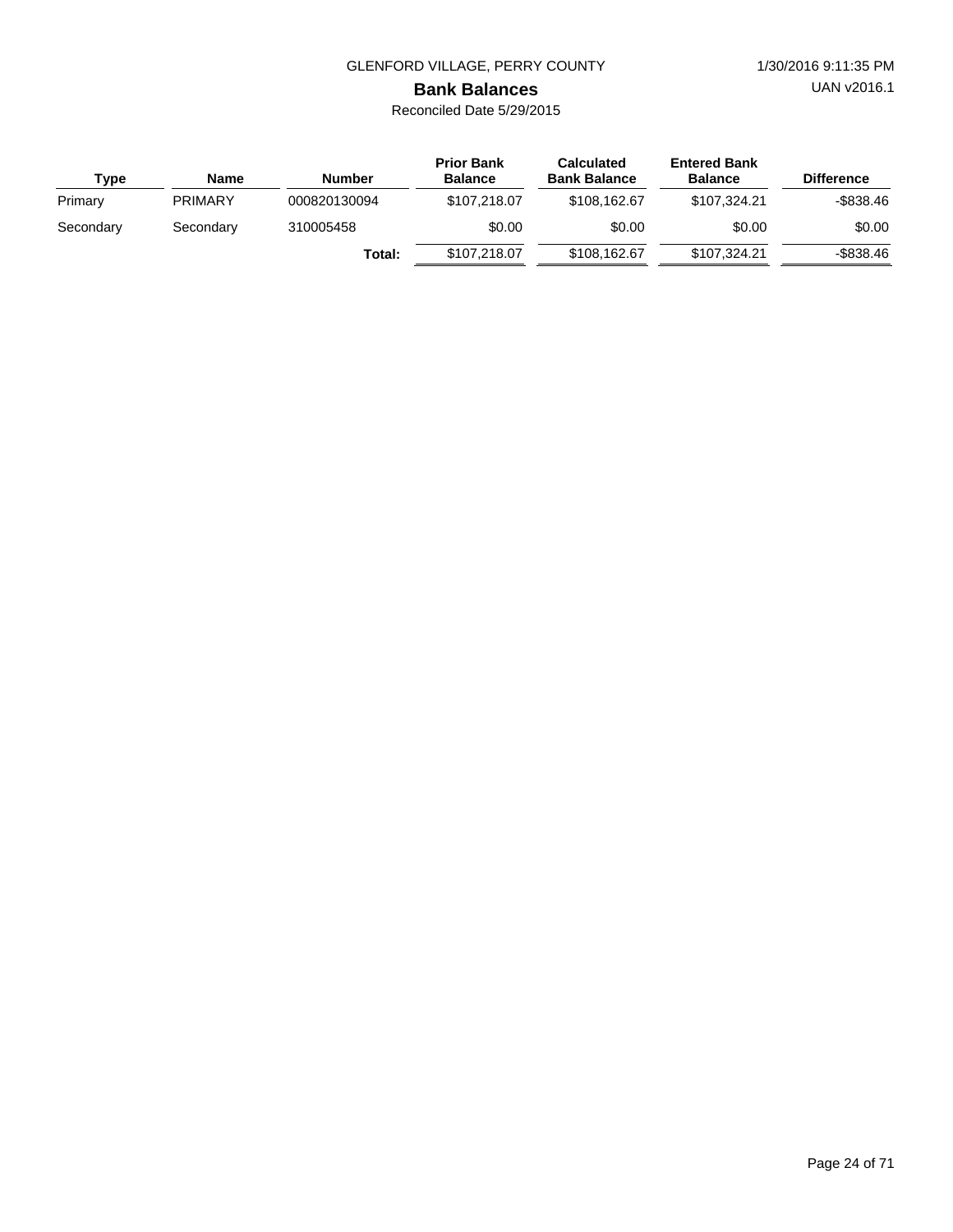# **Outstanding Payments**

| <b>Account</b> | Type    | <b>Payment #</b> | <b>Post Date</b> | <b>Vendor / Payee</b>                           | Amount  |
|----------------|---------|------------------|------------------|-------------------------------------------------|---------|
| <b>PRIMARY</b> | Warrant |                  |                  | 10603 05/15/2015 Tri-County Plumbing & Hardware | \$81.68 |
|                |         |                  |                  |                                                 | \$81.68 |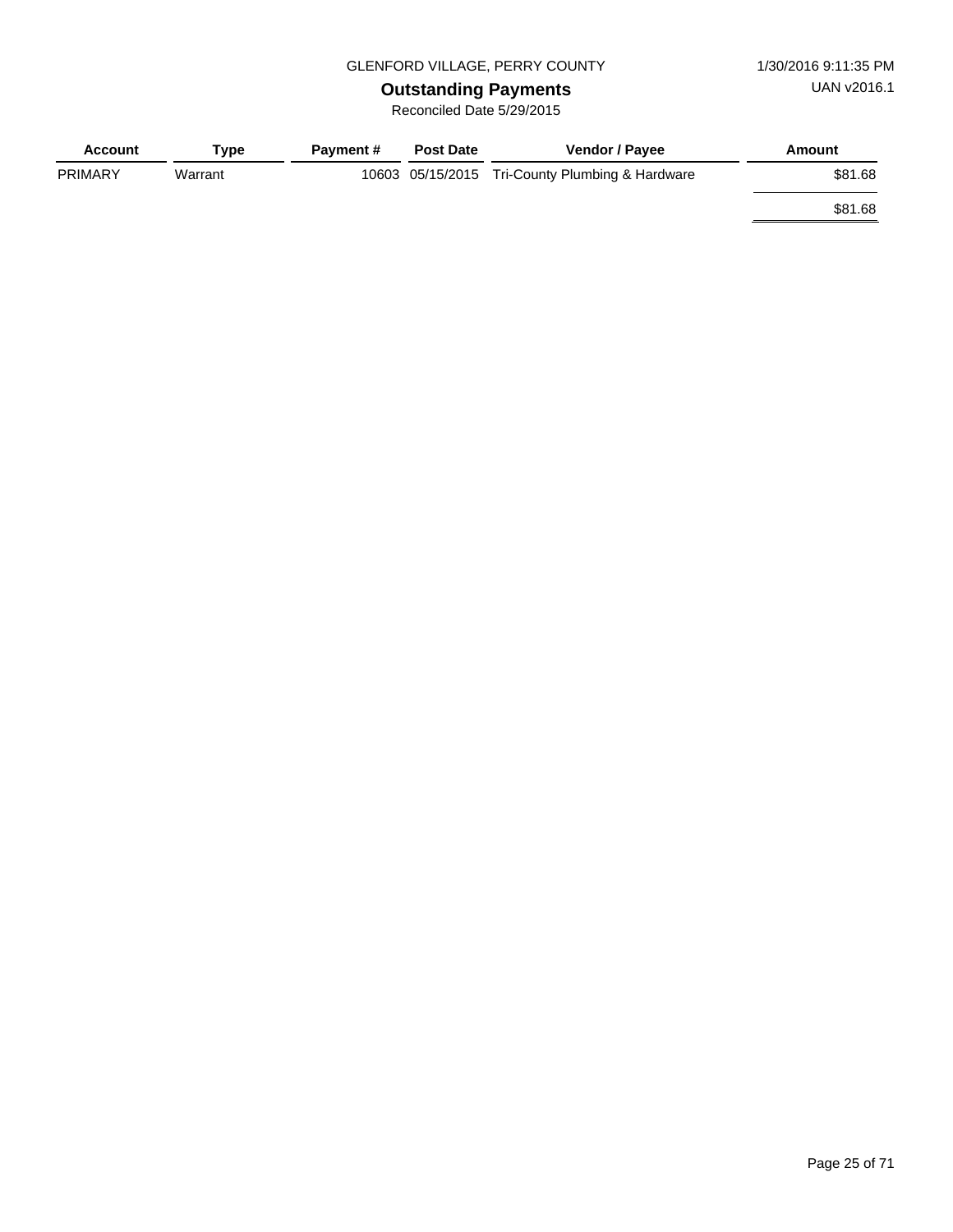### **Cleared Payments**

| Reconciled Date 5/29/2015 |  |  |
|---------------------------|--|--|
|---------------------------|--|--|

| <b>Account</b> | <b>Type</b> | Payment# | <b>Post Date</b>   | Vendor / Payee                                    | <b>Amount</b> |
|----------------|-------------|----------|--------------------|---------------------------------------------------|---------------|
| <b>PRIMARY</b> | Electronic  |          | 10-2015 05/15/2015 | <b>Treasurer Of State</b>                         | \$16.50       |
| PRIMARY        | Warrant     |          | 10586 05/05/2015   | <b>American Business Supply</b>                   | \$161.55      |
| <b>PRIMARY</b> | Warrant     |          | 10587 05/05/2015   | American Electric Power                           | \$549.69      |
| PRIMARY        | Warrant     |          | 10588 05/05/2015   | <b>AT &amp; T</b>                                 | \$113.27      |
| PRIMARY        | Warrant     | 10589    | 05/05/2015         | <b>Brandon Fox</b>                                | \$575.00      |
| PRIMARY        | Warrant     |          | 10590 05/05/2015   | Jeff's Auto Repair                                | \$137.00      |
| <b>PRIMARY</b> | Warrant     |          | 10591 05/05/2015   | Northern Tool & Equipment                         | \$319.99      |
| PRIMARY        | Warrant     |          | 10592 05/05/2015   | Ohio Bureau of Workers Compensation               | \$118.00      |
| <b>PRIMARY</b> | Warrant     |          | 10593 05/05/2015   | Thomas J. Coleman                                 | \$1,000.00    |
| PRIMARY        | Warrant     |          | 10594 05/05/2015   | Linda Lea Nicodemus                               | \$806.55      |
| <b>PRIMARY</b> | Warrant     |          | 10595 05/05/2015   | <b>Ohio Public Employees Retirement</b><br>System | \$240.00      |
| PRIMARY        | Warrant     |          | 10596 05/15/2015   | American Electric Power                           | \$170.65      |
| PRIMARY        | Warrant     |          | 10597 05/15/2015   | <b>Energy Cooperative</b>                         | \$101.00      |
| PRIMARY        | Warrant     |          | 10598 05/15/2015   | Isacc Wiles Burkholder & Teetor, LLC              | \$850.50      |
| PRIMARY        | Warrant     | 10599    | 05/15/2015         | Lones Landscaping                                 | \$295.00      |
| PRIMARY        | Warrant     |          | 10600 05/15/2015   | Northern Perry County Water                       | \$3,694.77    |
| PRIMARY        | Warrant     | 10601    | 05/15/2015         | Speedway LLC                                      | \$145.22      |
| <b>PRIMARY</b> | Warrant     |          | 10602 05/15/2015   | <b>Treasurer Of State</b>                         | \$100.00      |
| PRIMARY        | Warrant     |          | 10604 05/15/2015   | <b>USA Bluebook</b>                               | \$363.64      |
| <b>PRIMARY</b> | Warrant     |          | 10605 05/15/2015   | Zimba Bros. Inc                                   | \$960.00      |

\$10,718.33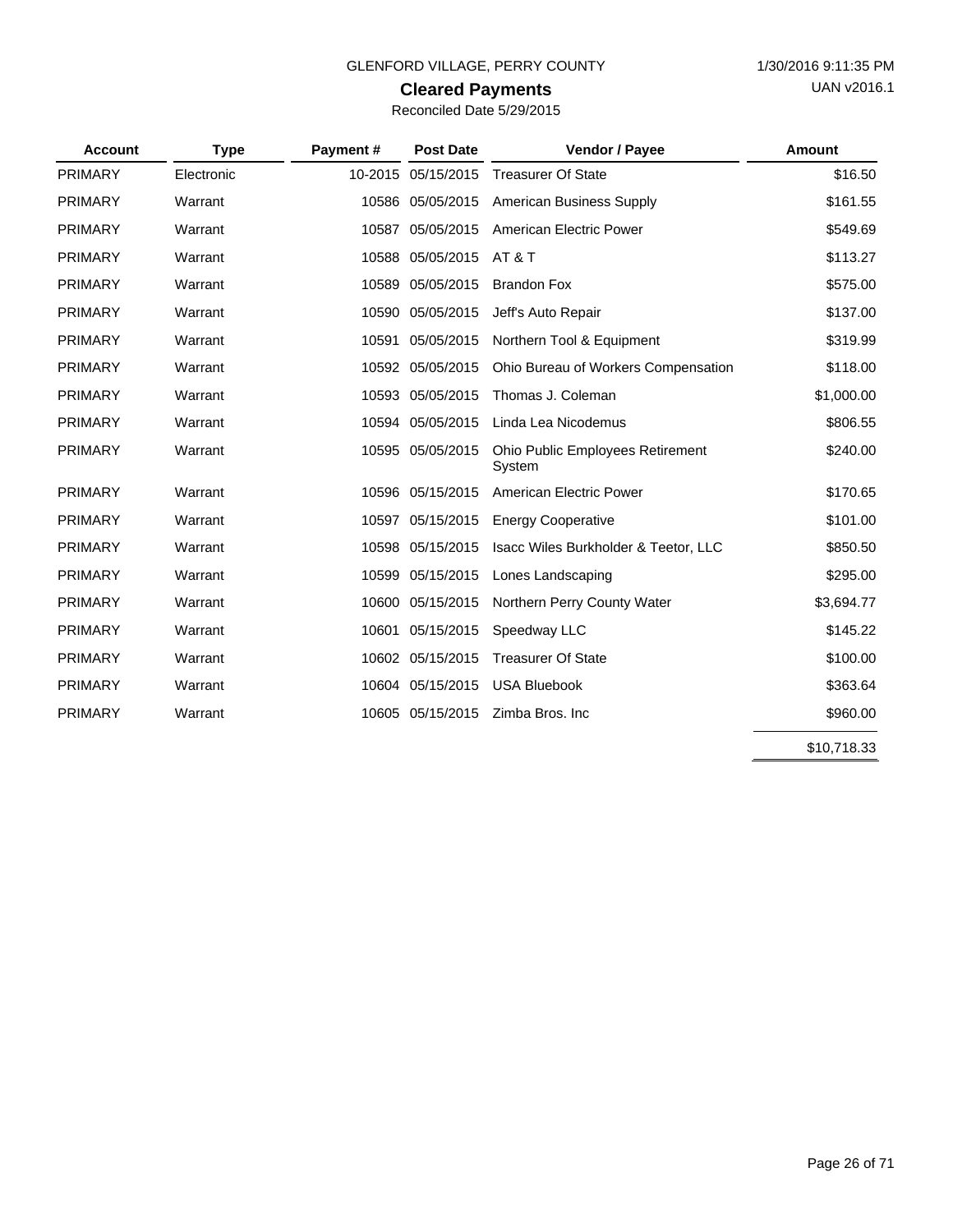### GLENFORD VILLAGE, PERRY COUNTY 1/30/2016 9:11:35 PM

### **Cleared Receipts**

| Account        | Type     | Ticket # | Receipt# | Post Date          | Source                  | Amount      |
|----------------|----------|----------|----------|--------------------|-------------------------|-------------|
| <b>PRIMARY</b> | Standard |          | 38-2015  | 05/04/2015         | <b>GLENFORD VILLAGE</b> | \$187.50    |
| <b>PRIMARY</b> | Standard |          |          | 39-2015 05/19/2015 | <b>GLENFORD VILLAGE</b> | \$2,865.80  |
| <b>PRIMARY</b> | Standard |          |          | 40-2015 05/19/2015 | <b>GLENFORD VILLAGE</b> | \$2,446.69  |
| <b>PRIMARY</b> | Standard |          |          | 41-2015 05/19/2015 | <b>GLENFORD VILLAGE</b> | \$600.30    |
| <b>PRIMARY</b> | Standard |          |          | 42-2015 05/19/2015 | <b>GLENFORD VILLAGE</b> | \$3,723.17  |
| <b>PRIMARY</b> | Standard |          |          | 43-2015 05/19/2015 | <b>GLENFORD VILLAGE</b> | \$1,030.55  |
| <b>PRIMARY</b> | Standard |          |          | 44-2015 05/26/2015 | <b>GLENFORD VILLAGE</b> | \$260.74    |
| <b>PRIMARY</b> | Standard |          |          | 45-2015 05/26/2015 | <b>GLENFORD VILLAGE</b> | \$388.40    |
| <b>PRIMARY</b> | Standard |          |          | 46-2015 05/26/2015 | <b>GLENFORD VILLAGE</b> | \$159.78    |
|                |          |          |          |                    |                         | \$11,662.93 |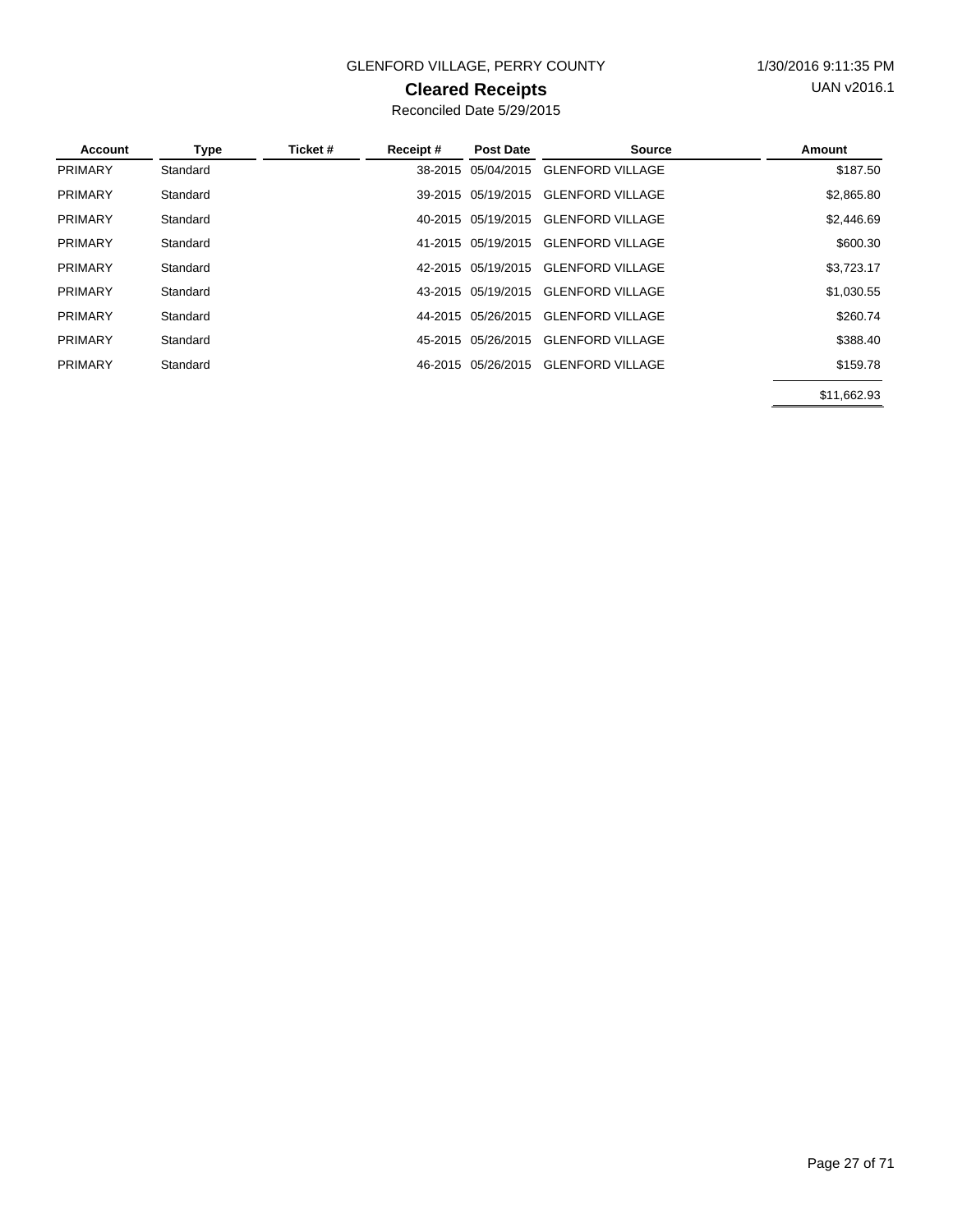### **Bank Reconciliation**

Reconciled Date 6/30/2015

| Prior UAN Balance:                       |           | \$107,242.53 |
|------------------------------------------|-----------|--------------|
| Receipts:                                | $\ddot{}$ | \$15,468.26  |
| Payments:                                |           | \$14,392.10  |
| Adjustments:                             | $\ddot{}$ | -\$51.18     |
| Current UAN Balance as of 06/30/2015:    |           | \$108,267.51 |
| <b>Other Adjusting Factors:</b>          | ÷         | \$0.00       |
| Adjusted UAN Balance as of 06/30/2015:   |           | \$108,267.51 |
|                                          |           |              |
| Entered Bank Balances as of 06/30/2015:  |           | \$108,295.50 |
| Deposits in Transit:                     | $\ddot{}$ | \$0.00       |
| <b>Outstanding Payments:</b>             |           | \$27.99      |
| <b>Outstanding Adjustments:</b>          | $\ddot{}$ | \$0.00       |
| <b>Other Adjusting Factors:</b>          | ٠         | \$0.00       |
| Adjusted Bank Balances as of 06/30/2015: |           | \$108,267.51 |

Balances Reconciled

Governing Board Signatures

There are no outstanding receipts as of 06/30/2015.

There are no outstanding adjustments as of 06/30/2015.

 $\overline{a}$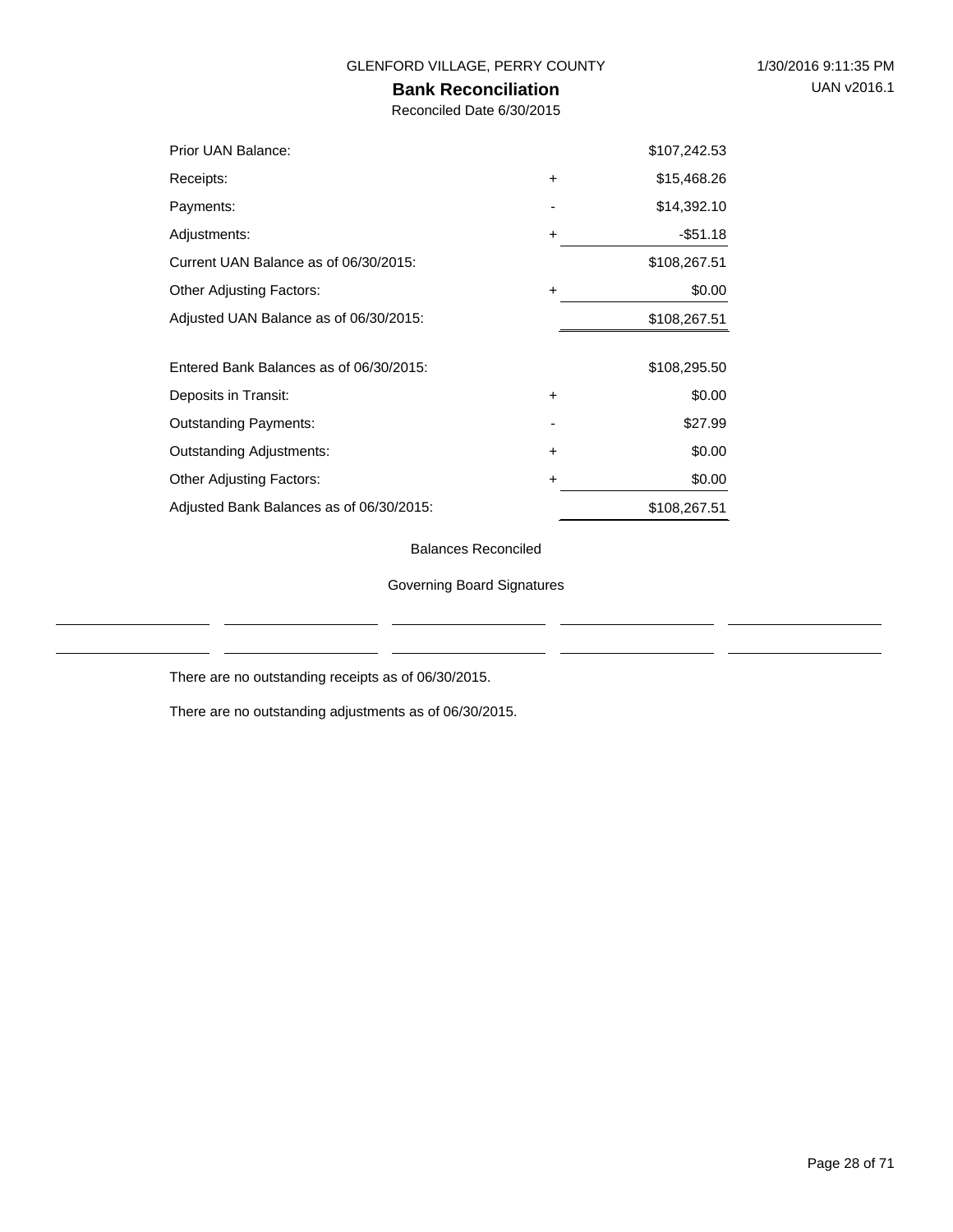UAN v2016.1

# **Bank Balances**

| Type      | <b>Name</b>    | <b>Number</b> | <b>Prior Bank</b><br><b>Balance</b> | <b>Calculated</b><br><b>Bank Balance</b> | <b>Entered Bank</b><br><b>Balance</b> | <b>Difference</b> |
|-----------|----------------|---------------|-------------------------------------|------------------------------------------|---------------------------------------|-------------------|
| Primary   | <b>PRIMARY</b> | 000820130094  | \$107.324.21                        | \$108,295.50                             | \$108,295,50                          | \$0.00            |
| Secondary | Secondary      | 310005458     | \$0.00                              | \$0.00                                   | \$0.00                                | \$0.00            |
|           |                | Total:        | \$107,324.21                        | \$108,295.50                             | \$108,295,50                          | \$0.00            |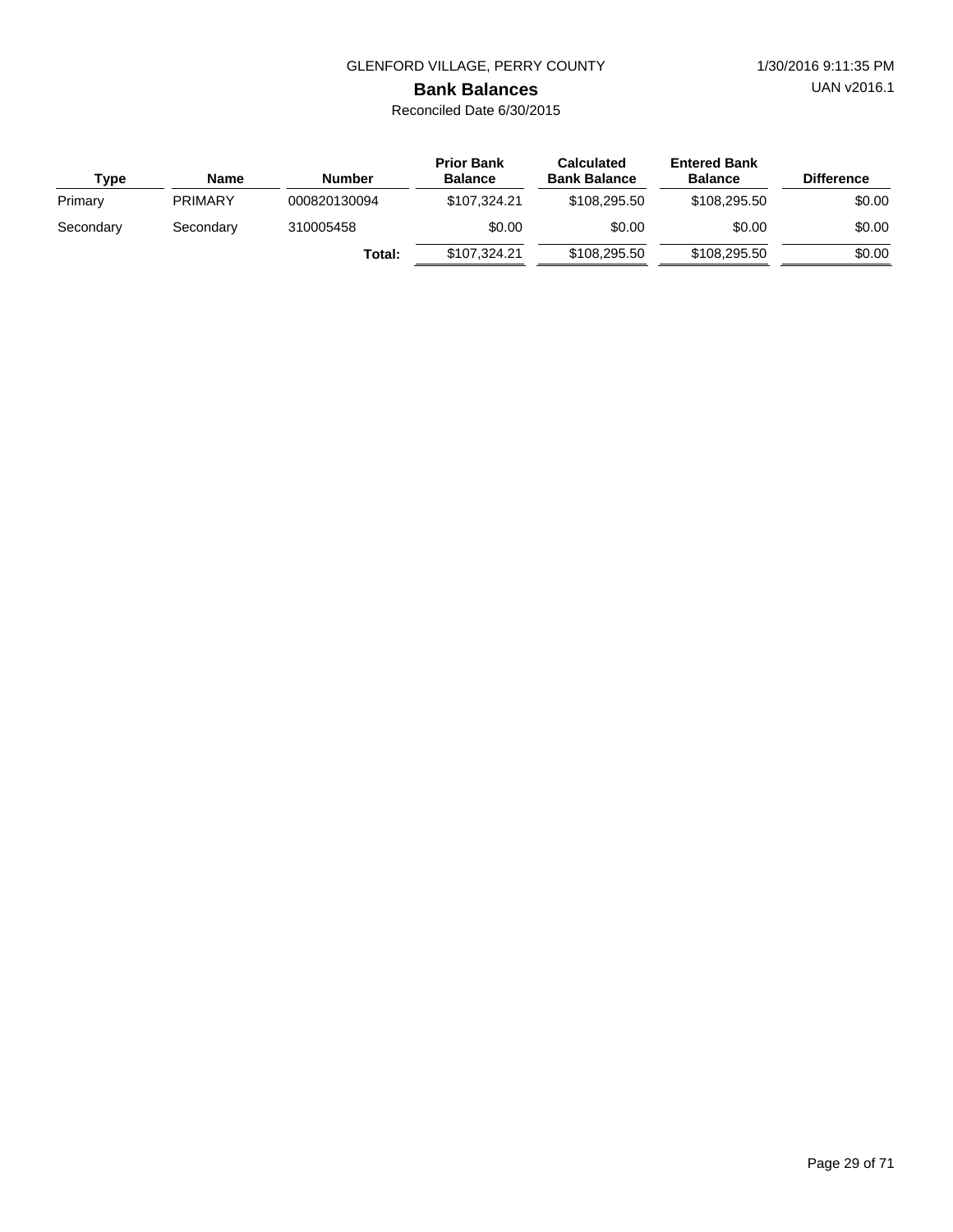# **Outstanding Payments**

| <b>Account</b> | Type    | <b>Payment #</b> | <b>Post Date</b> | <b>Vendor / Payee</b>                           | Amount  |
|----------------|---------|------------------|------------------|-------------------------------------------------|---------|
| <b>PRIMARY</b> | Warrant |                  |                  | 10615 06/02/2015 Tri-County Plumbing & Hardware | \$27.99 |
|                |         |                  |                  |                                                 | \$27.99 |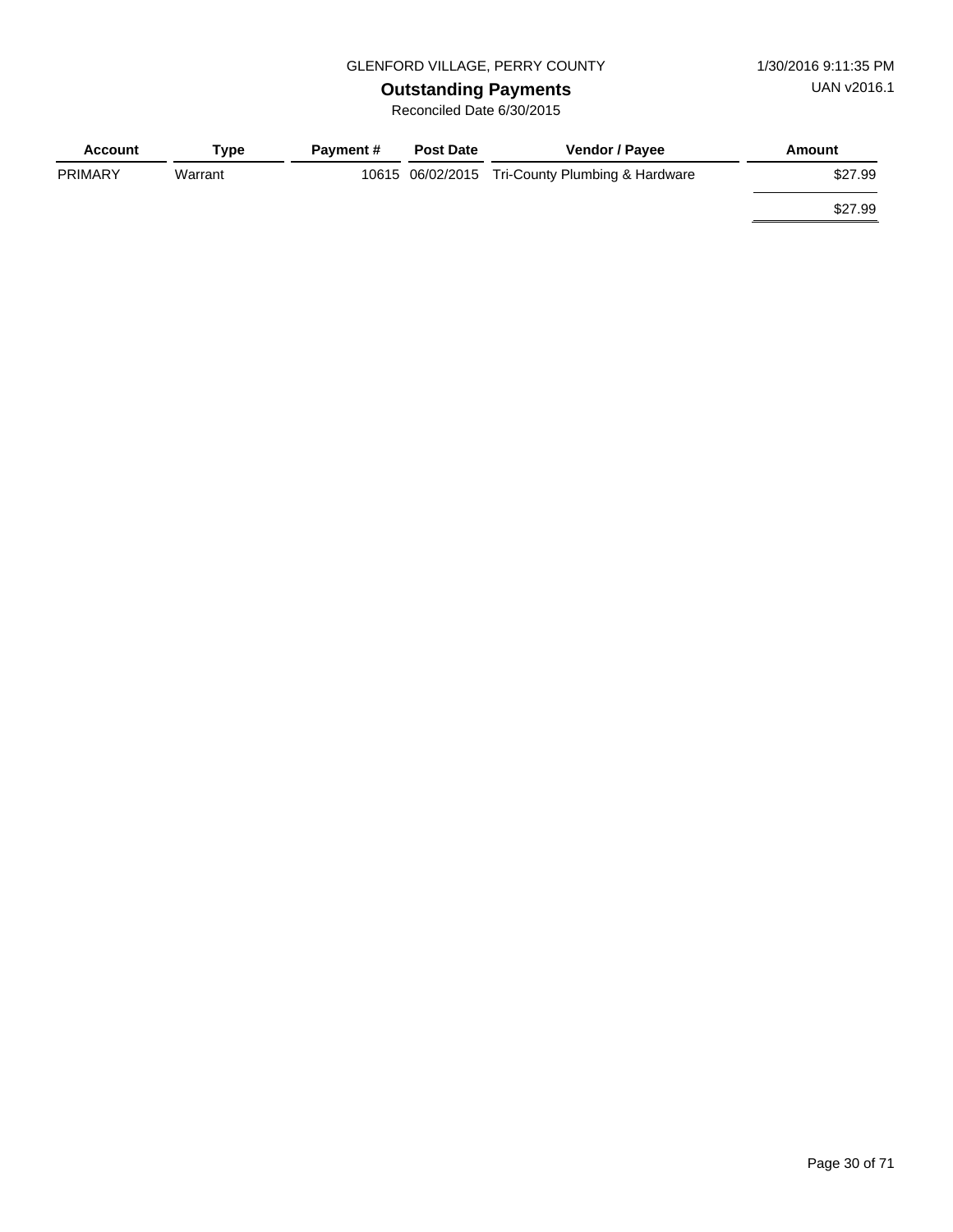### GLENFORD VILLAGE, PERRY COUNTY 1/30/2016 9:11:35 PM

# **Cleared Payments**

| <b>Account</b> | <b>Type</b> | Payment# | <b>Post Date</b> | Vendor / Payee                             | Amount      |
|----------------|-------------|----------|------------------|--------------------------------------------|-------------|
| <b>PRIMARY</b> | Warrant     | 10603    | 05/15/2015       | Tri-County Plumbing & Hardware             | \$81.68     |
| <b>PRIMARY</b> | Warrant     | 10606    | 06/02/2015       | ACM Ohio, LLC Messender Publishing<br>Co.  | \$53.25     |
| <b>PRIMARY</b> | Warrant     | 10607    | 06/02/2015       | American Electric Power                    | \$542.52    |
| PRIMARY        | Warrant     | 10608    | 06/02/2015       | <b>AT &amp; T</b>                          | \$107.90    |
| <b>PRIMARY</b> | Warrant     | 10609    | 06/02/2015       | <b>Brandon Fox</b>                         | \$575.00    |
| PRIMARY        | Warrant     | 10610    | 06/02/2015       | Lones Landscaping                          | \$1,155.00  |
| <b>PRIMARY</b> | Warrant     | 10611    | 06/02/2015       | <b>MASI Environmental Services</b>         | \$40.84     |
| <b>PRIMARY</b> | Warrant     |          | 10612 06/02/2015 | Northern Perry County Water                | \$3,338.39  |
| <b>PRIMARY</b> | Warrant     | 10613    | 06/02/2015       | <b>Staples Credit Plan</b>                 | \$306.56    |
| <b>PRIMARY</b> | Warrant     | 10614    | 06/02/2015       | Thomas J. Coleman                          | \$1,000.00  |
| <b>PRIMARY</b> | Warrant     | 10616    | 06/02/2015       | Linda Lea Nicodemus                        | \$806.55    |
| <b>PRIMARY</b> | Warrant     |          | 10617 06/02/2015 | Ohio Public Employees Retirement<br>System | \$240.00    |
| <b>PRIMARY</b> | Warrant     | 10618    | 06/09/2015       | American Electric Power                    | \$165.10    |
| <b>PRIMARY</b> | Warrant     | 10619    | 06/09/2015       | <b>Energy Cooperative</b>                  | \$61.00     |
| PRIMARY        | Warrant     | 10620    | 06/09/2015       | Perry County Engineer's Office             | \$210.00    |
| <b>PRIMARY</b> | Warrant     | 10621    | 06/09/2015       | <b>Treasurer Of State</b>                  | \$762.00    |
| <b>PRIMARY</b> | Warrant     |          | 10622 06/09/2015 | H.A.P. Community Action                    | \$5,000.00  |
|                |             |          |                  |                                            | \$14,445.79 |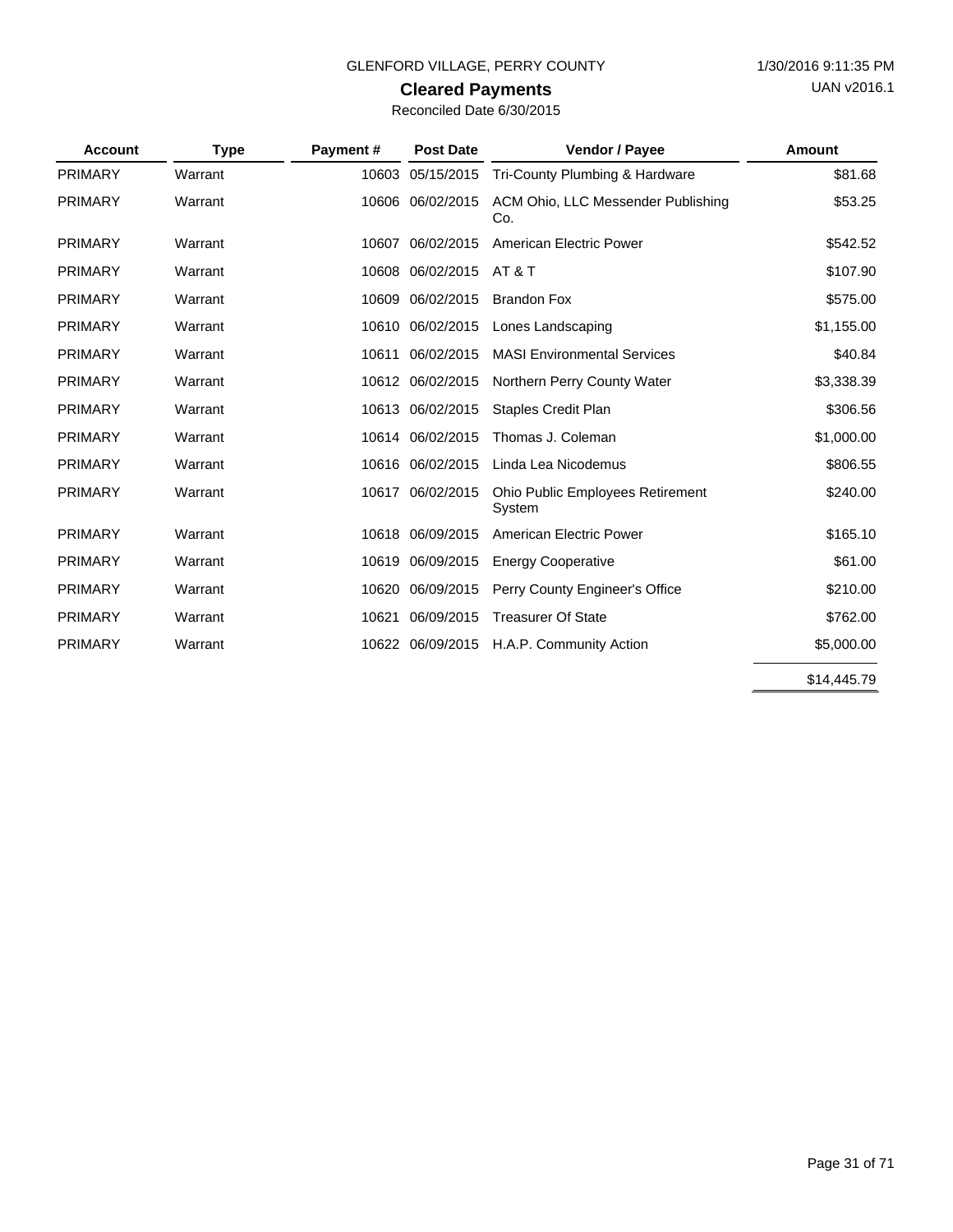### GLENFORD VILLAGE, PERRY COUNTY 1/30/2016 9:11:35 PM

### **Cleared Receipts**

| Account        | Type     | Ticket # | Receipt# | <b>Post Date</b>   | <b>Source</b>                       | Amount      |
|----------------|----------|----------|----------|--------------------|-------------------------------------|-------------|
| <b>PRIMARY</b> | Standard |          |          | 47-2015 06/09/2015 | <b>GLENFORD VILLAGE</b>             | \$1,934.23  |
| <b>PRIMARY</b> | Standard |          |          | 48-2015 06/09/2015 | <b>GLENFORD VILLAGE</b>             | \$416.25    |
| <b>PRIMARY</b> | Standard |          |          | 49-2015 06/09/2015 | <b>GLENFORD VILLAGE</b>             | \$5,314.76  |
| <b>PRIMARY</b> | Standard |          |          | 50-2015 06/09/2015 | <b>GLENFORD VILLAGE</b>             | \$1,428.91  |
| <b>PRIMARY</b> | Standard |          |          | 51-2015 06/15/2015 | <b>GLENFORD VILLAGE</b>             | \$77.00     |
| <b>PRIMARY</b> | Standard |          |          | 52-2015 06/15/2015 | <b>GLENFORD VILLAGE</b>             | \$2,510.46  |
| <b>PRIMARY</b> | Standard |          |          | 53-2015 06/27/2015 | <b>GLENFORD VILLAGE</b>             | \$2,137.42  |
| <b>PRIMARY</b> | Standard |          |          | 54-2015 06/27/2015 | <b>GLENFORD VILLAGE</b>             | \$452.16    |
| <b>PRIMARY</b> | Standard |          |          | 55-2015 06/27/2015 | <b>GLENFORD VILLAGE</b>             | \$387.90    |
| <b>PRIMARY</b> | Standard |          |          | 56-2015 06/27/2015 | <b>GLENFORD VILLAGE</b>             | \$60.00     |
| <b>PRIMARY</b> | Standard |          |          | 57-2015 06/27/2015 | <b>GLENFORD VILLAGE</b>             | \$553.72    |
| <b>PRIMARY</b> | Standard |          |          |                    | 65-2015 06/30/2015 GLENFORD VILLAGE | \$195.45    |
|                |          |          |          |                    |                                     | \$15,468.26 |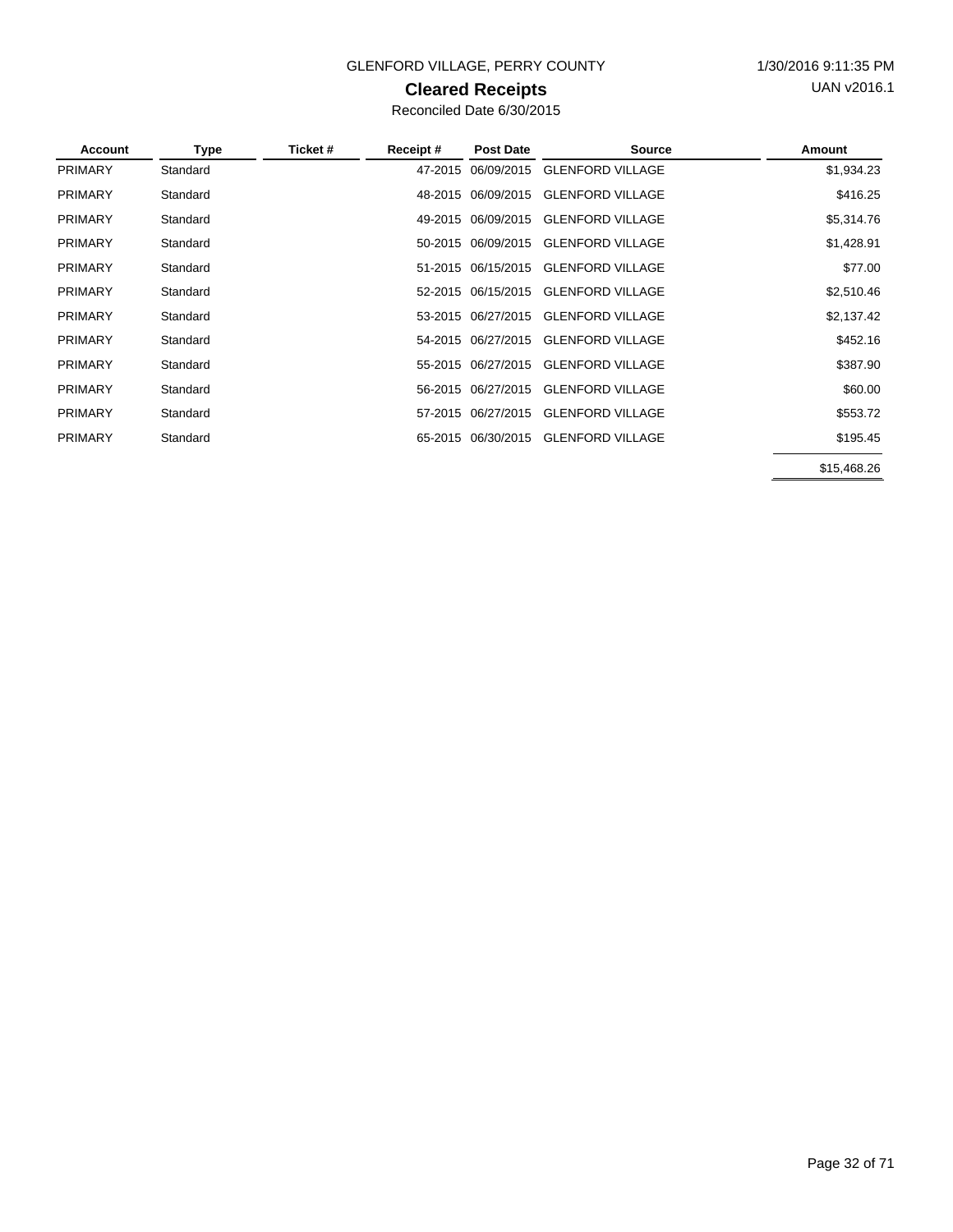**Cleared Adjustments** Reconciled Date 6/30/2015

| <b>Account</b> | Tvpe        | ltem # | <b>Post Date</b> | <b>Source or Payee</b>              | Amount      |
|----------------|-------------|--------|------------------|-------------------------------------|-------------|
| <b>PRIMARY</b> | Receipt Adj |        |                  | 47-2015 06/15/2015 GLENFORD VILLAGE | $-$ \$51.18 |
|                |             |        |                  |                                     | $-$ \$51.18 |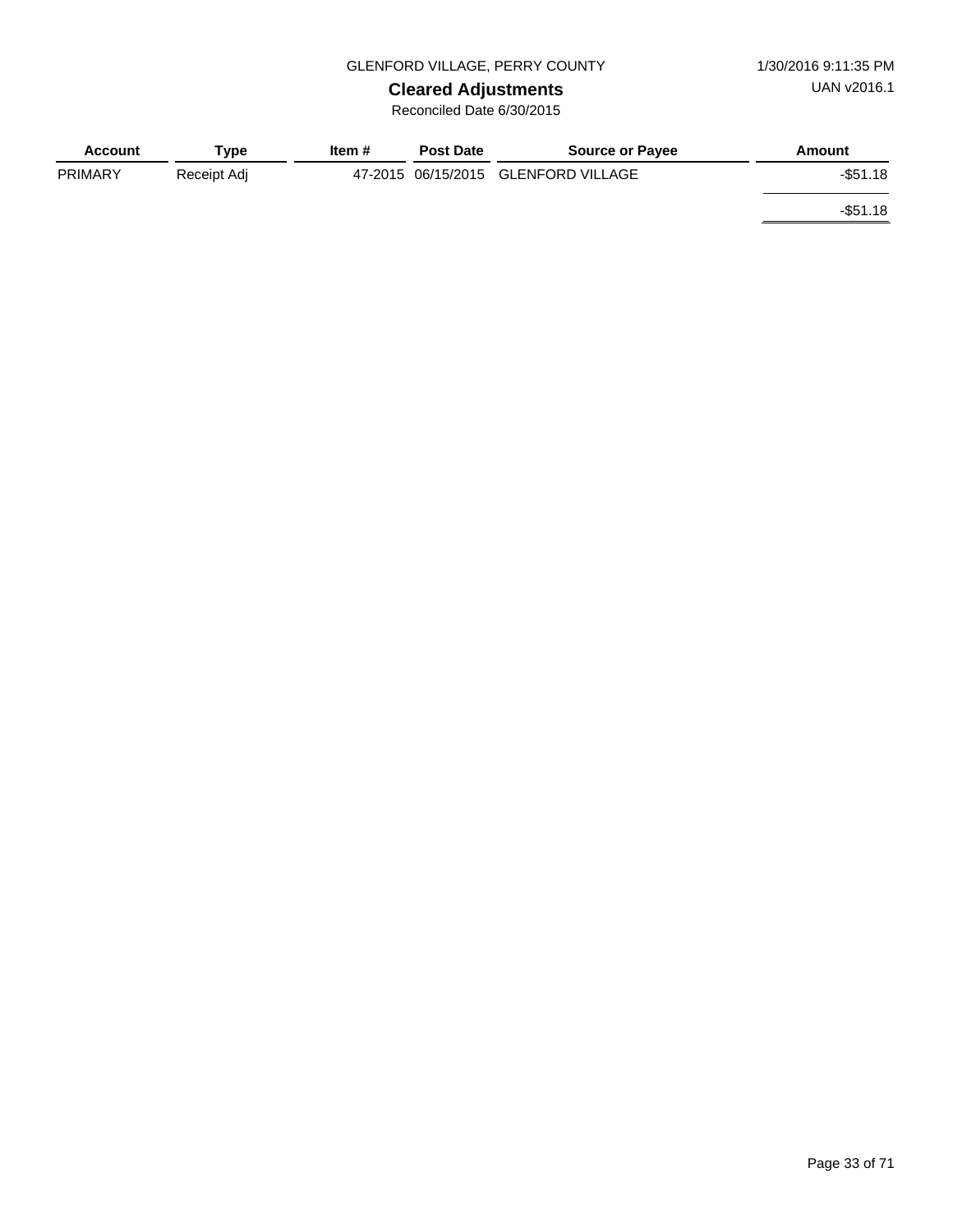÷.

### GLENFORD VILLAGE, PERRY COUNTY 1/30/2016 9:11:35 PM

### **Bank Reconciliation**

Reconciled Date 7/31/2015

| Prior UAN Balance:                       |           | \$108,267.51 |
|------------------------------------------|-----------|--------------|
| Receipts:                                | $\ddot{}$ | \$13,703.33  |
| Payments:                                |           | \$17,014.17  |
| Adjustments:                             | ٠         | $-$70.50$    |
| Current UAN Balance as of 07/31/2015:    |           | \$104,886.17 |
| <b>Other Adjusting Factors:</b>          | ÷         | \$0.00       |
| Adjusted UAN Balance as of 07/31/2015:   |           | \$104,886.17 |
|                                          |           |              |
| Entered Bank Balances as of 07/31/2015:  |           | \$104,073.28 |
| Deposits in Transit:                     | $\ddot{}$ | \$783.39     |
| <b>Outstanding Payments:</b>             |           | \$0.00       |
| <b>Outstanding Adjustments:</b>          | $\ddot{}$ | \$29.50      |
| <b>Other Adjusting Factors:</b>          | +         | \$0.00       |
| Adjusted Bank Balances as of 07/31/2015: |           | \$104,886.17 |

Balances Reconciled

Governing Board Signatures

There are no outstanding payments as of 07/31/2015.

 $\overline{a}$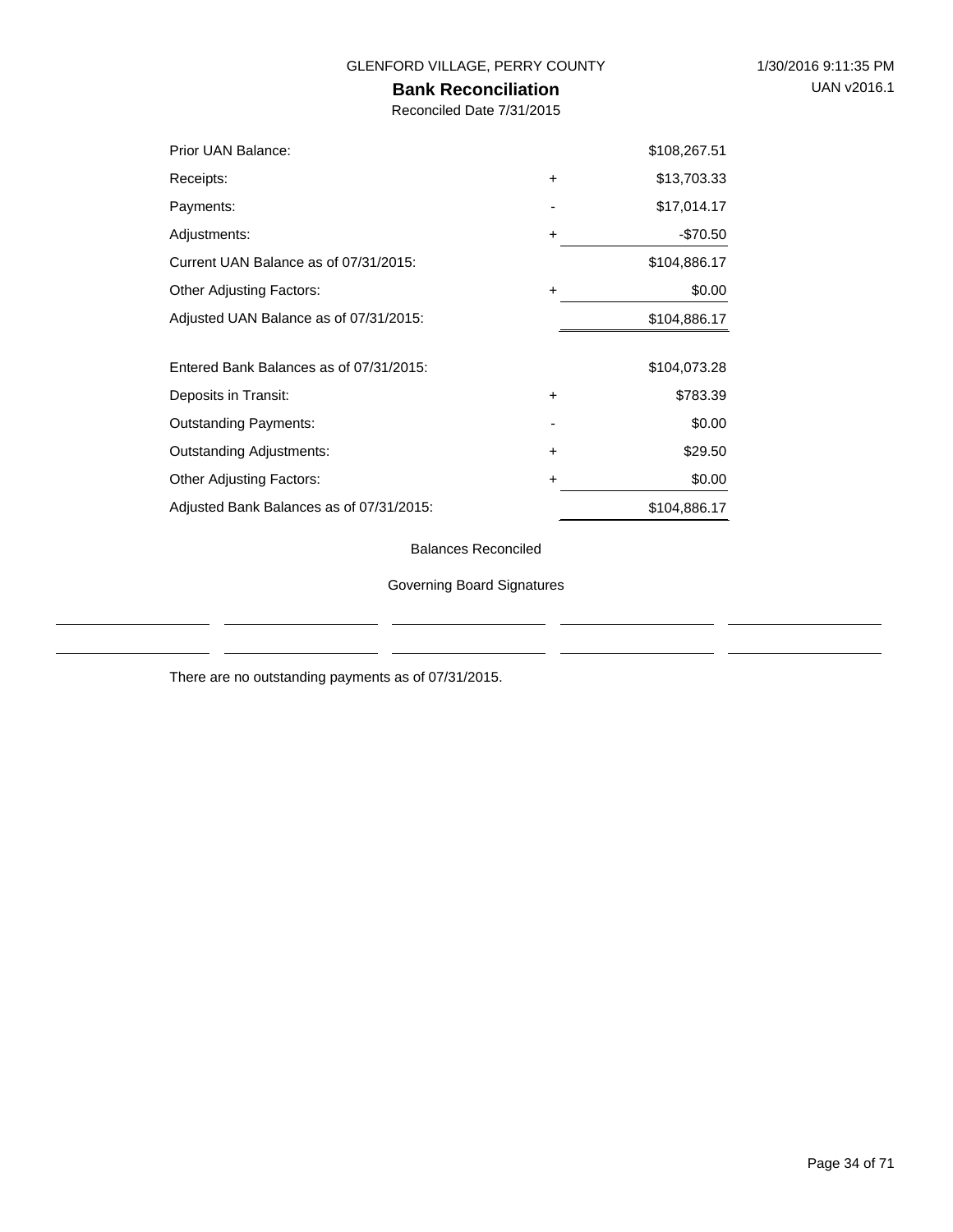UAN v2016.1

# **Bank Balances**

| Type      | Name           | <b>Number</b> | <b>Prior Bank</b><br><b>Balance</b> | <b>Calculated</b><br><b>Bank Balance</b> | <b>Entered Bank</b><br><b>Balance</b> | <b>Difference</b> |
|-----------|----------------|---------------|-------------------------------------|------------------------------------------|---------------------------------------|-------------------|
| Primary   | <b>PRIMARY</b> | 000820130094  | \$108,295.50                        | \$104.073.28                             | \$104,073,28                          | \$0.00            |
| Secondary | Secondary      | 310005458     | \$0.00                              | \$0.00                                   | \$0.00                                | \$0.00            |
|           |                | Total:        | \$108,295.50                        | \$104,073.28                             | \$104,073.28                          | \$0.00            |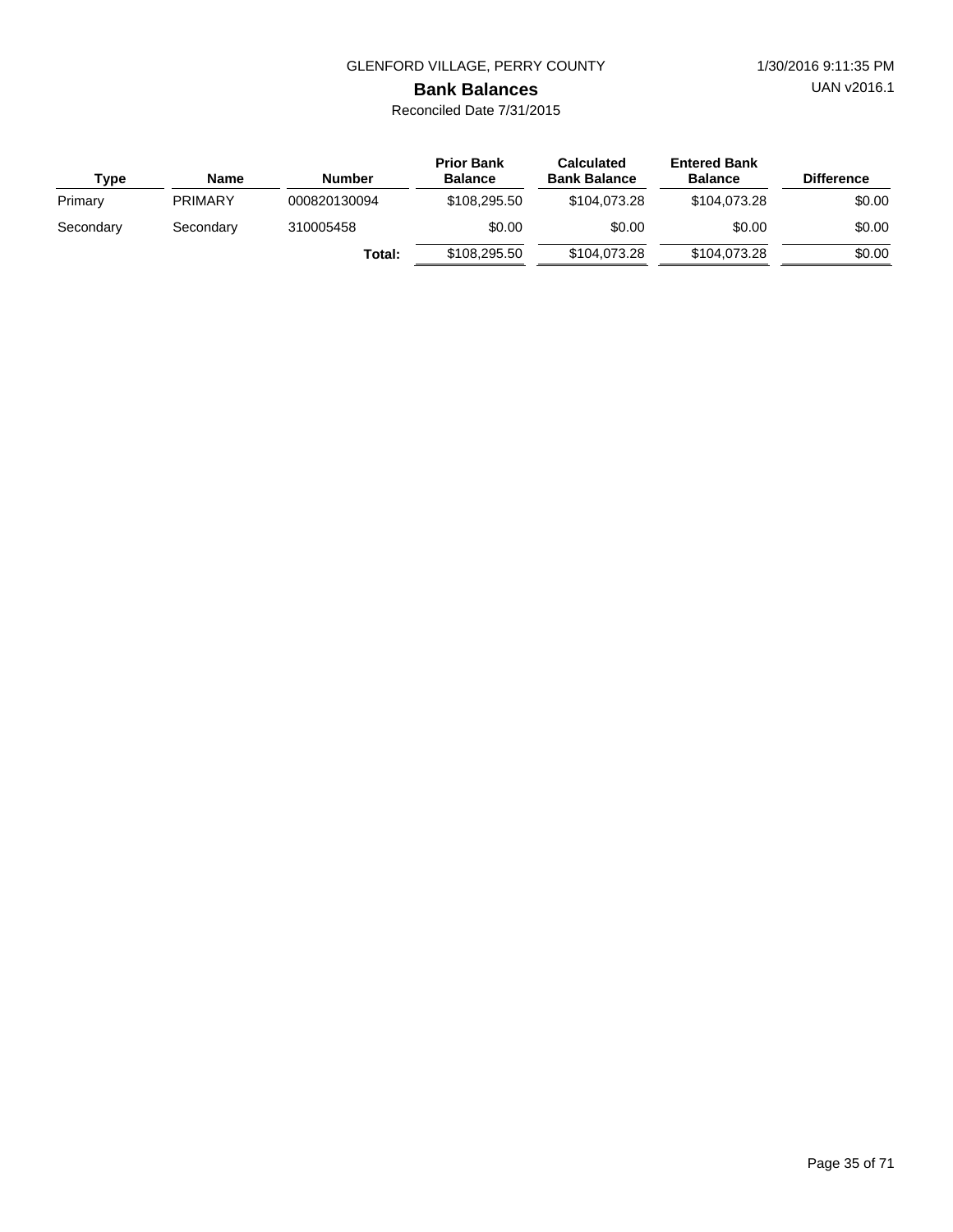# **Cleared Payments**

| Reconciled Date 7/31/2015 |  |  |  |  |
|---------------------------|--|--|--|--|
|---------------------------|--|--|--|--|

| <b>Account</b> | <b>Type</b> | Payment# | <b>Post Date</b>              | Vendor / Payee                             | <b>Amount</b> |
|----------------|-------------|----------|-------------------------------|--------------------------------------------|---------------|
| <b>PRIMARY</b> | Warrant     |          | 10615 06/02/2015              | Tri-County Plumbing & Hardware             | \$27.99       |
| <b>PRIMARY</b> | Warrant     |          | 10623 07/07/2015              | American Electric Power                    | \$620.02      |
| <b>PRIMARY</b> | Warrant     |          | 10624 07/07/2015              | AT & T                                     | \$107.90      |
| <b>PRIMARY</b> | Warrant     |          | 10625 07/07/2015              | Thomas J. Coleman                          | \$1,000.00    |
| <b>PRIMARY</b> | Warrant     |          | 10626 07/07/2015              | <b>Energy Cooperative</b>                  | \$35.00       |
| <b>PRIMARY</b> | Warrant     |          | 10627 07/07/2015              | <b>Brandon Fox</b>                         | \$575.00      |
| <b>PRIMARY</b> | Warrant     |          | 10628 07/07/2015              | Charles Harris & Associates Inc.           | \$3,328.00    |
| <b>PRIMARY</b> | Warrant     |          | 10629 07/07/2015              | Isacc Wiles Burkholder & Teetor, LLC       | \$202.50      |
| <b>PRIMARY</b> | Warrant     |          | 10630 07/07/2015              | <b>MASI Environmental Services</b>         | \$20.42       |
| <b>PRIMARY</b> | Warrant     |          | 10631 07/07/2015              | Northern Perry County Water                | \$3,807.60    |
| <b>PRIMARY</b> | Warrant     |          | 10632 07/07/2015              | Speedway LLC                               | \$149.42      |
| <b>PRIMARY</b> | Warrant     |          | 10633 07/07/2015              | <b>Treasurer Of State</b>                  | \$4,926.60    |
| <b>PRIMARY</b> | Warrant     |          | 10634 07/07/2015              | Tri-County Plumbing & Hardware             | \$99.38       |
| <b>PRIMARY</b> | Warrant     |          | 10635 07/07/2015              | Underwood's Inc.                           | \$66.61       |
| <b>PRIMARY</b> | Warrant     |          | 10636 07/07/2015              | <b>Brian T Butler</b>                      | \$88.66       |
| <b>PRIMARY</b> | Warrant     |          | 10637 07/07/2015              | Heidi N Carpenter                          | \$88.66       |
| <b>PRIMARY</b> | Warrant     |          | 10639 07/07/2015              | Caleb Houston Garza                        | \$73.42       |
| <b>PRIMARY</b> | Warrant     |          | 10640 07/07/2015              | Linda Lea Nicodemus                        | \$806.55      |
| <b>PRIMARY</b> | Warrant     |          | 10644 07/07/2015              | Ohio Public Employees Retirement<br>System | \$240.00      |
| <b>PRIMARY</b> | Warrant     |          | 10647 07/07/2015              | Sharon M Phillips                          | \$94.06       |
| <b>PRIMARY</b> | Warrant     |          | 10648 07/07/2015              | Leonard L Sheppard                         | \$118.26      |
| <b>PRIMARY</b> | Warrant     |          | 10649 07/07/2015              | Paul G Currence Jr                         | \$47.02       |
| <b>PRIMARY</b> | Warrant     |          | 10650 07/07/2015              | Jeffery E Ours                             | \$78.38       |
| <b>PRIMARY</b> | Warrant     |          | 10651 07/17/2015              | American Electric Power                    | \$162.91      |
| <b>PRIMARY</b> | Warrant     |          | 10652 07/17/2015              | AT & T                                     | \$59.58       |
| <b>PRIMARY</b> | Warrant     |          | 10653 07/17/2015 Pal Printing |                                            | \$218.22      |
|                |             |          |                               |                                            | \$17,042.16   |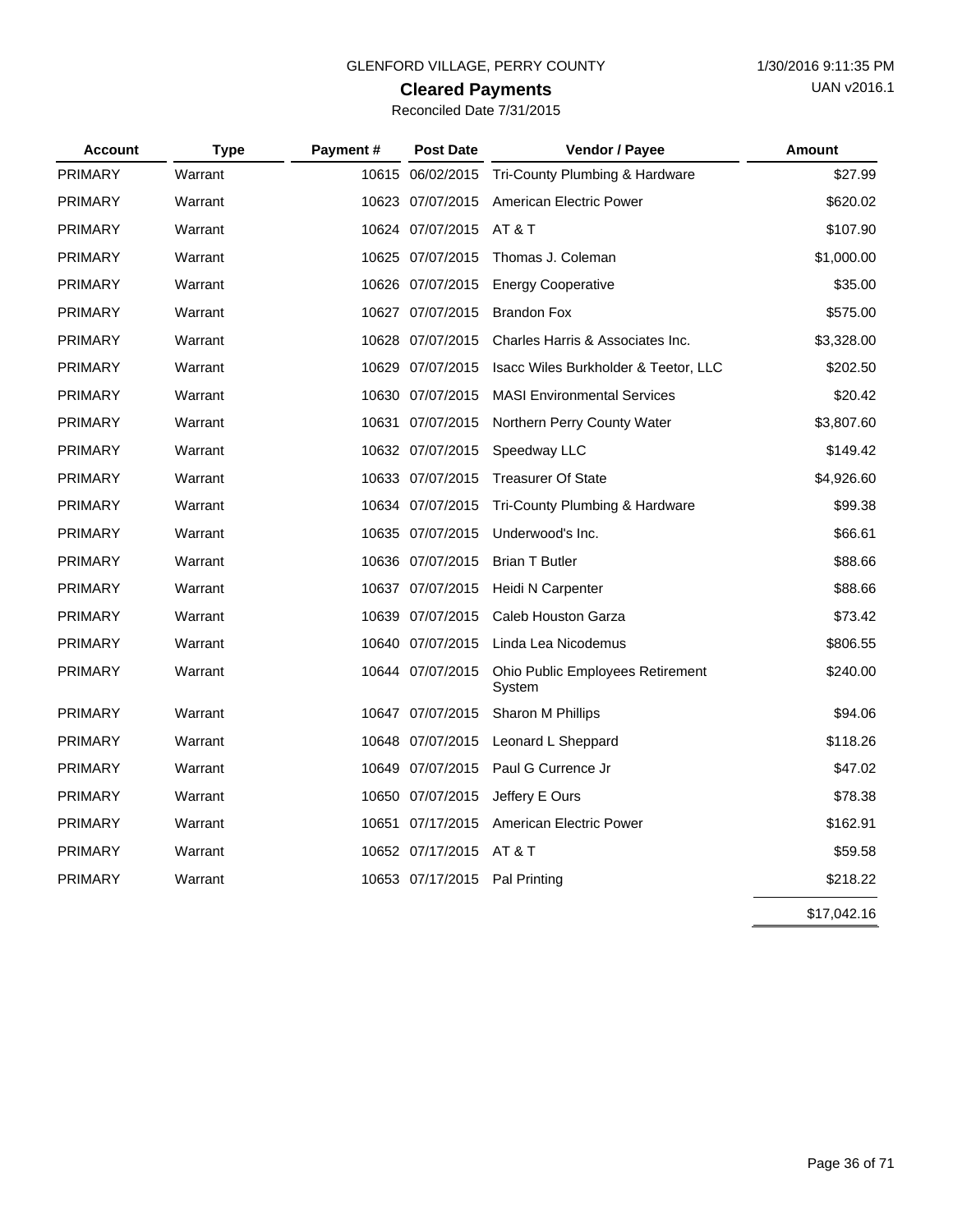### GLENFORD VILLAGE, PERRY COUNTY 1/30/2016 9:11:35 PM

# **Outstanding Receipts**

| <b>Account</b> | Type     | Ticket # | Receipt#                  | <b>Post Date</b>   | <b>Source</b>                              | Amount                     |
|----------------|----------|----------|---------------------------|--------------------|--------------------------------------------|----------------------------|
| <b>PRIMARY</b> | Standard |          |                           |                    | GLENFORD 672215 GE? PERRY GUENTARP VILLAGE | 1/30/2016 9: 1339 PM       |
| <b>PRIMARY</b> | Standard |          |                           |                    | Cleared Receipts GLENFORD VILLAGE          | UAN <sup>\$54</sup> 2016.1 |
|                |          |          | Reconciled Date 7/31/2015 |                    |                                            | \$783.39                   |
| <b>Account</b> | Type     | Ticket # | Receipt#                  | <b>Post Date</b>   | <b>Source</b>                              | Amount                     |
| <b>PRIMARY</b> | Standard |          | 58-2015                   | 07/17/2015         | <b>GLENFORD VILLAGE</b>                    | \$585.28                   |
| <b>PRIMARY</b> | Standard |          |                           | 59-2015 07/17/2015 | <b>GLENFORD VILLAGE</b>                    | \$4,175.60                 |
| <b>PRIMARY</b> | Standard |          |                           | 60-2015 07/17/2015 | <b>GLENFORD VILLAGE</b>                    | \$417.50                   |
| <b>PRIMARY</b> | Standard |          |                           | 61-2015 07/17/2015 | <b>GLENFORD VILLAGE</b>                    | \$6,023.85                 |
| <b>PRIMARY</b> | Standard |          |                           | 62-2015 07/17/2015 | <b>GLENFORD VILLAGE</b>                    | \$225.31                   |
| <b>PRIMARY</b> | Standard |          |                           | 63-2015 07/24/2015 | <b>GLENFORD VILLAGE</b>                    | \$255.43                   |
| <b>PRIMARY</b> | Standard |          | 64-2015                   | 07/24/2015         | <b>GLENFORD VILLAGE</b>                    | \$834.09                   |
| <b>PRIMARY</b> | Standard |          |                           | 68-2015 07/31/2015 | <b>GLENFORD VILLAGE</b>                    | \$402.88                   |
|                |          |          |                           |                    |                                            | \$12,919.94                |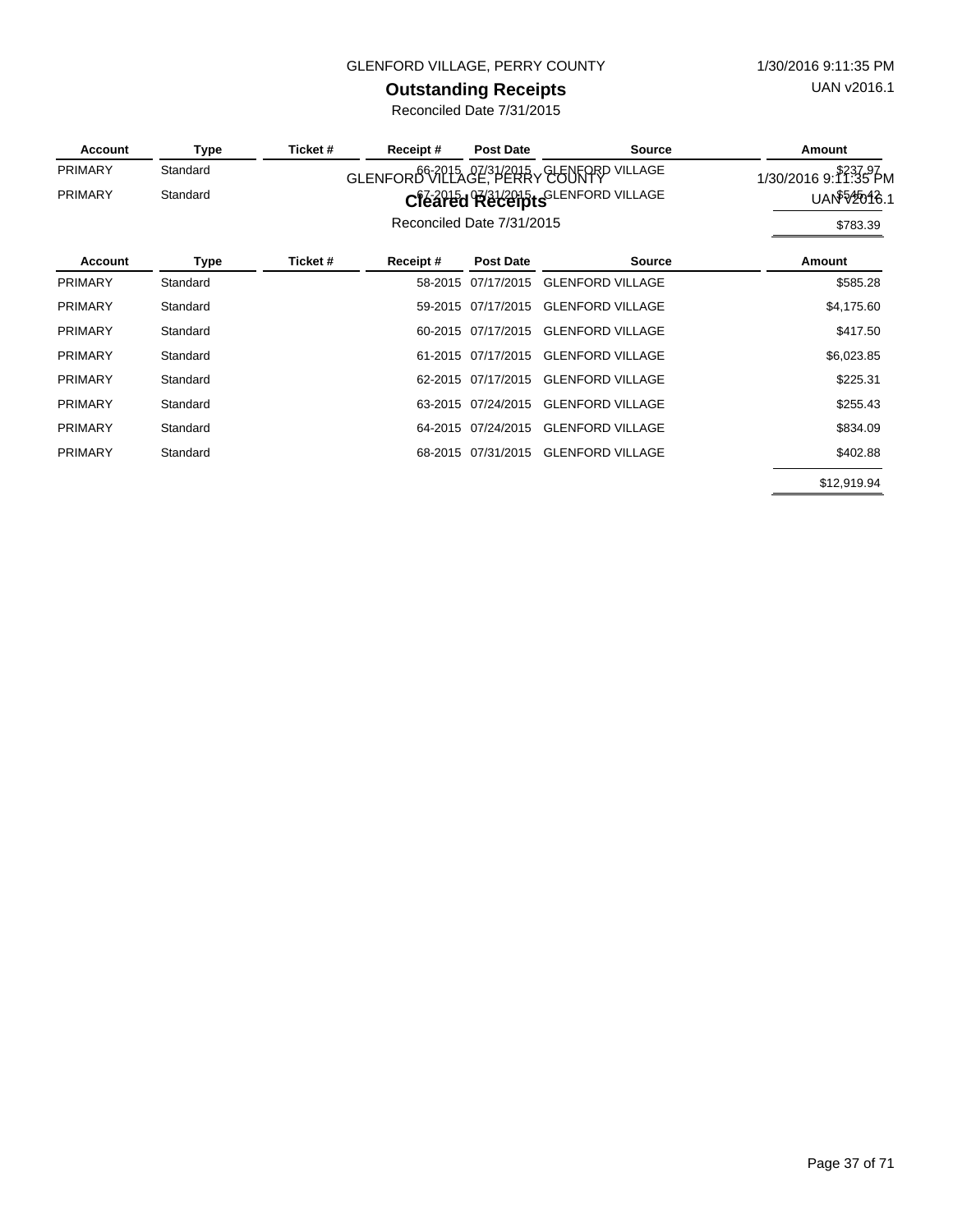# **Outstanding Adjustments**

| <b>Account</b> | Tvpe        | Item # | <b>Post Date</b> | <b>Source or Payee</b>              | Amount  |
|----------------|-------------|--------|------------------|-------------------------------------|---------|
| <b>PRIMARY</b> | Receipt Adj |        |                  | 59-2015 07/31/2015 GLENFORD VILLAGE | \$29.50 |
|                |             |        |                  |                                     | \$29.50 |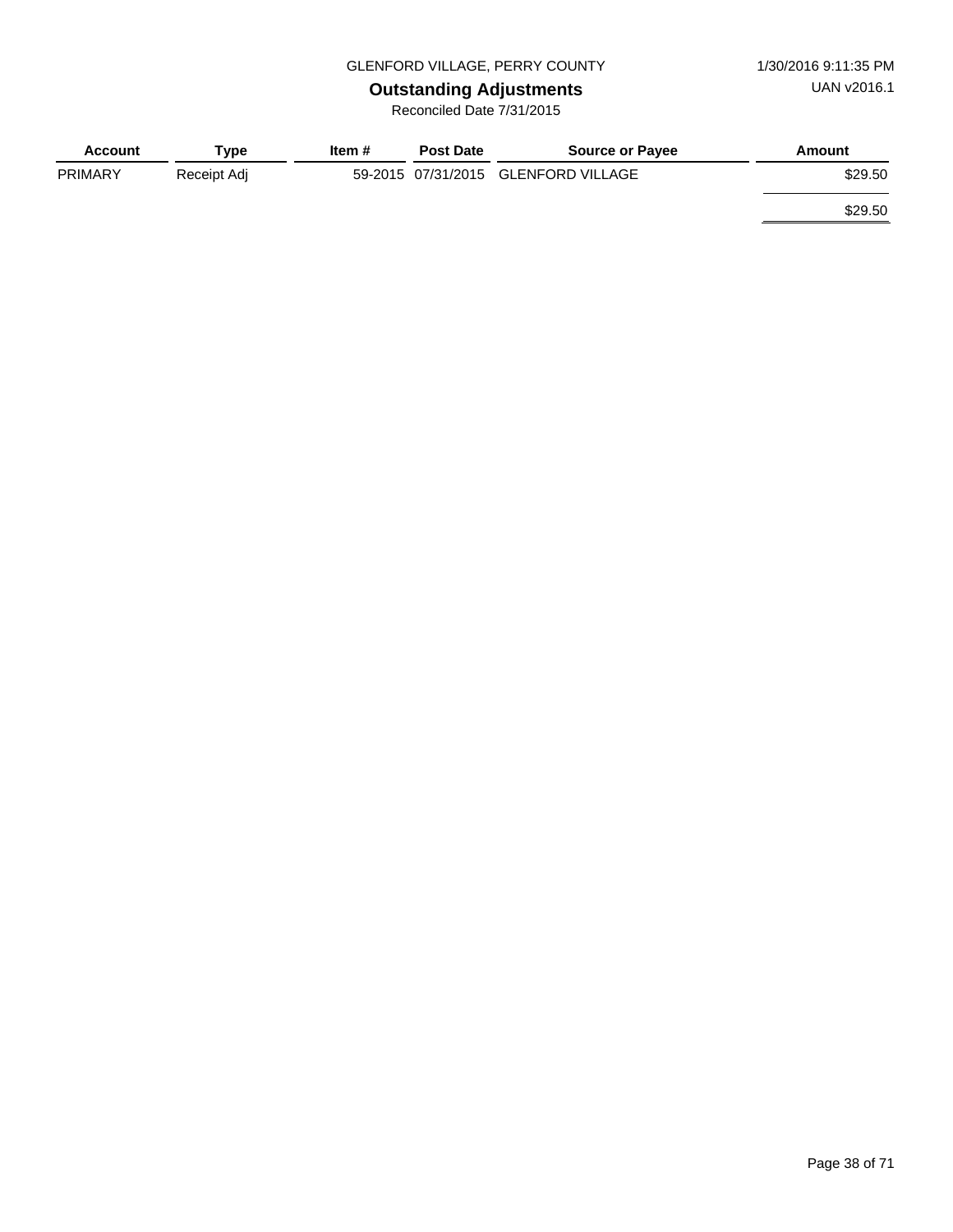# **Cleared Adjustments**

| Account        | Tvpe        | Item # | <b>Post Date</b>   | <b>Source or Payee</b> | Amount     |
|----------------|-------------|--------|--------------------|------------------------|------------|
| <b>PRIMARY</b> | Receipt Adj |        | 59-2015 07/31/2015 | GLENFORD VILLAGE       | $-$100.00$ |
|                |             |        |                    |                        | $-$100.00$ |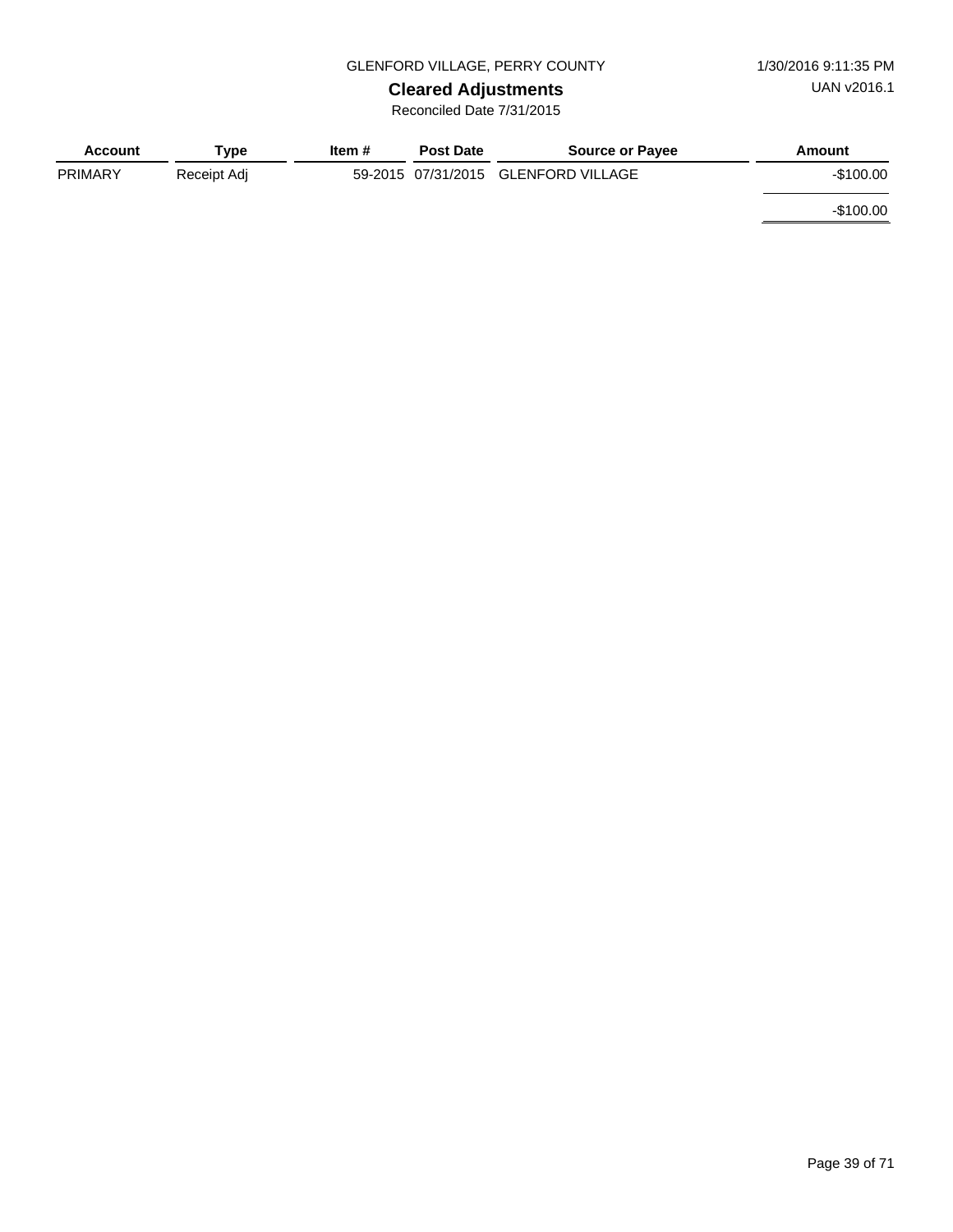### **Bank Reconciliation**

Reconciled Date 9/22/2015

| Prior UAN Balance:                       |           | \$104,886.17 |
|------------------------------------------|-----------|--------------|
| Receipts:                                | $\ddot{}$ | \$33,446.16  |
| Payments:                                |           | \$39,210.38  |
| Adjustments:                             | $\ddot{}$ | \$0.00       |
| Current UAN Balance as of 09/22/2015:    |           | \$99,121.95  |
| <b>Other Adjusting Factors:</b>          | $\ddot{}$ | \$0.00       |
| Adjusted UAN Balance as of 09/22/2015:   |           | \$99,121.95  |
| Entered Bank Balances as of 09/22/2015:  |           | \$116,315.94 |
| Deposits in Transit:                     | $\ddot{}$ | \$9,866.29   |
| <b>Outstanding Payments:</b>             |           | \$27,239.65  |
| <b>Outstanding Adjustments:</b>          | $\ddot{}$ | \$29.50      |
| <b>Other Adjusting Factors:</b>          | ٠         | \$149.87     |
| Adjusted Bank Balances as of 09/22/2015: |           | \$99,121.95  |

Balances Reconciled

#### Reconciliation Notes

Deflating Bank Errors: \$149.87

 $\overline{\phantom{a}}$ 

Reciept posted in UAN 545.42 and the bank is showing 545.47 - Returned check for 149.92 taken care of in September

Governing Board Signatures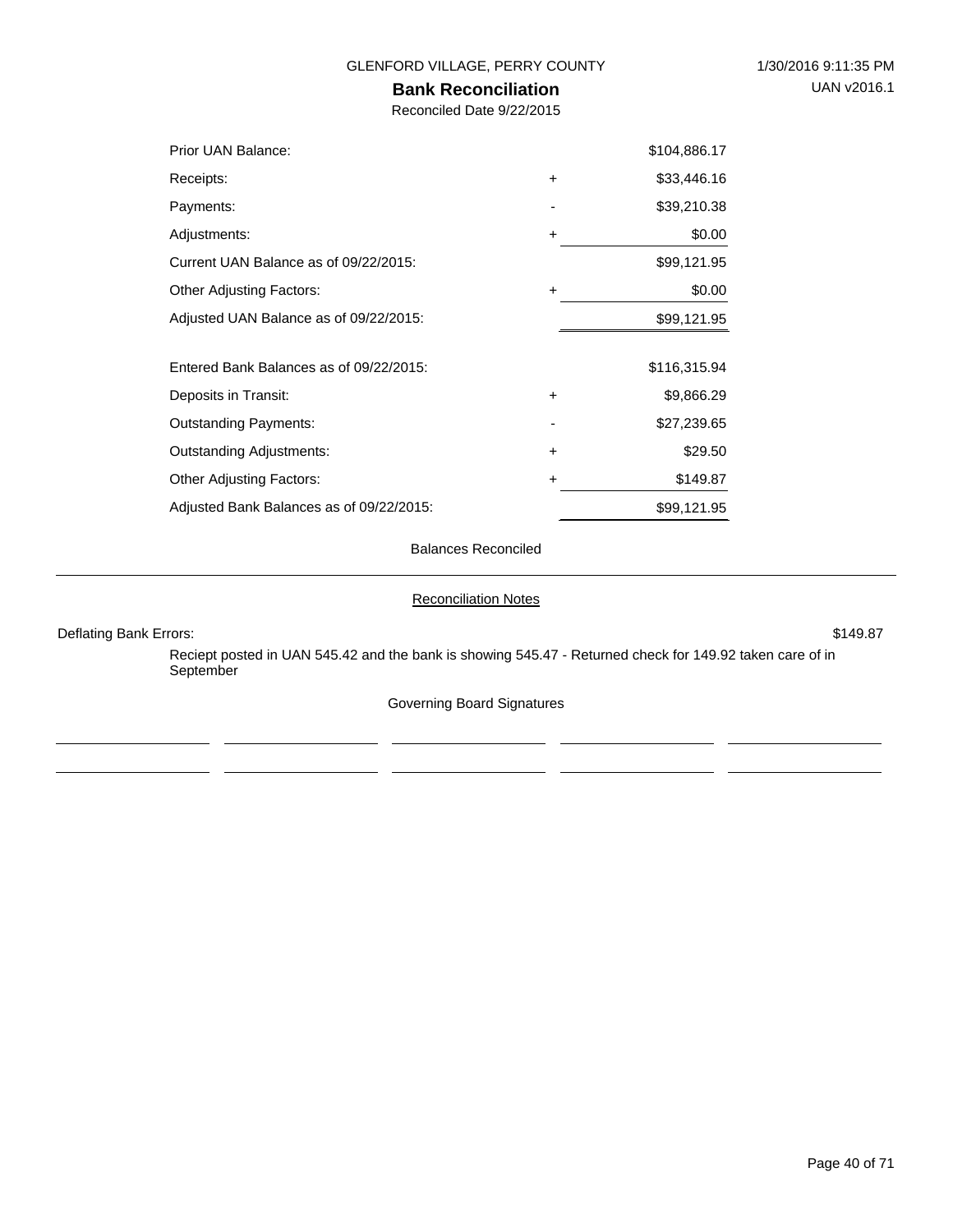UAN v2016.1

# **Bank Balances**

| Type      | <b>Name</b>    | Number       | <b>Prior Bank</b><br><b>Balance</b> | <b>Calculated</b><br><b>Bank Balance</b> | <b>Entered Bank</b><br><b>Balance</b> | <b>Difference</b> |
|-----------|----------------|--------------|-------------------------------------|------------------------------------------|---------------------------------------|-------------------|
| Primary   | <b>PRIMARY</b> | 000820130094 | \$104.073.28                        | \$116,465.81                             | \$116,315.94                          | $-$149.87$        |
| Secondary | Secondary      | 310005458    | \$0.00                              | \$0.00                                   | \$0.00                                | \$0.00            |
|           |                | Total:       | \$104,073.28                        | \$116,465.81                             | \$116,315,94                          | $-$149.87$        |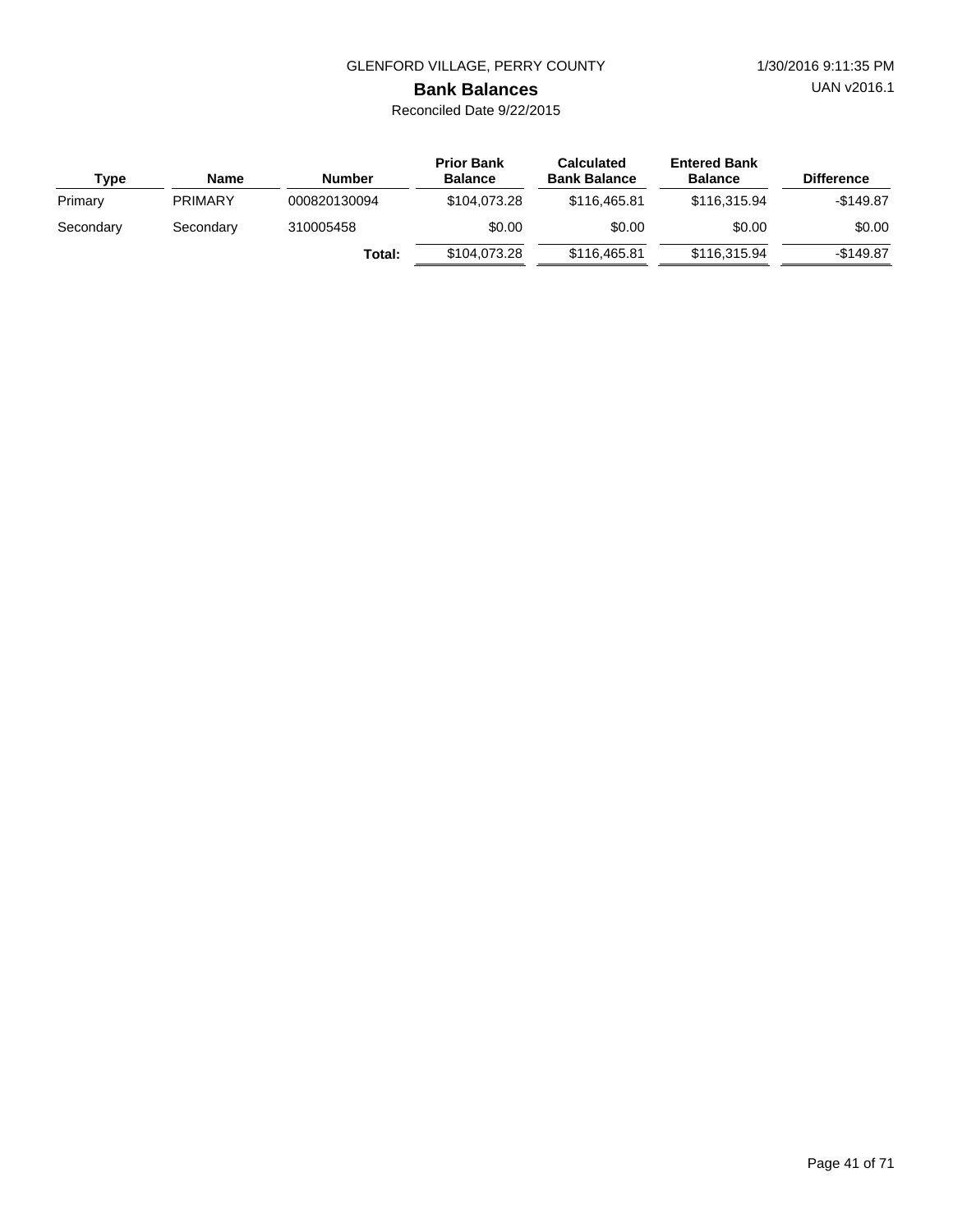# **Outstanding Payments**

| <b>Account</b> | <b>Type</b> | Payment# | <b>Post Date</b>        | Vendor / Payee                                    | <b>Amount</b> |
|----------------|-------------|----------|-------------------------|---------------------------------------------------|---------------|
| <b>PRIMARY</b> | Warrant     | 10671    |                         | 09/01/2015 ADR & Associates, LTD                  | \$9,364.50    |
| <b>PRIMARY</b> | Warrant     |          | 10672 09/01/2015 AT & T |                                                   | \$154.96      |
| <b>PRIMARY</b> | Warrant     |          | 10673 09/01/2015        | American Electric Power                           | \$1,515.81    |
| PRIMARY        | Warrant     |          | 10674 09/01/2015        | Thomas J. Coleman                                 | \$1,000.00    |
| <b>PRIMARY</b> | Warrant     |          | 10675 09/01/2015        | <b>Brandon Fox</b>                                | \$575.00      |
| <b>PRIMARY</b> | Warrant     |          | 10676 09/01/2015        | Gibson Electric                                   | \$75.00       |
| <b>PRIMARY</b> | Warrant     |          | 10677 09/01/2015        | <b>Hanley Business Forms</b>                      | \$150.00      |
| <b>PRIMARY</b> | Warrant     |          | 10678 09/01/2015        | Isacc Wiles Burkholder & Teetor, LLC              | \$702.00      |
| <b>PRIMARY</b> | Warrant     |          | 10679 09/01/2015        | Lones Landscaping                                 | \$295.00      |
| <b>PRIMARY</b> | Warrant     |          | 10680 09/01/2015        | <b>MASI Environmental Services</b>                | \$80.12       |
| <b>PRIMARY</b> | Warrant     | 10681    | 09/01/2015              | Niagara Scientific Products                       | \$3,145.25    |
| <b>PRIMARY</b> | Warrant     |          | 10682 09/01/2015        | Northern Perry County Water                       | \$3,456.72    |
| <b>PRIMARY</b> | Warrant     |          | 10683 09/01/2015        | Perry County Engineer's Office                    | \$225.00      |
| <b>PRIMARY</b> | Warrant     |          | 10684 09/01/2015        | Pollardwater                                      | \$2,156.17    |
| <b>PRIMARY</b> | Warrant     |          | 10685 09/01/2015        | Saum Contracting                                  | \$291.00      |
| <b>PRIMARY</b> | Warrant     |          | 10686 09/01/2015        | <b>Staples Credit Plan</b>                        | \$778.43      |
| <b>PRIMARY</b> | Warrant     |          | 10687 09/01/2015        | Speedway LLC                                      | \$126.00      |
| <b>PRIMARY</b> | Warrant     |          | 10688 09/01/2015        | Linda Lea Nicodemus                               | \$806.83      |
| <b>PRIMARY</b> | Warrant     |          | 10689 09/01/2015        | <b>Ohio Public Employees Retirement</b><br>System | \$240.00      |
| <b>PRIMARY</b> | Warrant     |          | 10690 09/11/2015        | American Electric Power                           | \$175.37      |
| <b>PRIMARY</b> | Warrant     | 10691    | 09/11/2015              | <b>Energy Cooperative</b>                         | \$33.00       |
| <b>PRIMARY</b> | Warrant     |          | 10692 09/11/2015        | <b>Treasurer Of State</b>                         | \$600.00      |
| <b>PRIMARY</b> | Warrant     |          | 10693 09/11/2015        | <b>Treasurer Of State</b>                         | \$65.00       |
| <b>PRIMARY</b> | Warrant     |          | 10694 09/11/2015        | Underwood's Inc.                                  | \$66.25       |
| <b>PRIMARY</b> | Warrant     |          | 10695 09/22/2015        | Speedway LLC                                      | \$85.24       |
| <b>PRIMARY</b> | Warrant     |          | 10696 09/22/2015        | <b>Treasurer Of State</b>                         | \$762.00      |
| <b>PRIMARY</b> | Warrant     |          | 10697 09/22/2015        | Wichert Insurance                                 | \$315.00      |

\$27,239.65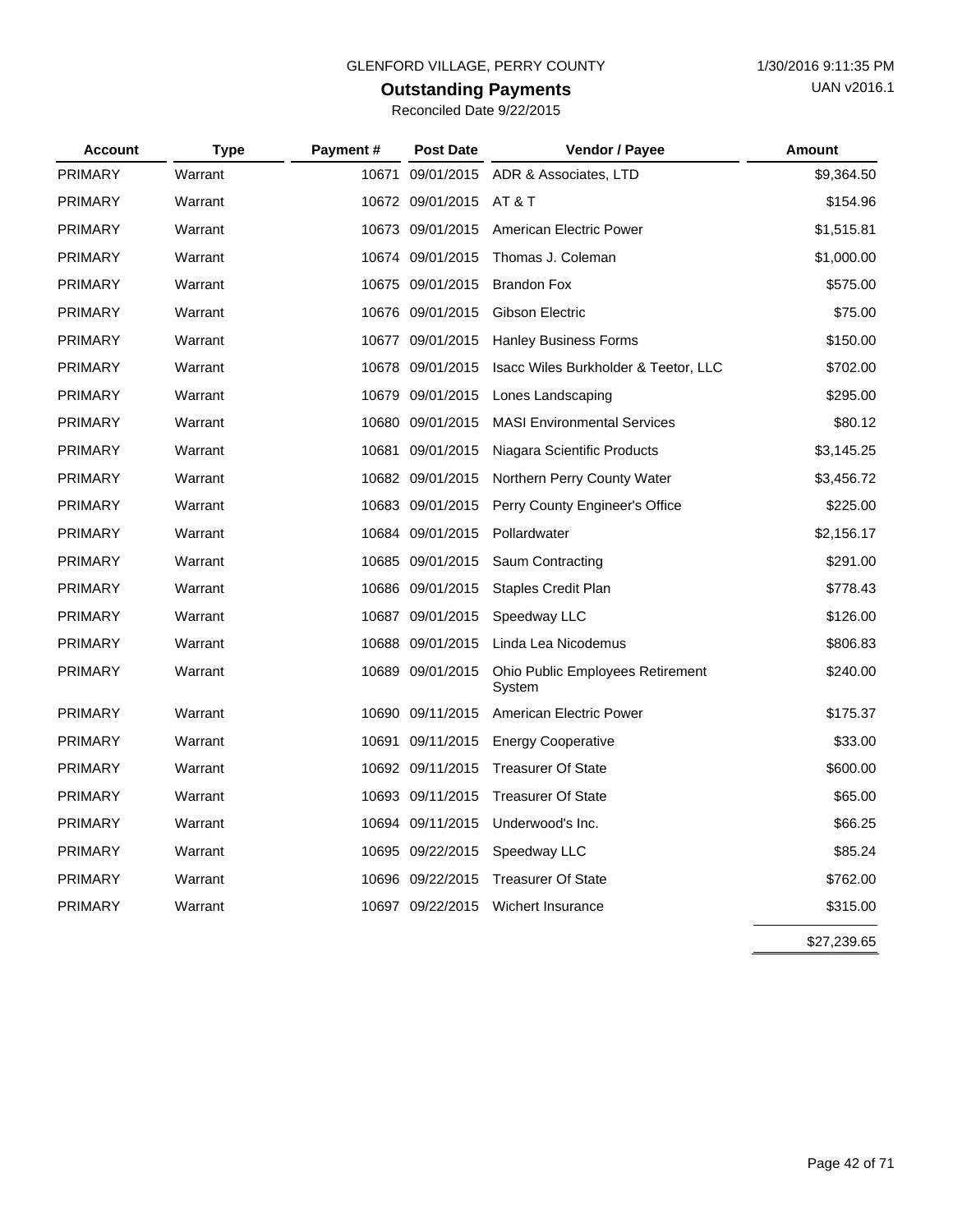### **Cleared Payments**

| Reconciled Date 9/22/2015 |  |
|---------------------------|--|
|---------------------------|--|

| <b>Account</b> | <b>Type</b> | Payment# | <b>Post Date</b>   | Vendor / Payee                              | Amount     |
|----------------|-------------|----------|--------------------|---------------------------------------------|------------|
| PRIMARY        | Electronic  |          | 16-2015 08/28/2015 | <b>Perry County Auditor</b>                 | \$161.32   |
| <b>PRIMARY</b> | Electronic  |          | 17-2015 08/28/2015 | <b>Treasurer Of State</b>                   | \$49.50    |
| <b>PRIMARY</b> | Electronic  |          | 19-2015 09/22/2015 | <b>US Bank</b>                              | \$7.00     |
| <b>PRIMARY</b> | Warrant     |          | 10654 08/04/2015   | American Electric Power                     | \$705.19   |
| <b>PRIMARY</b> | Warrant     |          | 10655 08/04/2015   | <b>AT &amp; T</b>                           | \$107.81   |
| <b>PRIMARY</b> | Warrant     |          | 10656 08/04/2015   | Thomas J. Coleman                           | \$1,000.00 |
| <b>PRIMARY</b> | Warrant     |          | 10657 08/04/2015   | <b>Energy Cooperative</b>                   | \$33.00    |
| <b>PRIMARY</b> | Warrant     |          | 10658 08/04/2015   | <b>Brandon Fox</b>                          | \$575.00   |
| <b>PRIMARY</b> | Warrant     |          | 10659 08/04/2015   | <b>HD Waterworks Supply</b>                 | \$943.84   |
| <b>PRIMARY</b> | Warrant     |          | 10660 08/04/2015   | Isacc Wiles Burkholder & Teetor, LLC        | \$432.00   |
| <b>PRIMARY</b> | Warrant     |          | 10661 08/04/2015   | <b>MASI Environmental Services</b>          | \$20.42    |
| <b>PRIMARY</b> | Warrant     |          | 10662 08/04/2015   | Northern Perry County Water                 | \$3,506.26 |
| <b>PRIMARY</b> | Warrant     |          | 10663 08/04/2015   | Ohio Municipal Joint Self-Insurance<br>Pool | \$2,914.00 |
| <b>PRIMARY</b> | Warrant     |          | 10664 08/04/2015   | OmniSite                                    | \$64.70    |
| <b>PRIMARY</b> | Warrant     |          | 10665 08/04/2015   | Jeff Ours                                   | \$42.16    |
| <b>PRIMARY</b> | Warrant     |          | 10666 08/04/2015   | <b>Leonard Sheppard</b>                     | \$85.98    |
| <b>PRIMARY</b> | Warrant     |          | 10667 08/04/2015   | Special-T's Inc./Lakes End                  | \$120.00   |
| <b>PRIMARY</b> | Warrant     |          | 10668 08/04/2015   | Speedway LLC                                | \$156.00   |
| <b>PRIMARY</b> | Warrant     | 10669    | 08/04/2015         | Linda Lea Nicodemus                         | \$806.55   |
| <b>PRIMARY</b> | Warrant     |          | 10670 08/04/2015   | Ohio Public Employees Retirement<br>System  | \$240.00   |

\$11,970.73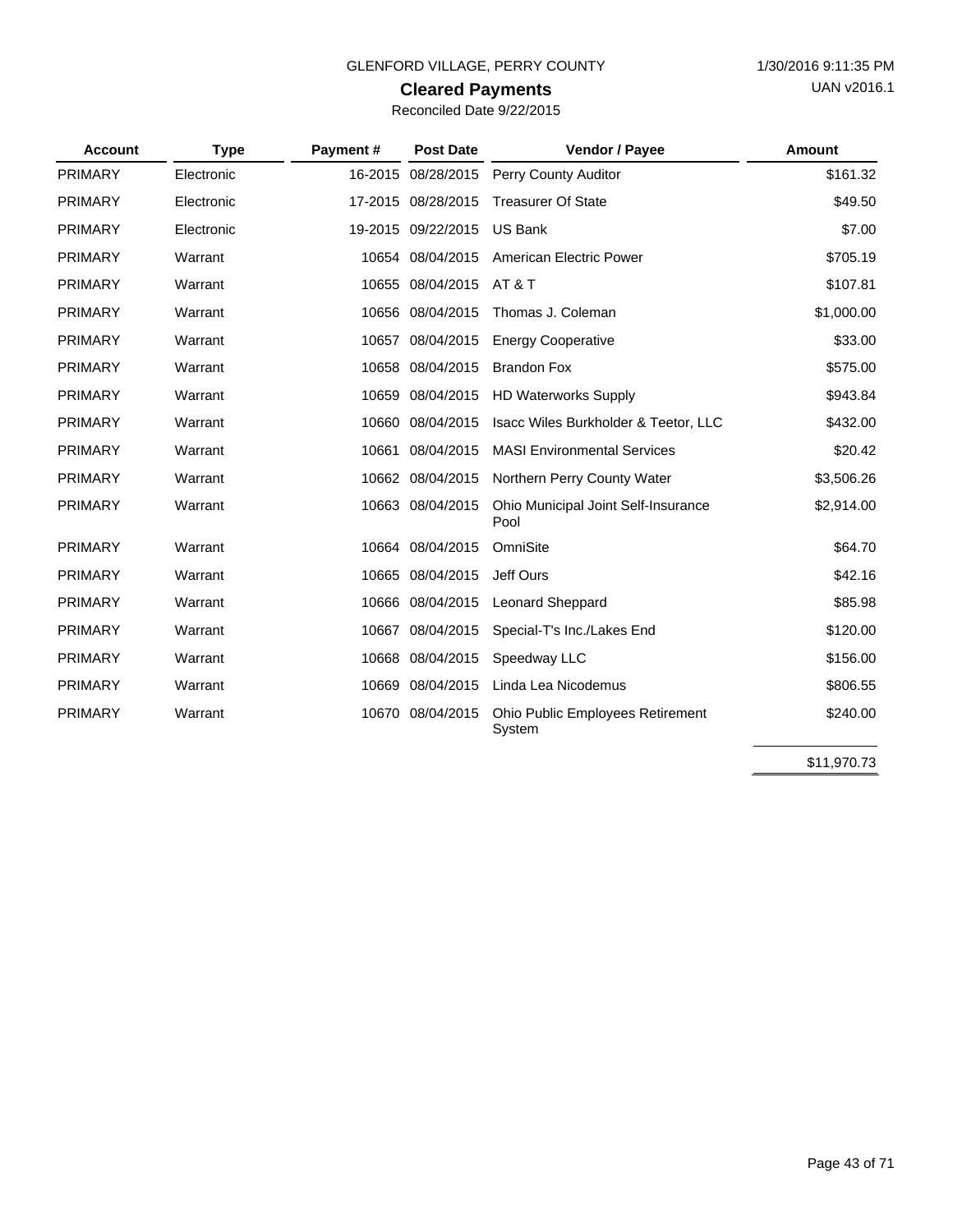### GLENFORD VILLAGE, PERRY COUNTY 1/30/2016 9:11:35 PM

### **Outstanding Receipts**

| Account        | Type     | Ticket # | Receipt# | <b>Post Date</b>   | <b>Source</b>           | Amount     |
|----------------|----------|----------|----------|--------------------|-------------------------|------------|
| <b>PRIMARY</b> | Standard |          |          | 79-2015 09/11/2015 | <b>GLENFORD VILLAGE</b> | \$268.80   |
| <b>PRIMARY</b> | Standard |          |          | 80-2015 09/11/2015 | <b>GLENFORD VILLAGE</b> | \$429.69   |
| <b>PRIMARY</b> | Standard |          |          | 81-2015 09/11/2015 | <b>GLENFORD VILLAGE</b> | \$3,057.45 |
| <b>PRIMARY</b> | Standard |          |          | 82-2015 09/22/2015 | <b>GLENFORD VILLAGE</b> | \$147.13   |
| <b>PRIMARY</b> | Standard |          |          | 83-2015 09/22/2015 | <b>GLENFORD VILLAGE</b> | \$2,237.23 |
| <b>PRIMARY</b> | Standard |          |          | 84-2015 09/22/2015 | <b>GLENFORD VILLAGE</b> | \$1,821.26 |
| <b>PRIMARY</b> | Standard |          |          | 85-2015 09/22/2015 | <b>GLENFORD VILLAGE</b> | \$399.23   |
| <b>PRIMARY</b> | Standard |          |          | 86-2015 09/22/2015 | <b>GLENFORD VILLAGE</b> | \$448.61   |
| <b>PRIMARY</b> | Standard |          |          | 87-2015 09/22/2015 | <b>GLENFORD VILLAGE</b> | \$1,056.89 |
|                |          |          |          |                    |                         | \$9.866.29 |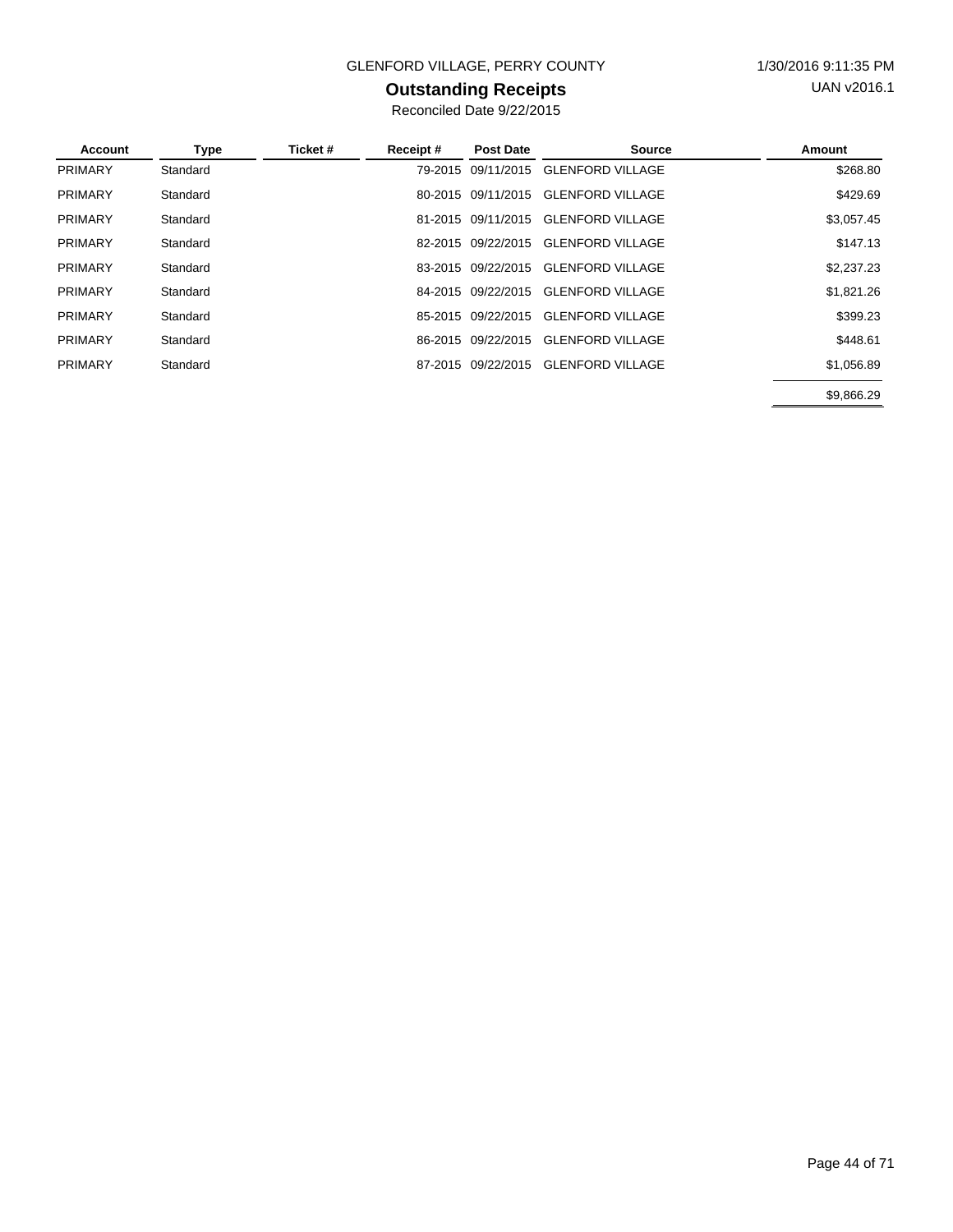### GLENFORD VILLAGE, PERRY COUNTY 1/30/2016 9:11:35 PM

### **Cleared Receipts**

| Account        | Type     | Ticket # | Receipt# | <b>Post Date</b>   | <b>Source</b>                       | Amount      |
|----------------|----------|----------|----------|--------------------|-------------------------------------|-------------|
| <b>PRIMARY</b> | Standard |          |          |                    | 66-2015 07/31/2015 GLENFORD VILLAGE | \$237.97    |
| <b>PRIMARY</b> | Standard |          |          | 67-2015 07/31/2015 | <b>GLENFORD VILLAGE</b>             | \$545.42    |
| <b>PRIMARY</b> | Standard |          |          | 69-2015 08/28/2015 | <b>GLENFORD VILLAGE</b>             | \$86.00     |
| <b>PRIMARY</b> | Standard |          |          |                    | 70-2015 08/28/2015 GLENFORD VILLAGE | \$1,497.40  |
| <b>PRIMARY</b> | Standard |          |          | 71-2015 08/28/2015 | <b>GLENFORD VILLAGE</b>             | \$979.96    |
| <b>PRIMARY</b> | Standard |          |          | 72-2015 08/28/2015 | <b>GLENFORD VILLAGE</b>             | \$5,708.94  |
| <b>PRIMARY</b> | Standard |          |          |                    | 73-2015 08/28/2015 GLENFORD VILLAGE | \$4,164.03  |
| <b>PRIMARY</b> | Standard |          |          | 74-2015 08/28/2015 | <b>GLENFORD VILLAGE</b>             | \$497.19    |
| <b>PRIMARY</b> | Standard |          |          | 75-2015 08/28/2015 | <b>GLENFORD VILLAGE</b>             | \$560.30    |
| <b>PRIMARY</b> | Standard |          |          | 76-2015 08/28/2015 | <b>GLENFORD VILLAGE</b>             | \$187.78    |
| <b>PRIMARY</b> | Standard |          |          |                    | 77-2015 08/28/2015 GLENFORD VILLAGE | \$533.77    |
| <b>PRIMARY</b> | Standard |          |          |                    | 78-2015 08/28/2015 GLENFORD VILLAGE | \$9,364.50  |
|                |          |          |          |                    |                                     | \$24,363.26 |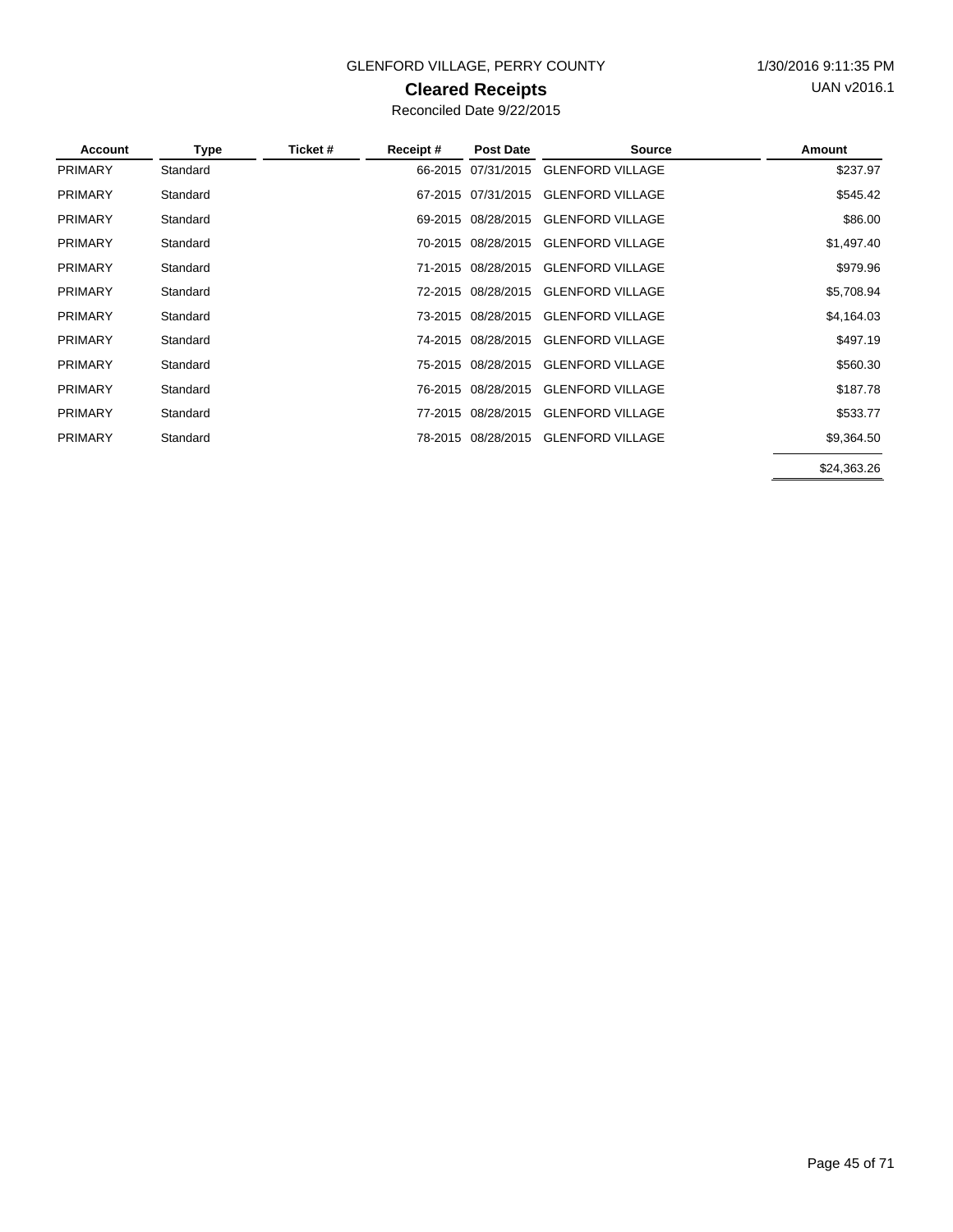# **Outstanding Adjustments**

| <b>Account</b> | Tvpe        | Item # | <b>Post Date</b> | <b>Source or Payee</b>              | Amount  |
|----------------|-------------|--------|------------------|-------------------------------------|---------|
| <b>PRIMARY</b> | Receipt Adj |        |                  | 59-2015 07/31/2015 GLENFORD VILLAGE | \$29.50 |
|                |             |        |                  |                                     | \$29.50 |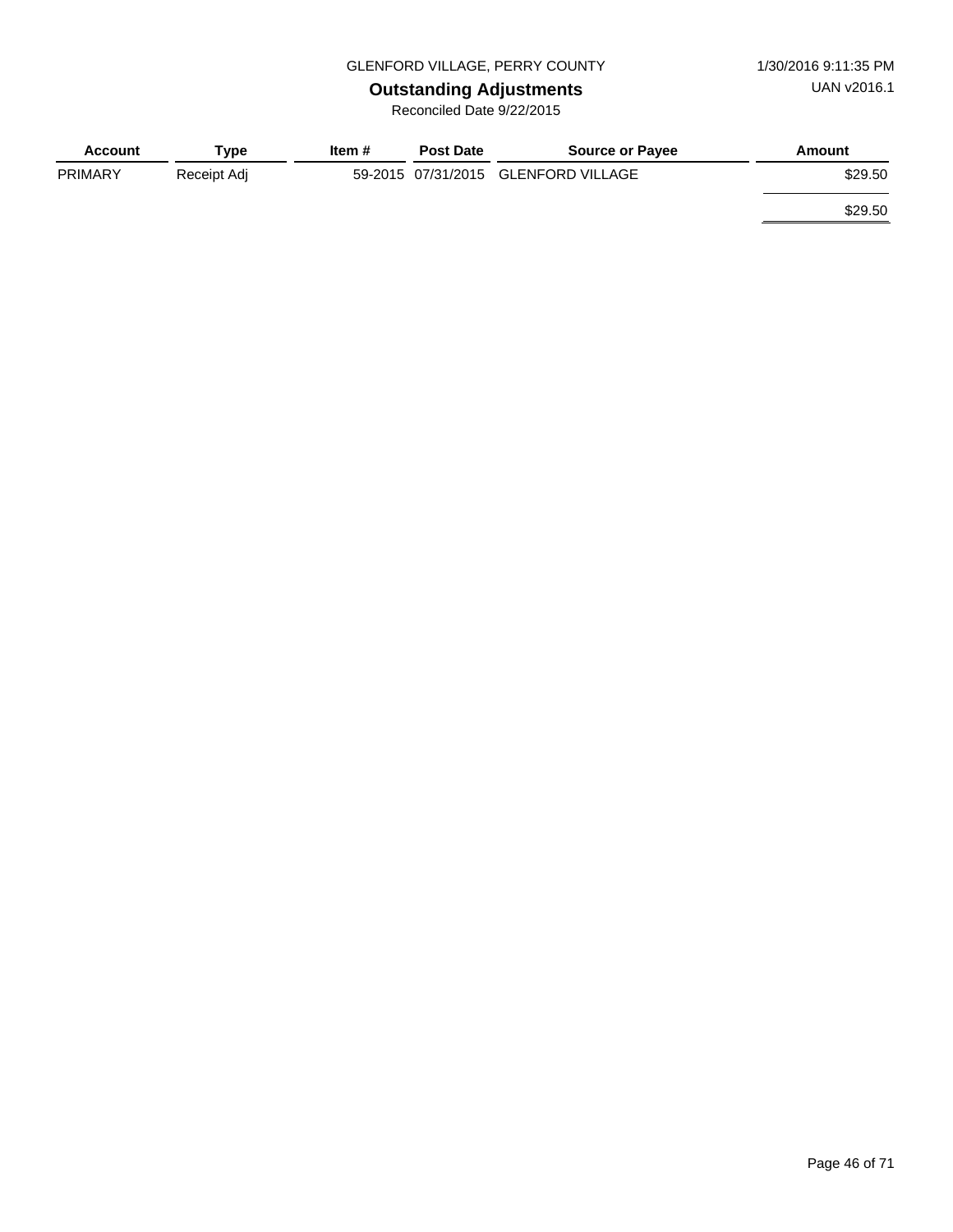### **Bank Reconciliation**

Reconciled Date 9/30/2015

| Prior UAN Balance:                       |           | \$99,121.95  |
|------------------------------------------|-----------|--------------|
| Receipts:                                | $\ddot{}$ | \$1,345.83   |
| Payments:                                |           | \$16.50      |
| Adjustments:                             | ÷         | -\$149.92    |
| Current UAN Balance as of 09/30/2015:    |           | \$100,301.36 |
| <b>Other Adjusting Factors:</b>          | $\ddot{}$ | $-$ \$33.00  |
| Adjusted UAN Balance as of 09/30/2015:   |           | \$100,268.36 |
|                                          |           |              |
| Entered Bank Balances as of 09/30/2015:  |           | \$99,693.67  |
| Deposits in Transit:                     | $\ddot{}$ | \$545.24     |
| <b>Outstanding Payments:</b>             |           | \$0.00       |
| <b>Outstanding Adjustments:</b>          | $\ddot{}$ | \$29.50      |
| <b>Other Adjusting Factors:</b>          | +         | $-$0.05$     |
| Adjusted Bank Balances as of 09/30/2015: |           | \$100,268.36 |

Balances Reconciled

| Inflating Bank Errors:<br>Deposit dispute                                         | \$0.05  |
|-----------------------------------------------------------------------------------|---------|
| Payments Not In UAN:<br>Bank fees - returned check fee and electronic deposit fee | \$33.00 |
| Governing Board Signatures                                                        |         |
|                                                                                   |         |

There are no outstanding payments as of 09/30/2015.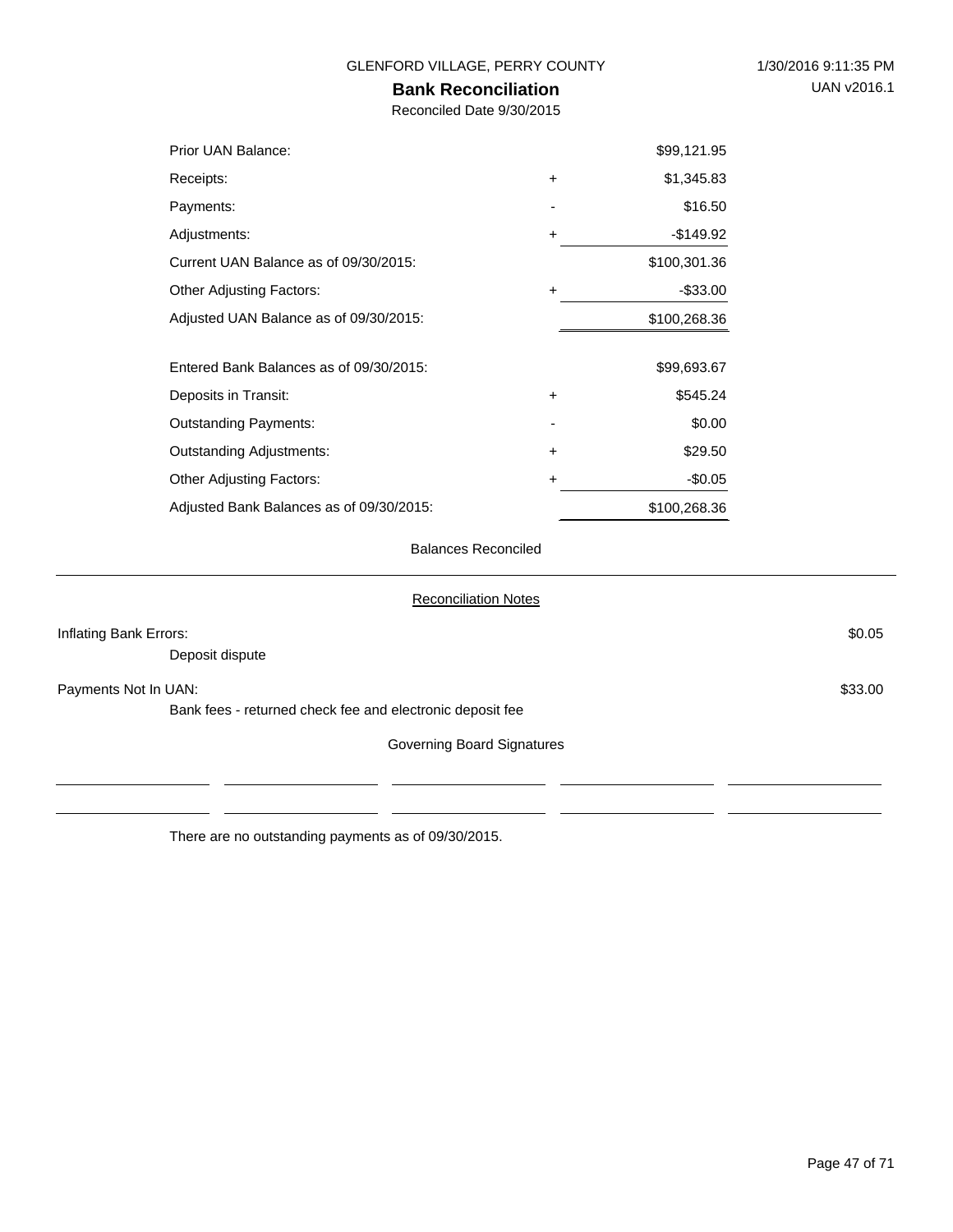UAN v2016.1

# **Bank Balances**

| Type      | <b>Name</b>    | Number       | <b>Prior Bank</b><br><b>Balance</b> | <b>Calculated</b><br><b>Bank Balance</b> | <b>Entered Bank</b><br><b>Balance</b> | <b>Difference</b> |
|-----------|----------------|--------------|-------------------------------------|------------------------------------------|---------------------------------------|-------------------|
| Primary   | <b>PRIMARY</b> | 000820130094 | \$116,315,94                        | \$99.576.75                              | \$99.693.67                           | \$116.92          |
| Secondary | Secondary      | 310005458    | \$0.00                              | \$0.00                                   | \$0.00                                | \$0.00            |
|           |                | Total:       | \$116,315,94                        | \$99.576.75                              | \$99,693,67                           | \$116.92          |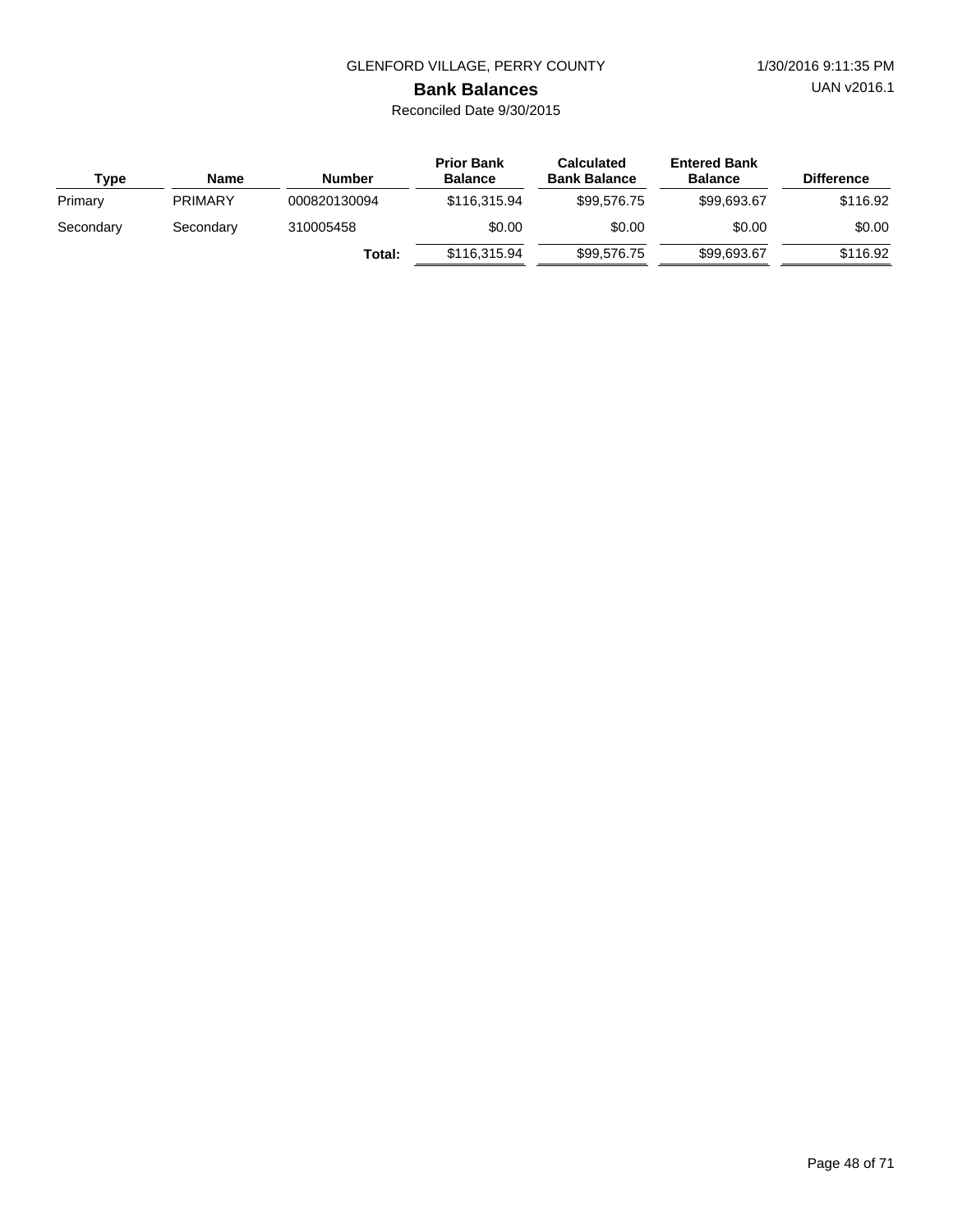### **Cleared Payments**

| Reconciled Date 9/30/2015 |  |
|---------------------------|--|
|---------------------------|--|

| <b>Account</b> | <b>Type</b> | Payment# | <b>Post Date</b>   | Vendor / Payee                             | <b>Amount</b> |
|----------------|-------------|----------|--------------------|--------------------------------------------|---------------|
| <b>PRIMARY</b> | Electronic  |          | 20-2015 09/25/2015 | <b>Treasurer Of State</b>                  | \$16.50       |
| <b>PRIMARY</b> | Warrant     |          | 10671 09/01/2015   | ADR & Associates, LTD                      | \$9,364.50    |
| <b>PRIMARY</b> | Warrant     |          | 10672 09/01/2015   | AT & T                                     | \$154.96      |
| <b>PRIMARY</b> | Warrant     | 10673    | 09/01/2015         | American Electric Power                    | \$1,515.81    |
| <b>PRIMARY</b> | Warrant     |          | 10674 09/01/2015   | Thomas J. Coleman                          | \$1,000.00    |
| <b>PRIMARY</b> | Warrant     |          | 10675 09/01/2015   | <b>Brandon Fox</b>                         | \$575.00      |
| <b>PRIMARY</b> | Warrant     |          | 10676 09/01/2015   | Gibson Electric                            | \$75.00       |
| <b>PRIMARY</b> | Warrant     |          | 10677 09/01/2015   | <b>Hanley Business Forms</b>               | \$150.00      |
| <b>PRIMARY</b> | Warrant     |          | 10678 09/01/2015   | Isacc Wiles Burkholder & Teetor, LLC       | \$702.00      |
| <b>PRIMARY</b> | Warrant     |          | 10679 09/01/2015   | Lones Landscaping                          | \$295.00      |
| <b>PRIMARY</b> | Warrant     |          | 10680 09/01/2015   | <b>MASI Environmental Services</b>         | \$80.12       |
| <b>PRIMARY</b> | Warrant     |          | 10681 09/01/2015   | Niagara Scientific Products                | \$3,145.25    |
| <b>PRIMARY</b> | Warrant     |          | 10682 09/01/2015   | Northern Perry County Water                | \$3,456.72    |
| <b>PRIMARY</b> | Warrant     |          | 10683 09/01/2015   | Perry County Engineer's Office             | \$225.00      |
| <b>PRIMARY</b> | Warrant     |          | 10684 09/01/2015   | Pollardwater                               | \$2,156.17    |
| <b>PRIMARY</b> | Warrant     |          | 10685 09/01/2015   | Saum Contracting                           | \$291.00      |
| <b>PRIMARY</b> | Warrant     |          | 10686 09/01/2015   | <b>Staples Credit Plan</b>                 | \$778.43      |
| <b>PRIMARY</b> | Warrant     |          | 10687 09/01/2015   | Speedway LLC                               | \$126.00      |
| <b>PRIMARY</b> | Warrant     |          | 10688 09/01/2015   | Linda Lea Nicodemus                        | \$806.83      |
| <b>PRIMARY</b> | Warrant     |          | 10689 09/01/2015   | Ohio Public Employees Retirement<br>System | \$240.00      |
| <b>PRIMARY</b> | Warrant     |          | 10690 09/11/2015   | American Electric Power                    | \$175.37      |
| <b>PRIMARY</b> | Warrant     |          | 10691 09/11/2015   | <b>Energy Cooperative</b>                  | \$33.00       |
| <b>PRIMARY</b> | Warrant     |          | 10692 09/11/2015   | <b>Treasurer Of State</b>                  | \$600.00      |
| <b>PRIMARY</b> | Warrant     |          | 10693 09/11/2015   | <b>Treasurer Of State</b>                  | \$65.00       |
| <b>PRIMARY</b> | Warrant     |          | 10694 09/11/2015   | Underwood's Inc.                           | \$66.25       |
| <b>PRIMARY</b> | Warrant     |          | 10695 09/22/2015   | Speedway LLC                               | \$85.24       |
| PRIMARY        | Warrant     |          | 10696 09/22/2015   | <b>Treasurer Of State</b>                  | \$762.00      |
| PRIMARY        | Warrant     |          | 10697 09/22/2015   | Wichert Insurance                          | \$315.00      |
|                |             |          |                    |                                            | \$27,256.15   |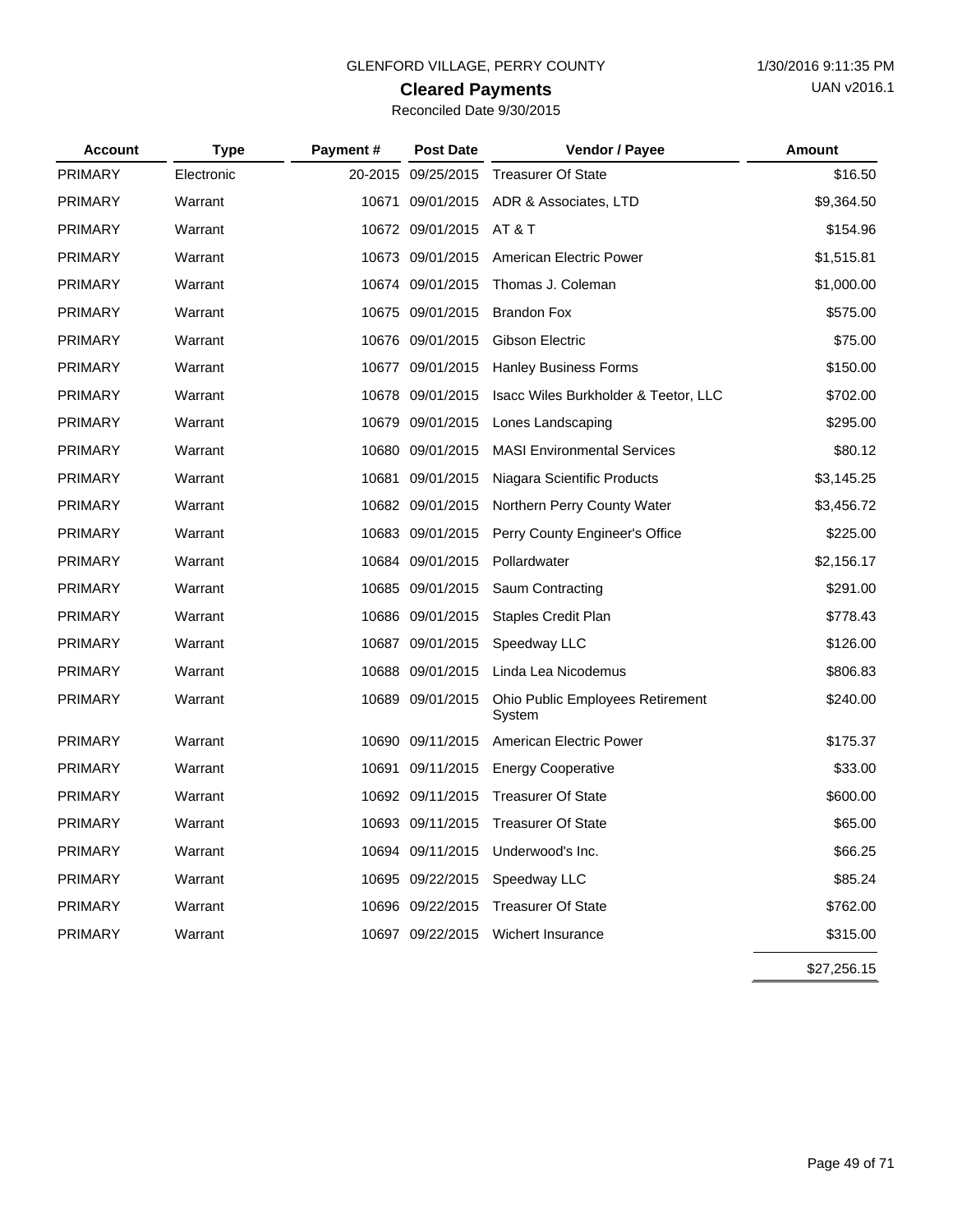### GLENFORD VILLAGE, PERRY COUNTY 1/30/2016 9:11:35 PM

# **Outstanding Receipts**

| Account | Type     | Ticket # | Receipt# | <b>Post Date</b> | Source                              | Amount   |
|---------|----------|----------|----------|------------------|-------------------------------------|----------|
| PRIMARY | Standard |          |          |                  | 90-2015 09/29/2015 GLENFORD VILLAGE | \$482.14 |
| PRIMARY | Standard |          |          |                  | 91-2015 09/29/2015 GLENFORD VILLAGE | \$63.10  |
|         |          |          |          |                  |                                     | \$545.24 |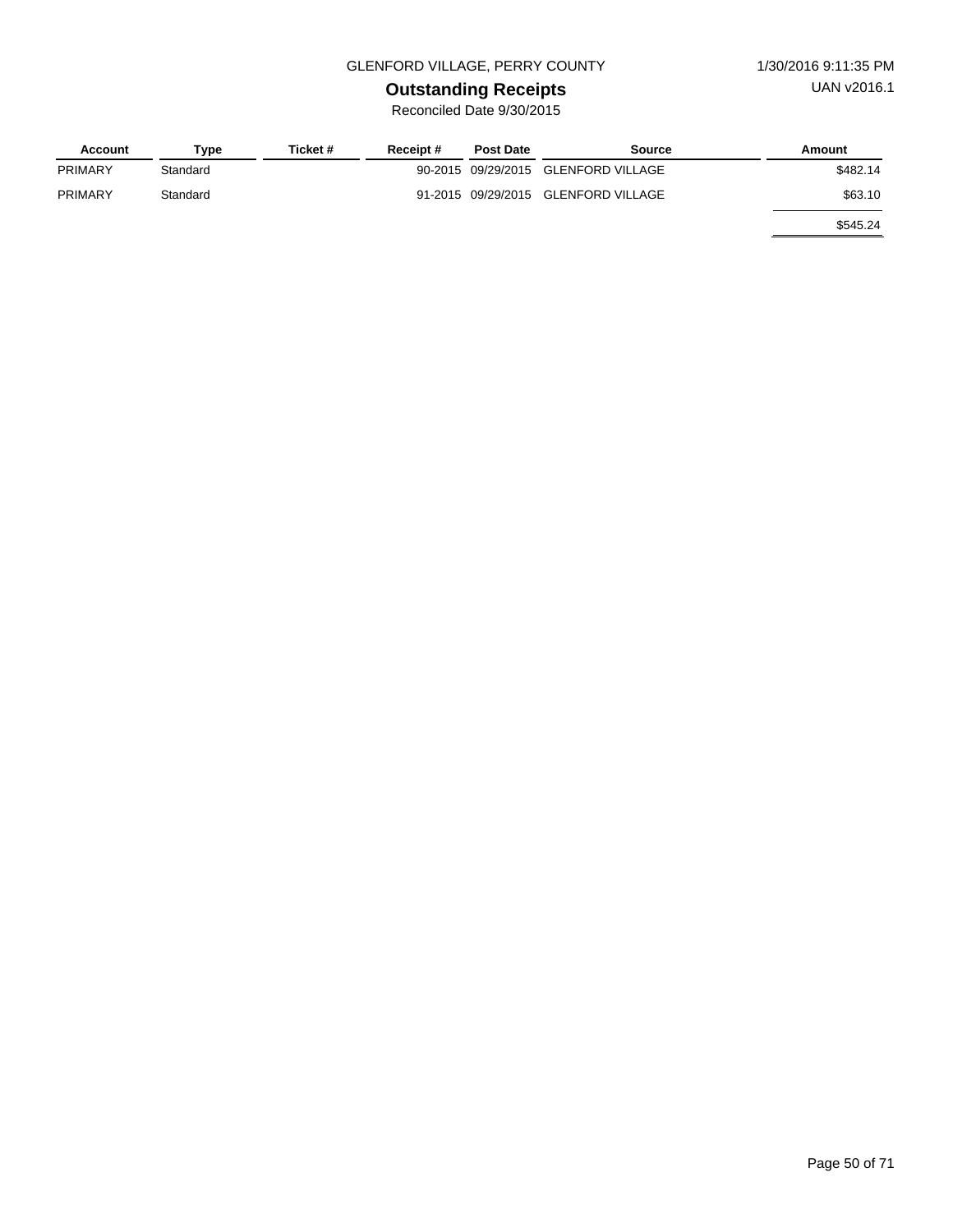### GLENFORD VILLAGE, PERRY COUNTY 1/30/2016 9:11:35 PM

### **Cleared Receipts**

Reconciled Date 9/30/2015

| Account        | Type     | Ticket # | Receipt# | <b>Post Date</b>   | <b>Source</b>                       | Amount     |
|----------------|----------|----------|----------|--------------------|-------------------------------------|------------|
| <b>PRIMARY</b> | Standard |          |          | 79-2015 09/11/2015 | <b>GLENFORD VILLAGE</b>             | \$268.80   |
| <b>PRIMARY</b> | Standard |          |          |                    | 80-2015 09/11/2015 GLENFORD VILLAGE | \$429.69   |
| <b>PRIMARY</b> | Standard |          |          | 81-2015 09/11/2015 | <b>GLENFORD VILLAGE</b>             | \$3,057.45 |
| <b>PRIMARY</b> | Standard |          |          | 82-2015 09/22/2015 | <b>GLENFORD VILLAGE</b>             | \$147.13   |
| <b>PRIMARY</b> | Standard |          |          | 83-2015 09/22/2015 | <b>GLENFORD VILLAGE</b>             | \$2,237.23 |
| <b>PRIMARY</b> | Standard |          |          | 84-2015 09/22/2015 | <b>GLENFORD VILLAGE</b>             | \$1,821.26 |
| <b>PRIMARY</b> | Standard |          |          | 85-2015 09/22/2015 | <b>GLENFORD VILLAGE</b>             | \$399.23   |
| <b>PRIMARY</b> | Standard |          |          | 86-2015 09/22/2015 | <b>GLENFORD VILLAGE</b>             | \$448.61   |
| <b>PRIMARY</b> | Standard |          |          | 87-2015 09/22/2015 | <b>GLENFORD VILLAGE</b>             | \$1,056.89 |
| <b>PRIMARY</b> | Standard |          |          | 88-2015 09/25/2015 | <b>GLENFORD VILLAGE</b>             | \$250.40   |
| <b>PRIMARY</b> | Standard |          |          | 89-2015 09/25/2015 | <b>GLENFORD VILLAGE</b>             | \$150.00   |
| <b>PRIMARY</b> | Standard |          |          | 92-2015 09/29/2015 | <b>GLENFORD VILLAGE</b>             | \$400.19   |
|                |          |          |          |                    |                                     |            |

\$10,666.88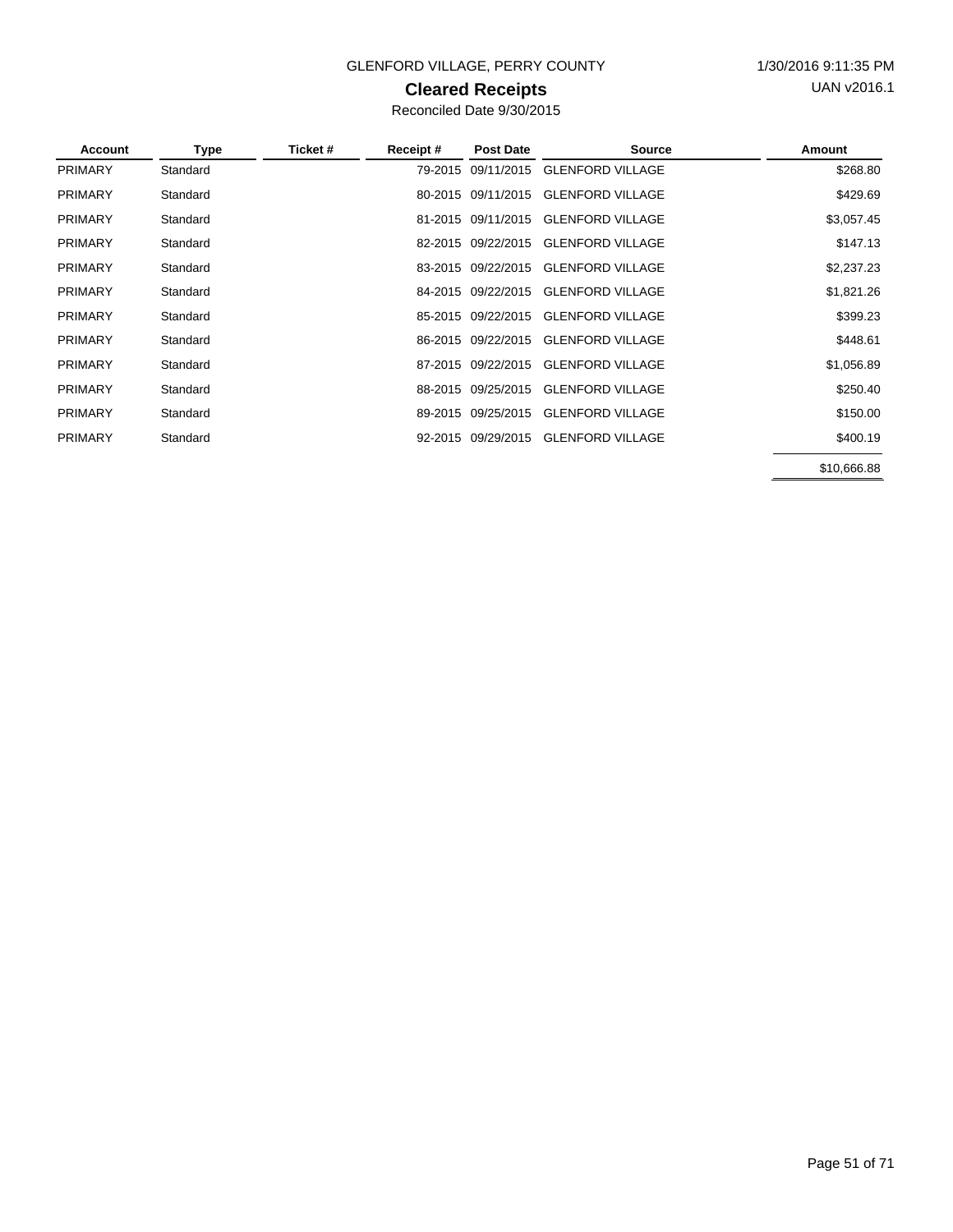# **Outstanding Adjustments**

| <b>Account</b> | Tvpe        | Item # | <b>Post Date</b> | <b>Source or Payee</b>              | Amount  |
|----------------|-------------|--------|------------------|-------------------------------------|---------|
| <b>PRIMARY</b> | Receipt Adj |        |                  | 59-2015 07/31/2015 GLENFORD VILLAGE | \$29.50 |
|                |             |        |                  |                                     | \$29.50 |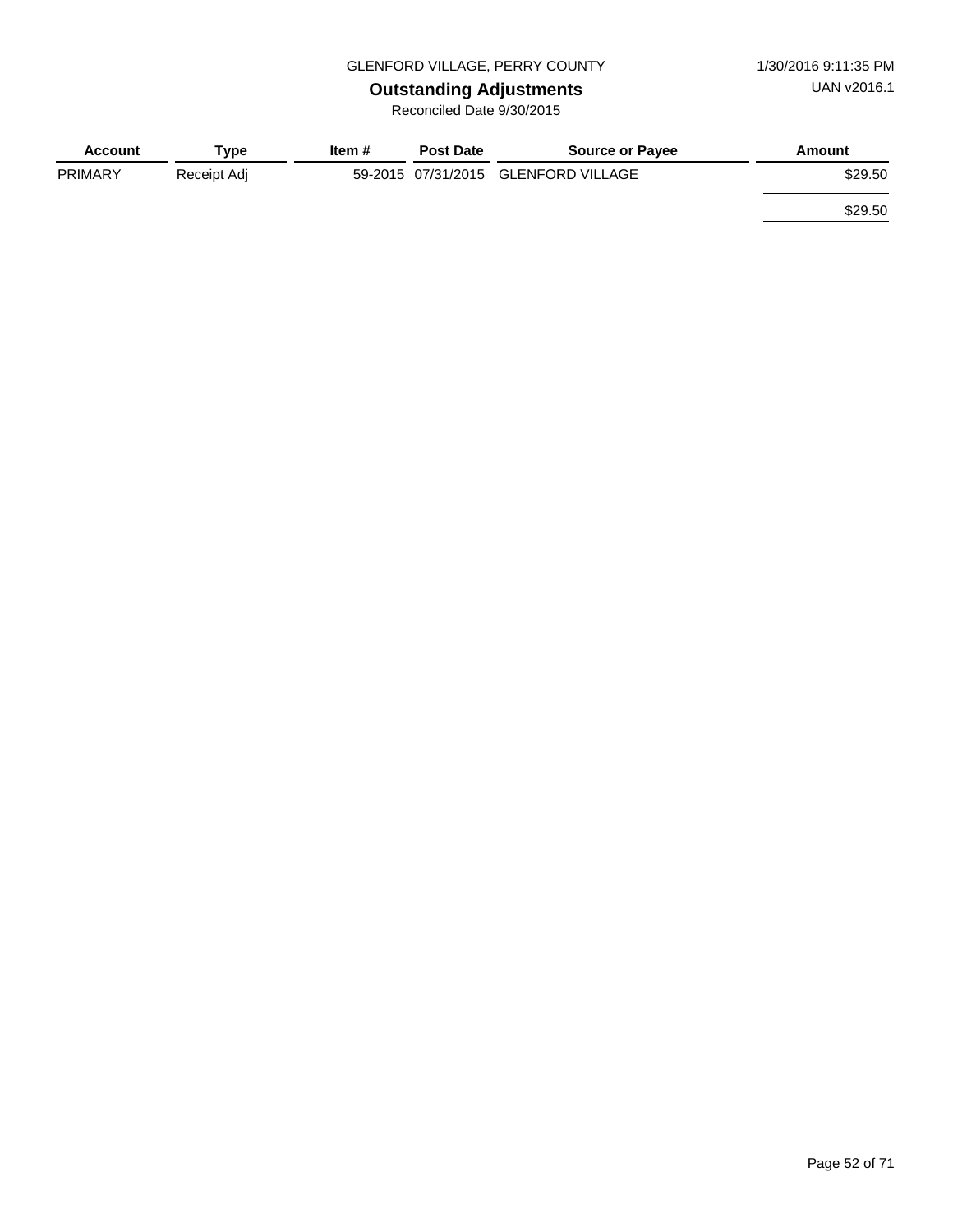# **Cleared Adjustments**

| <b>Account</b>         | <b>Type</b>                                  | Item $#$ | <b>Post Date</b>                                         |           | <b>Source or Payee</b> | <b>Amount</b>        |
|------------------------|----------------------------------------------|----------|----------------------------------------------------------|-----------|------------------------|----------------------|
| <b>PRIMARY</b>         | Receipt Adj                                  |          | GREAPGRD9486420GE, PELERANFOBDN/HALAGE                   |           |                        | 1/30/2016 9: M-38 PM |
|                        |                                              |          | <b>Bank Reconciliation</b><br>Reconciled Date 11/17/2015 |           |                        | UAN v2016.1          |
|                        | Prior UAN Balance:                           |          |                                                          |           | \$100,301.36           |                      |
|                        | Receipts:                                    |          |                                                          | $\ddot{}$ | \$42,063.42            |                      |
|                        | Payments:                                    |          |                                                          |           | \$37,446.03            |                      |
|                        | Adjustments:                                 |          |                                                          | +         | \$0.00                 |                      |
|                        | Current UAN Balance as of 11/17/2015:        |          |                                                          |           | \$104,918.75           |                      |
|                        | Other Adjusting Factors:                     |          |                                                          | $\ddot{}$ | $-$ \$33.00            |                      |
|                        | Adjusted UAN Balance as of 11/17/2015:       |          |                                                          |           | \$104,885.75           |                      |
|                        | Entered Bank Balances as of 11/17/2015:      |          |                                                          |           | \$120,413.02           |                      |
|                        | Deposits in Transit:                         |          |                                                          | $\ddot{}$ | \$9,269.94             |                      |
|                        | <b>Outstanding Payments:</b>                 |          |                                                          |           | \$24,826.66            |                      |
|                        | <b>Outstanding Adjustments:</b>              |          |                                                          | $\ddot{}$ | \$29.50                |                      |
|                        | <b>Other Adjusting Factors:</b>              |          |                                                          | +         | $-$0.05$               |                      |
|                        | Adjusted Bank Balances as of 11/17/2015:     |          |                                                          |           | \$104,885.75           |                      |
|                        |                                              |          | <b>Balances Reconciled</b>                               |           |                        |                      |
|                        |                                              |          | <b>Reconciliation Notes</b>                              |           |                        |                      |
| Inflating Bank Errors: |                                              |          |                                                          |           |                        | \$0.05               |
|                        | Posted a receipt and will adjust our account |          |                                                          |           |                        |                      |
| Payments Not In UAN:   |                                              |          |                                                          |           |                        | \$33.00              |
|                        | Returned Check fee / Money wire fee          |          |                                                          |           |                        |                      |
|                        |                                              |          | Governing Board Signatures                               |           |                        |                      |
|                        |                                              |          |                                                          |           |                        |                      |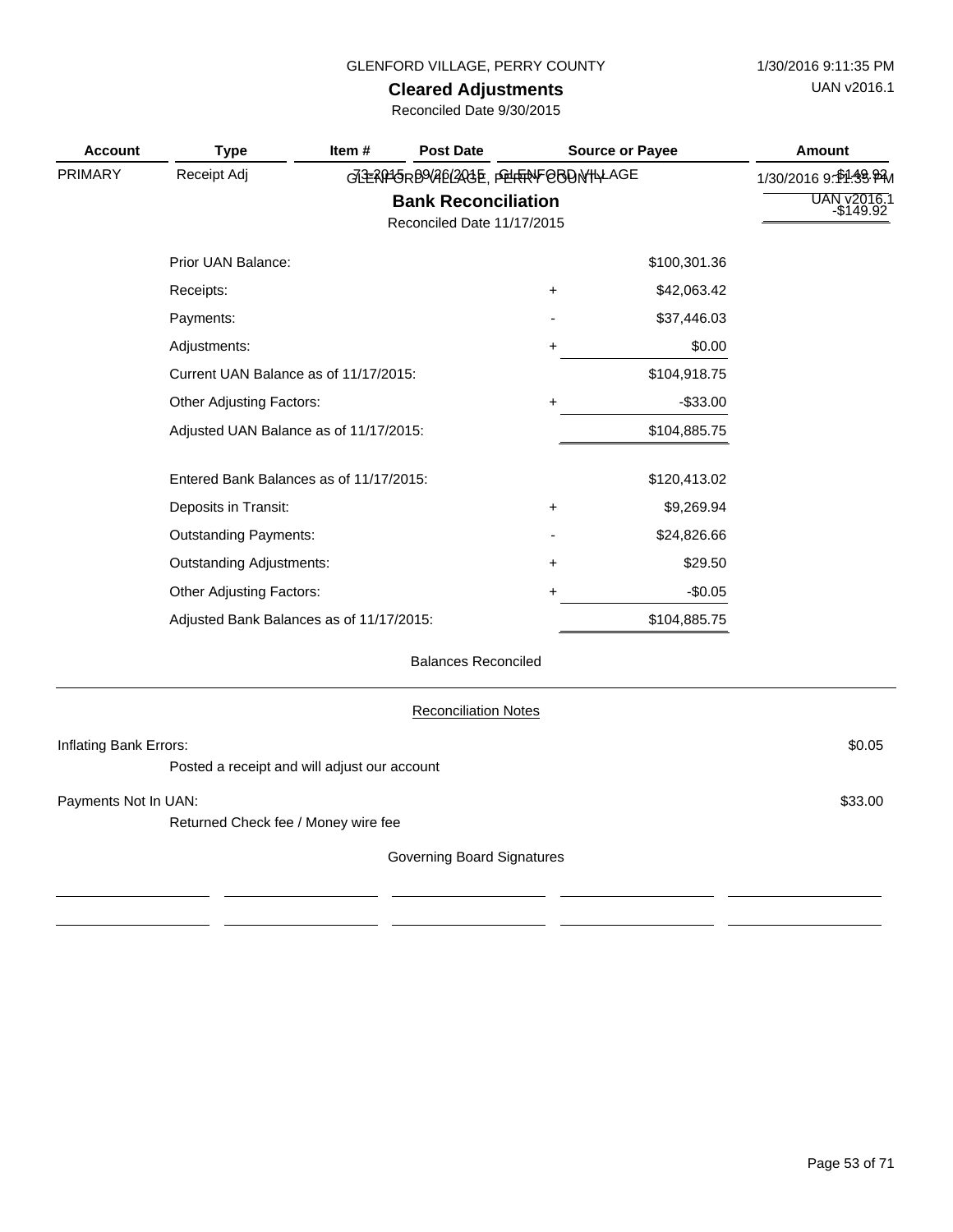### **Bank Balances**

### Reconciled Date 11/17/2015

| <b>Type</b>    | <b>Name</b> | Nundble ENFORD VILBEA @ FIGERRY BOOKNER and CONTROL | <b>Prior Bank</b>                   |                           |                        | <b>Calculated</b>                     | <b>Entered Bank</b><br><b>Balance</b> | 1/30/20Deffeerten 86 PM |              |
|----------------|-------------|-----------------------------------------------------|-------------------------------------|---------------------------|------------------------|---------------------------------------|---------------------------------------|-------------------------|--------------|
| Primary        | PRIMARY     | 000820130094 Outstanding payments \$120,413.02      |                                     |                           |                        |                                       | \$120,413.02                          |                         | UAN v2001601 |
| Secondary      | Secondary   | 310005458                                           | Reconciled Dates 61687/2015         |                           |                        | \$0.00                                | \$0.00                                |                         | \$0.00       |
| <b>Account</b> | <b>Type</b> | Payment <sup>#</sup>                                | \$99,693.67<br>Post Date            |                           |                        | \$120,413,02<br><b>Vendor / Payee</b> | \$120,413.02                          | Amount                  | \$0.00       |
| <b>PRIMARY</b> | Electronic  |                                                     | 25-2015 11/17/2015                  | <b>Treasurer Of State</b> |                        |                                       |                                       |                         | \$22.00      |
| <b>PRIMARY</b> | Warrant     |                                                     | 10722 10/16/2015                    |                           |                        | <b>Flowers Excavating LLC</b>         |                                       | \$2,500.00              |              |
| <b>PRIMARY</b> | Warrant     |                                                     | 10725 10/16/2015                    |                           |                        | Ultimate Enterprises Inc.             |                                       | \$13,075.00             |              |
| <b>PRIMARY</b> | Warrant     |                                                     | 10726 11/03/2015                    |                           |                        | American Electric Power               |                                       | \$1,071.95              |              |
| <b>PRIMARY</b> | Warrant     |                                                     | 10727 11/03/2015                    | <b>AT &amp; T</b>         |                        |                                       |                                       |                         | \$165.65     |
| <b>PRIMARY</b> | Warrant     |                                                     | 10728 11/03/2015                    | <b>Brian Butler</b>       |                        |                                       |                                       |                         | \$14.95      |
| <b>PRIMARY</b> | Warrant     |                                                     | 10729 11/03/2015                    | Thomas J. Coleman         |                        |                                       |                                       | \$1,000.00              |              |
| <b>PRIMARY</b> | Warrant     |                                                     | 10730 11/03/2015                    |                           | Casey Cordray          |                                       |                                       |                         | \$975.00     |
| <b>PRIMARY</b> | Warrant     |                                                     | 10731 11/03/2015                    | <b>Brandon Fox</b>        |                        |                                       |                                       |                         | \$575.00     |
| <b>PRIMARY</b> | Warrant     |                                                     | 10732 11/03/2015                    |                           |                        | <b>HD Waterworks Supply</b>           |                                       |                         | $$267.48$ *  |
| <b>PRIMARY</b> | Warrant     |                                                     | 10733 11/03/2015                    |                           | Jeff's Auto Repair     |                                       |                                       |                         | \$20.00      |
| <b>PRIMARY</b> | Warrant     |                                                     | 10734 11/03/2015                    |                           |                        | <b>MASI Environmental Services</b>    |                                       |                         | \$20.42      |
| <b>PRIMARY</b> | Warrant     |                                                     | 10735 11/03/2015                    |                           |                        | Northern Perry County Water           |                                       | \$2,969.27              |              |
| <b>PRIMARY</b> | Warrant     |                                                     | 10736 11/03/2015                    |                           | <b>Sharon Phillips</b> |                                       |                                       |                         | \$5.33       |
| <b>PRIMARY</b> | Warrant     |                                                     | 10737 11/03/2015                    |                           | Speedway LLC           |                                       |                                       |                         | \$46.03      |
| <b>PRIMARY</b> | Warrant     |                                                     | 10738 11/03/2015                    |                           | <b>USA Bluebook</b>    |                                       |                                       |                         | \$135.71     |
| <b>PRIMARY</b> | Warrant     |                                                     | 10739 11/03/2015                    |                           |                        | Linda Lea Nicodemus                   |                                       |                         | \$806.83     |
| <b>PRIMARY</b> | Warrant     |                                                     | 10740 11/03/2015                    | System                    |                        | Ohio Public Employees Retirement      |                                       |                         | \$240.00     |
| <b>PRIMARY</b> | Warrant     |                                                     | 10741 11/03/2015                    |                           |                        | Isacc Wiles Burkholder & Teetor, LLC  |                                       |                         | \$567.00     |
| <b>PRIMARY</b> | Warrant     |                                                     | 10742 11/17/2015                    |                           |                        | <b>American Electric Power</b>        |                                       |                         | \$189.90     |
| <b>PRIMARY</b> | Warrant     |                                                     | 10743 11/17/2015                    | AT & T                    |                        |                                       |                                       |                         | \$107.71     |
| <b>PRIMARY</b> | Warrant     |                                                     | 10744 11/17/2015 Energy Cooperative |                           |                        |                                       |                                       |                         | \$51.43      |
|                |             |                                                     |                                     |                           |                        |                                       |                                       | \$24,826.66             |              |

\* Asterisked items were outstanding as of this bank reconciliation but have been subsequently voided.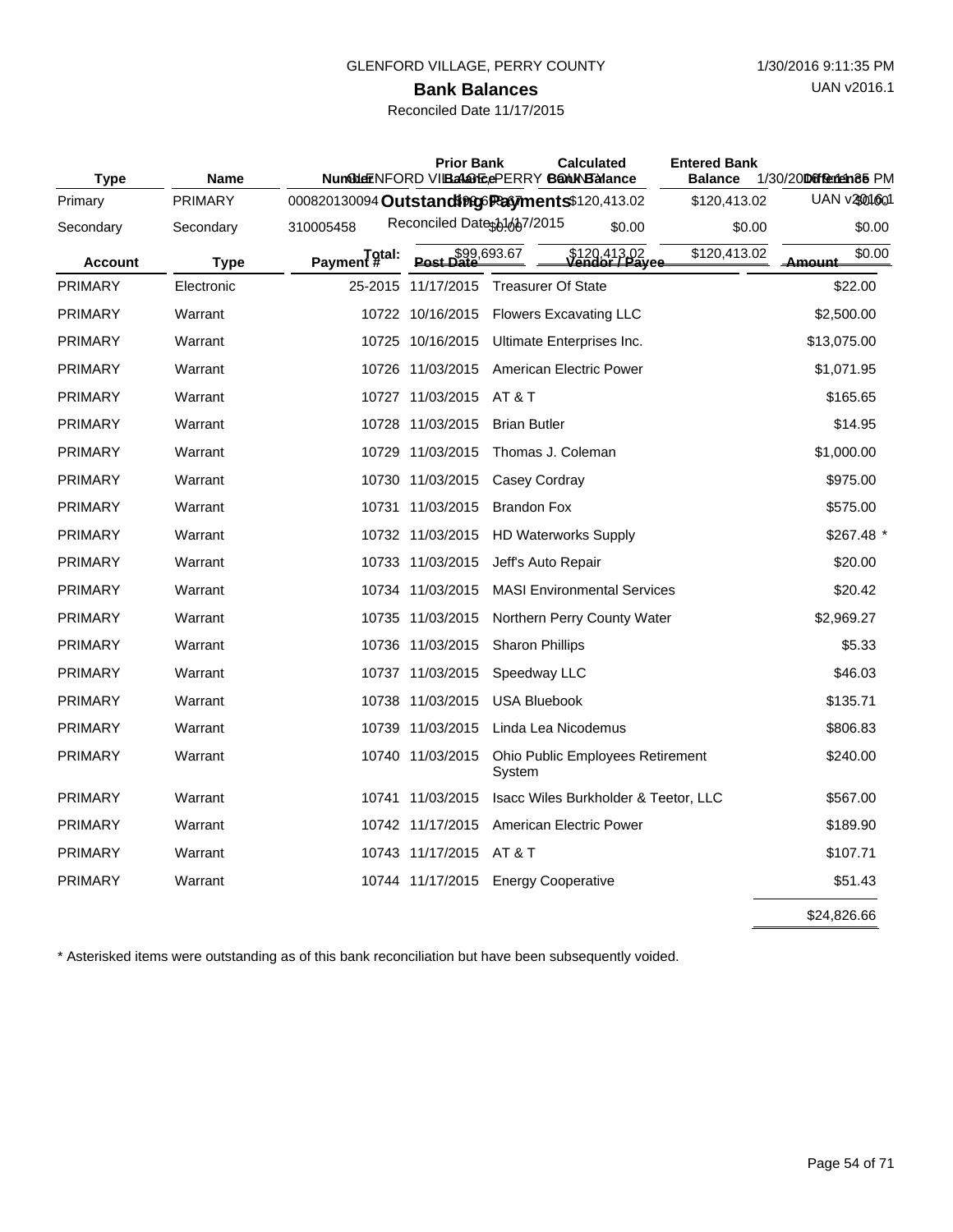# **Cleared Payments**

| Reconciled Date 11/17/2015 |  |  |
|----------------------------|--|--|
|                            |  |  |

| <b>Account</b> | <b>Type</b> | Payment# | <b>Post Date</b>        | Vendor / Payee                                    | Amount      |
|----------------|-------------|----------|-------------------------|---------------------------------------------------|-------------|
| <b>PRIMARY</b> | Electronic  |          | 22-2015 10/23/2015      | <b>Treasurer Of State</b>                         | \$16.50     |
| <b>PRIMARY</b> | Electronic  |          | 24-2015 11/17/2015      | <b>US Bank</b>                                    | \$52.73     |
| <b>PRIMARY</b> | Warrant     |          | 10698 10/06/2015        | American Electric Power                           | \$1,212.41  |
| <b>PRIMARY</b> | Warrant     |          | 10699 10/06/2015        | <b>AT &amp; T</b>                                 | \$263.81    |
| <b>PRIMARY</b> | Warrant     |          | 10700 10/06/2015        | <b>Brian Butler</b>                               | \$99.00     |
| <b>PRIMARY</b> | Warrant     | 10701    | 10/06/2015              | Thomas J. Coleman                                 | \$1,000.00  |
| <b>PRIMARY</b> | Warrant     |          | 10702 10/06/2015        | <b>Energy Cooperative</b>                         | \$33.00     |
| <b>PRIMARY</b> | Warrant     |          | 10703 10/06/2015        | <b>Brandon Fox</b>                                | \$575.00    |
| <b>PRIMARY</b> | Warrant     |          | 10704 10/06/2015        | Isacc Wiles Burkholder & Teetor, LLC              | \$121.50    |
| <b>PRIMARY</b> | Warrant     |          | 10705 10/06/2015        | <b>MASI Environmental Services</b>                | \$161.28    |
| <b>PRIMARY</b> | Warrant     |          | 10706 10/06/2015        | Linda Nicodemus                                   | \$52.21     |
| PRIMARY        | Warrant     |          | 10707 10/06/2015        | Northern Perry County Water                       | \$3,093.80  |
| <b>PRIMARY</b> | Warrant     |          | 10708 10/06/2015        | R L Hart Interprises Inc. DBA Rick's<br>Welding   | \$340.00    |
| <b>PRIMARY</b> | Warrant     |          | 10709 10/06/2015        | Tri-County Plumbing & Hardware                    | \$50.94     |
| <b>PRIMARY</b> | Warrant     |          | 10710 10/06/2015        | Underwood's Inc.                                  | \$66.40     |
| <b>PRIMARY</b> | Warrant     |          | 10711 10/06/2015        | <b>Brian T Butler</b>                             | \$103.44    |
| <b>PRIMARY</b> | Warrant     |          | 10712 10/06/2015        | Heidi N Carpenter                                 | \$103.44    |
| <b>PRIMARY</b> | Warrant     |          | 10713 10/06/2015        | Paul G Currence Jr                                | \$84.53     |
| <b>PRIMARY</b> | Warrant     |          | 10714 10/06/2015        | Caleb Houston Garza                               | \$88.13     |
| <b>PRIMARY</b> | Warrant     |          | 10715 10/06/2015        | Linda Lea Nicodemus                               | \$806.83    |
| <b>PRIMARY</b> | Warrant     |          | 10716 10/06/2015        | Jeffery E Ours                                    | \$109.76    |
| <b>PRIMARY</b> | Warrant     |          | 10717 10/06/2015        | Sharon M Phillips                                 | \$78.40     |
| <b>PRIMARY</b> | Warrant     |          | 10718 10/06/2015        | Leonard L Sheppard                                | \$137.97    |
| <b>PRIMARY</b> | Warrant     |          | 10719 10/06/2015        | <b>Ohio Public Employees Retirement</b><br>System | \$240.00    |
| <b>PRIMARY</b> | Warrant     |          |                         | 10720 10/16/2015 American Electric Power          | \$179.36    |
| PRIMARY        | Warrant     |          | 10721 10/16/2015 AT & T |                                                   | \$40.18     |
| <b>PRIMARY</b> | Warrant     |          |                         | 10723 10/16/2015 H.A.P. Community Action          | \$908.75    |
| <b>PRIMARY</b> | Warrant     |          |                         | 10724 10/16/2015 Pro-Hoe Enterprises LLC          | \$2,600.00  |
|                |             |          |                         |                                                   | \$12,619.37 |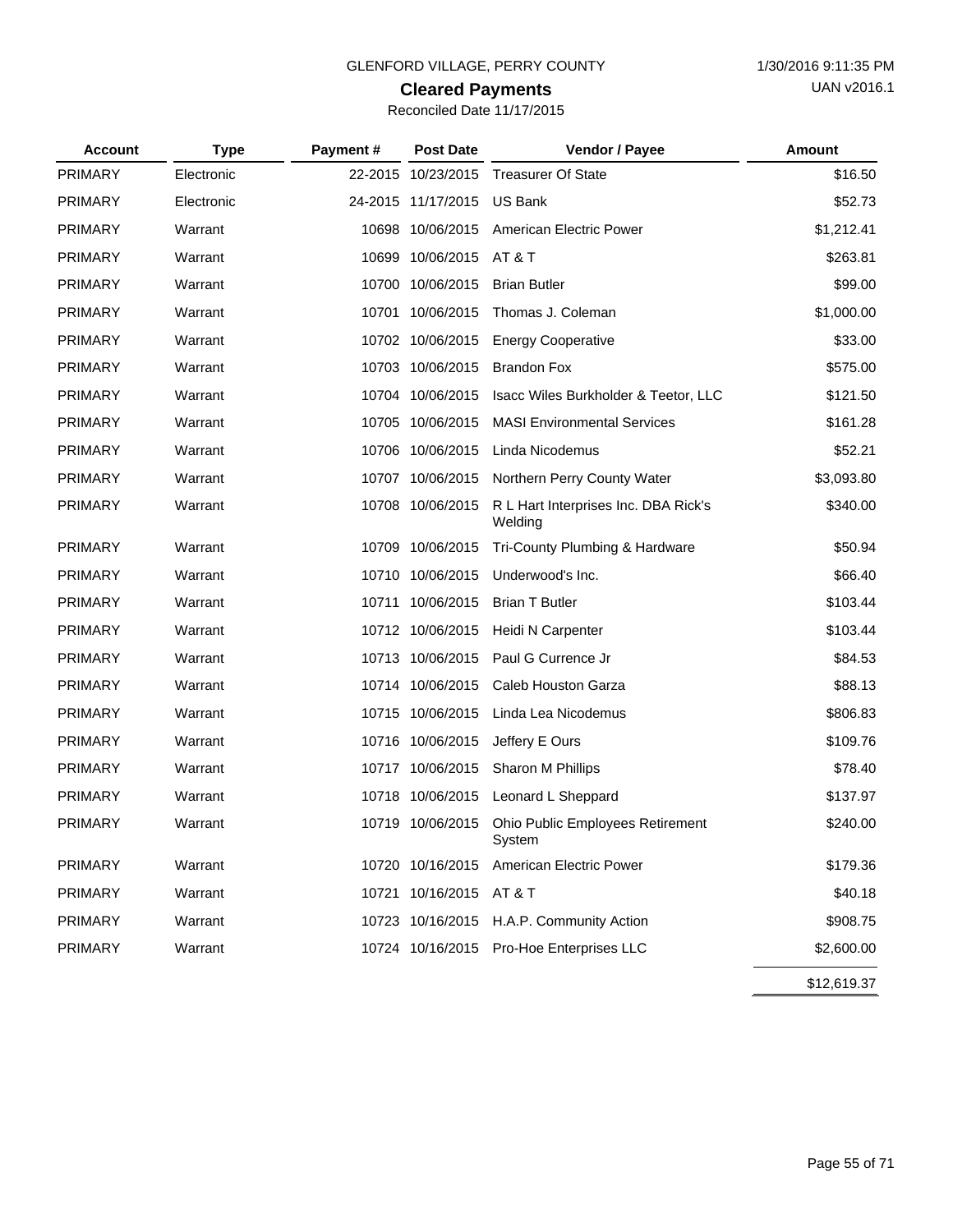### GLENFORD VILLAGE, PERRY COUNTY 1/30/2016 9:11:35 PM

### **Outstanding Receipts**

Reconciled Date 11/17/2015

| Account        | Type     | Ticket # | Receipt# | <b>Post Date</b>    | <b>Source</b>           | Amount     |
|----------------|----------|----------|----------|---------------------|-------------------------|------------|
| PRIMARY        | Standard |          | 101-2015 | 11/06/2015          | <b>GLENFORD VILLAGE</b> | \$787.11   |
| <b>PRIMARY</b> | Standard |          | 102-2015 | 11/06/2015          | <b>GLENFORD VILLAGE</b> | \$1,045.32 |
| <b>PRIMARY</b> | Standard |          | 103-2015 | 11/06/2015          | <b>GLENFORD VILLAGE</b> | \$42.75    |
| PRIMARY        | Standard |          | 104-2015 | 11/13/2015          | <b>GLENFORD VILLAGE</b> | \$214.70   |
| <b>PRIMARY</b> | Standard |          |          | 105-2015 11/13/2015 | <b>GLENFORD VILLAGE</b> | \$5.70     |
| PRIMARY        | Standard |          |          | 106-2015 11/13/2015 | <b>GLENFORD VILLAGE</b> | \$4,448.35 |
| <b>PRIMARY</b> | Standard |          | 107-2015 | 11/17/2015          | <b>GLENFORD VILLAGE</b> | \$504.87   |
| PRIMARY        | Standard |          |          | 108-2015 11/17/2015 | <b>GLENFORD VILLAGE</b> | \$2,221.14 |
|                |          |          |          |                     |                         | \$9.269.94 |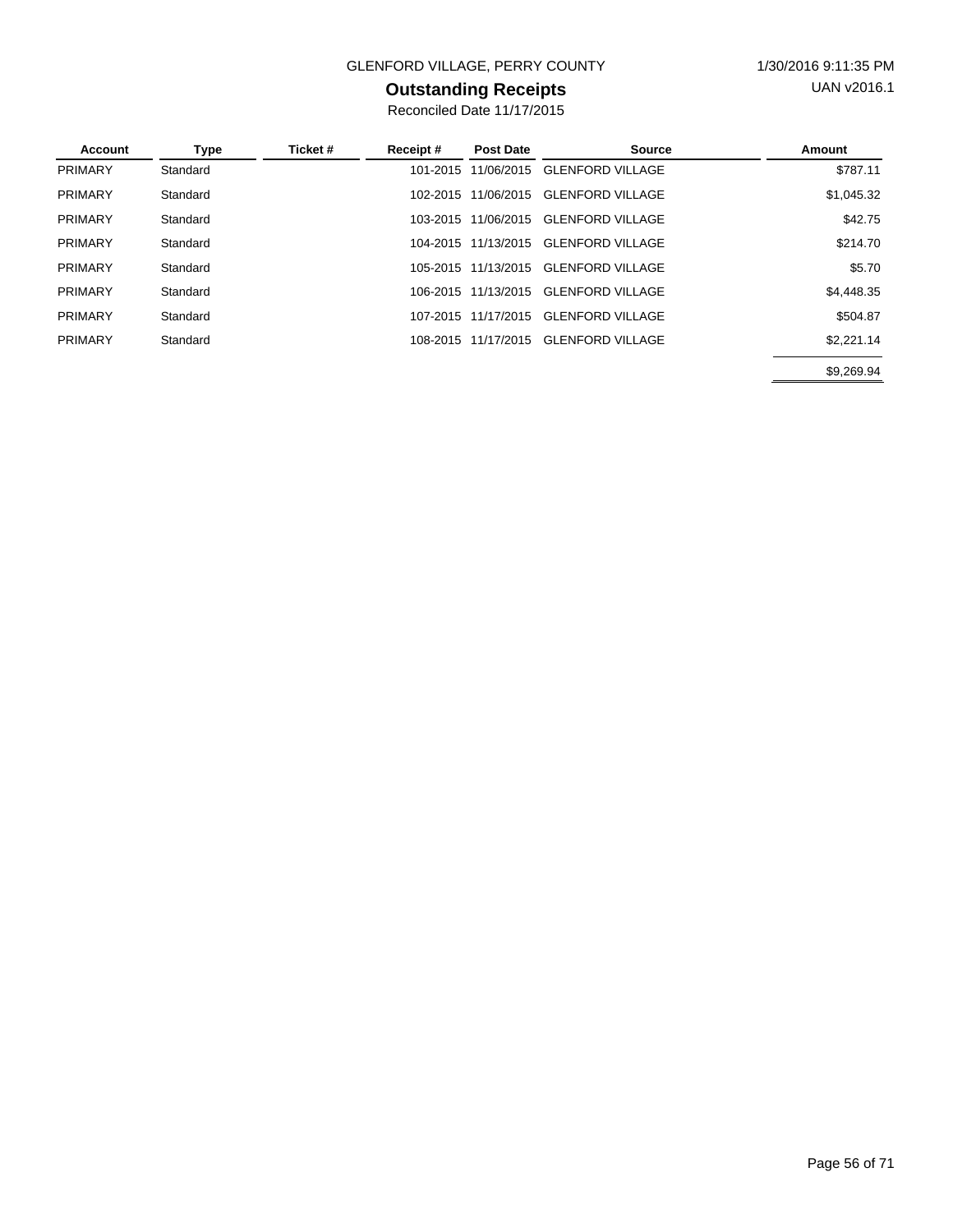### GLENFORD VILLAGE, PERRY COUNTY 1/30/2016 9:11:35 PM

### **Cleared Receipts**

Reconciled Date 11/17/2015

| <b>Account</b> | <b>Type</b> | Ticket # | Receipt# | <b>Post Date</b>   | <b>Source</b>           | Amount                                                                         |
|----------------|-------------|----------|----------|--------------------|-------------------------|--------------------------------------------------------------------------------|
| <b>PRIMARY</b> | Standard    |          |          | 90-2015 09/29/2015 | <b>GLENFORD VILLAGE</b> | \$482.14                                                                       |
| <b>PRIMARY</b> | Standard    |          |          | 91-2015 09/29/2015 | <b>GLENFORD VILLAGE</b> | \$63.10                                                                        |
| <b>PRIMARY</b> | Standard    |          |          | 93-2015 10/16/2015 | <b>GLENFORD VILLAGE</b> | \$2,717.47                                                                     |
| <b>PRIMARY</b> | Standard    |          | 94-2015  | 10/16/2015         | <b>GLENFORD VILLAGE</b> | \$19,084.00                                                                    |
| <b>PRIMARY</b> | Standard    |          | 95-2015  | 10/16/2015         | <b>GLENFORD VILLAGE</b> | \$5,510.37                                                                     |
| <b>PRIMARY</b> | Standard    |          |          | 96-2015 10/23/2015 | <b>GLENFORD VILLAGE</b> | \$1,152.21                                                                     |
| <b>PRIMARY</b> | Standard    |          |          | 97-2015 10/23/2015 | <b>GLENFORD VILLAGE</b> | \$3,181.22                                                                     |
| <b>PRIMARY</b> | Standard    |          | 98-2015  | 10/31/2015         | <b>GLENFORD VILLAGE</b> | \$477.01                                                                       |
| <b>PRIMARY</b> | Standard    |          | 99-2015  | 10/31/2015         | <b>GLENFORD VILLAGE</b> | \$76.54                                                                        |
| <b>PRIMARY</b> | Standard    |          | 100-2015 | 10/31/2015         | <b>GLENFORD VILLAGE</b> | \$594.66                                                                       |
|                |             |          |          |                    |                         | $\mathbf{a} \mathbf{a} \mathbf{a} \mathbf{a} \mathbf{a} \mathbf{a} \mathbf{a}$ |

\$33,338.72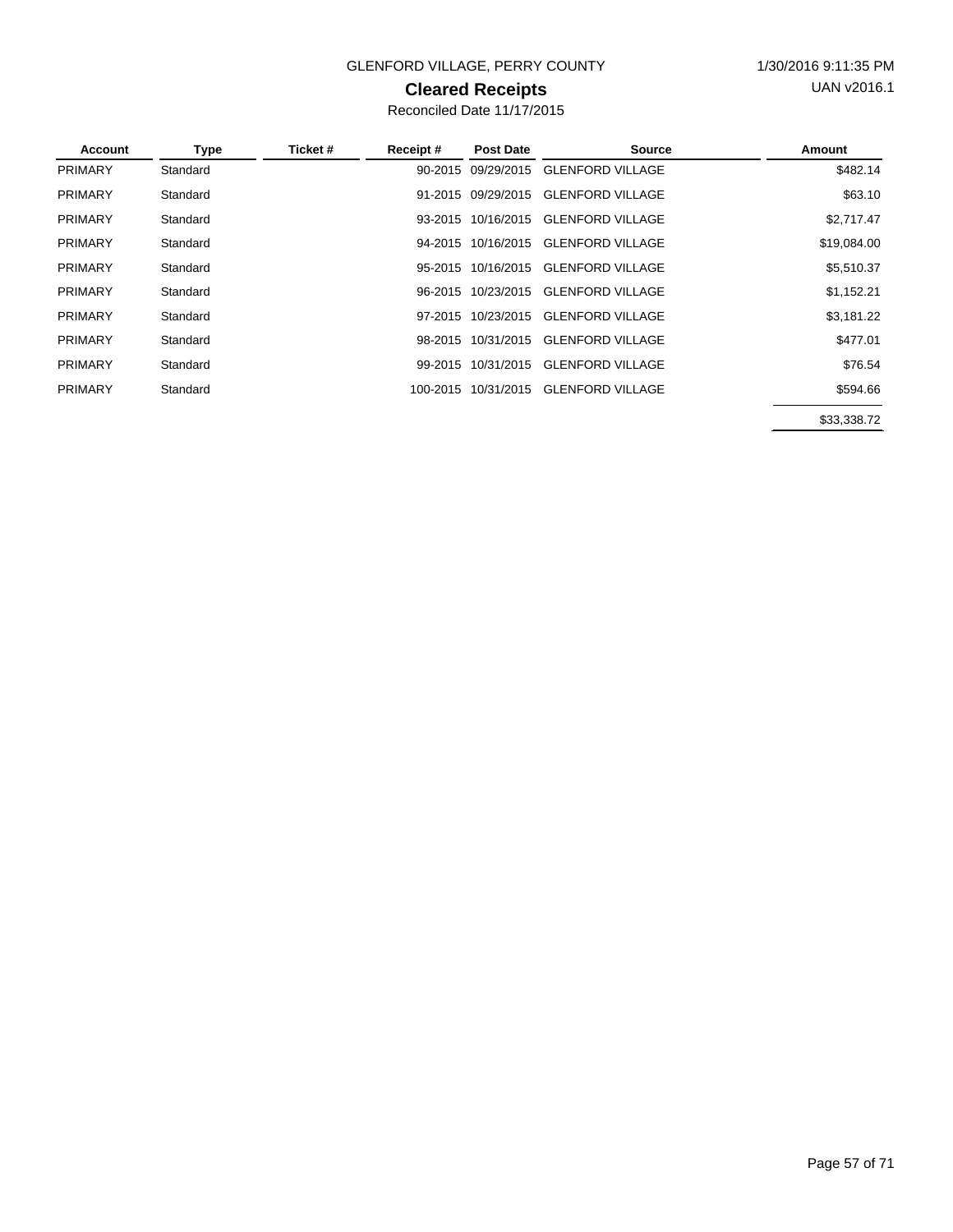# **Outstanding Adjustments**

Reconciled Date 11/17/2015

| <b>Account</b> | Tvpe        | Item # | <b>Post Date</b> | <b>Source or Payee</b>              | Amount  |
|----------------|-------------|--------|------------------|-------------------------------------|---------|
| <b>PRIMARY</b> | Receipt Adj |        |                  | 59-2015 07/31/2015 GLENFORD VILLAGE | \$29.50 |
|                |             |        |                  |                                     | \$29.50 |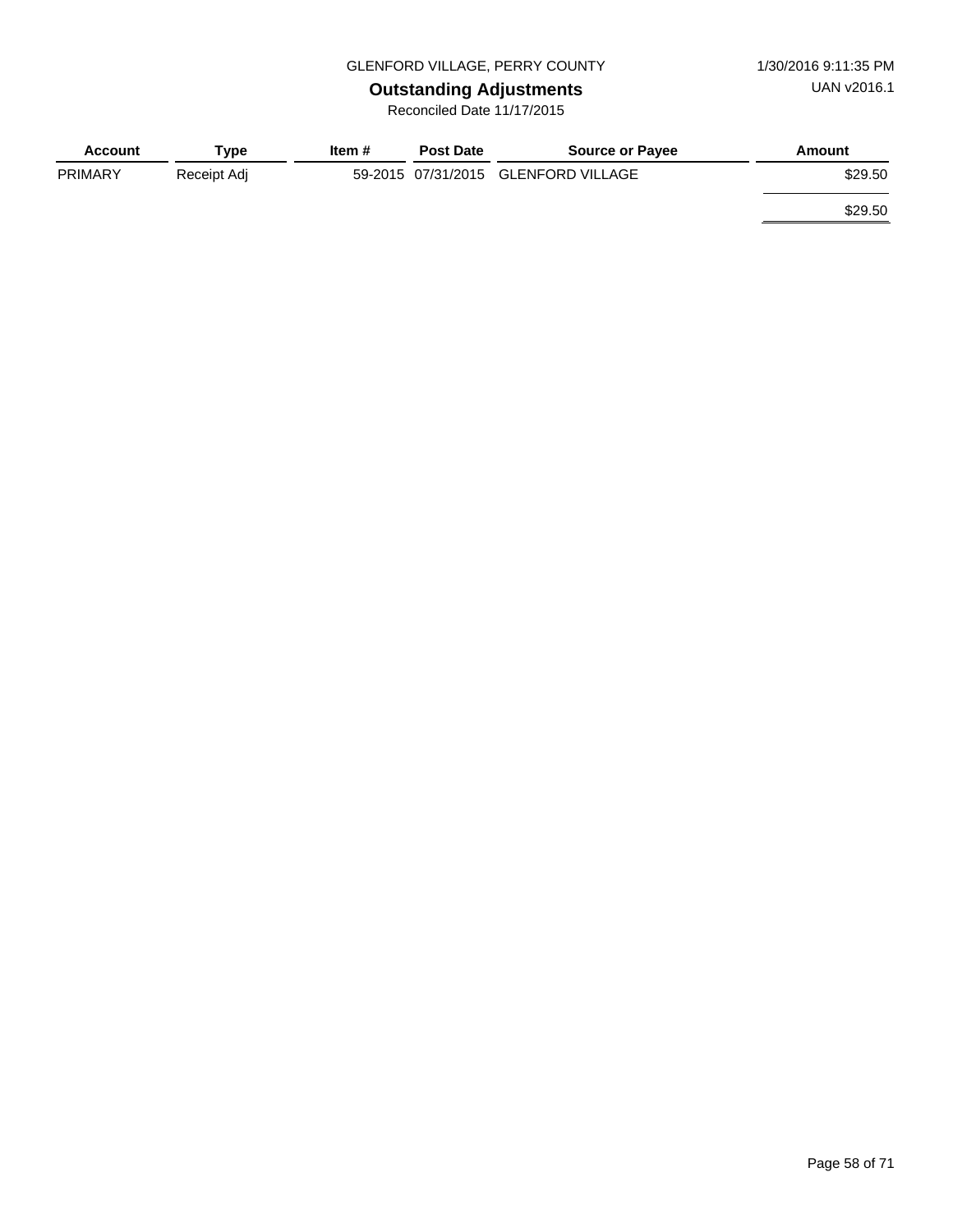### **Bank Reconciliation**

Reconciled Date 12/1/2015

| Prior UAN Balance:                       |           | \$104,918.75 |
|------------------------------------------|-----------|--------------|
| Receipts:                                | $\ddot{}$ | \$3,876.71   |
| Payments:                                |           | \$6,922.31   |
| Adjustments:                             | ٠         | \$200.00     |
| Current UAN Balance as of 12/01/2015:    |           | \$102,073.15 |
| <b>Other Adjusting Factors:</b>          | $\ddot{}$ | $-$19.00$    |
| Adjusted UAN Balance as of 12/01/2015:   |           | \$102,054.15 |
| Entered Bank Balances as of 12/01/2015:  |           | \$109,200.44 |
| Deposits in Transit:                     | $\ddot{}$ | \$0.00       |
| <b>Outstanding Payments:</b>             |           | \$7,175.79   |
| <b>Outstanding Adjustments:</b>          | $\ddot{}$ | \$0.00       |
| <b>Other Adjusting Factors:</b>          | +         | \$29.50      |
| Adjusted Bank Balances as of 12/01/2015: |           | \$102,054.15 |

Balances Reconciled

| <b>Reconciliation Notes</b>                                                  |         |
|------------------------------------------------------------------------------|---------|
| Deflating Bank Errors:                                                       | \$29.50 |
| The adjustment was repaired in September and not properly recieved in August |         |
| Inflating Bank Errors:                                                       | \$0.00  |
| Payments Not In UAN:                                                         | \$19.00 |
| Bank charged fee for money wiring that wasn't wired                          |         |
| Governing Board Signatures                                                   |         |
|                                                                              |         |
|                                                                              |         |

There are no outstanding receipts as of 12/01/2015.

There are no outstanding adjustments as of 12/01/2015.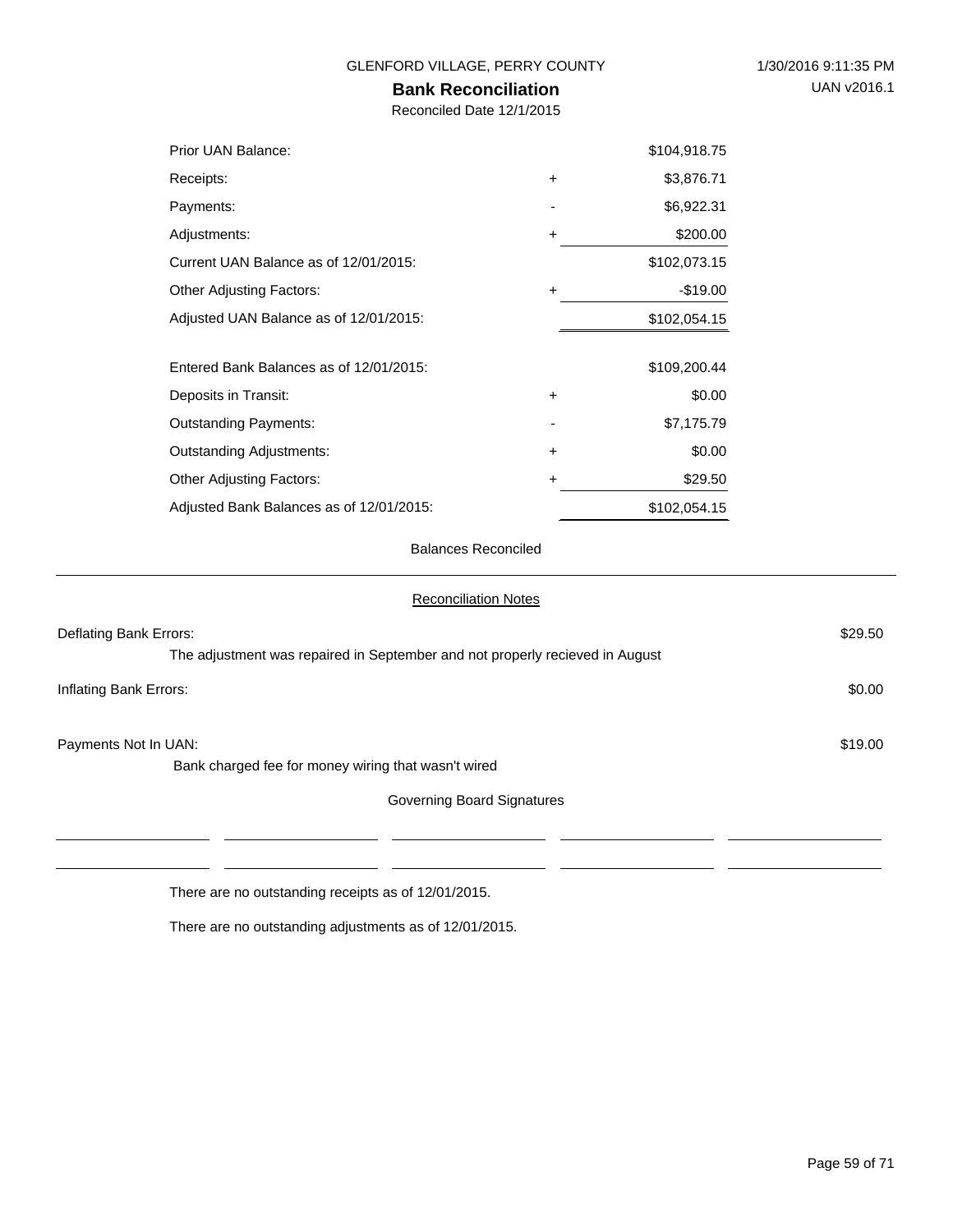UAN v2016.1

# **Bank Balances**

| Type      | <b>Name</b>    | Number       | <b>Prior Bank</b><br><b>Balance</b> | <b>Calculated</b><br><b>Bank Balance</b> | <b>Entered Bank</b><br><b>Balance</b> | <b>Difference</b> |
|-----------|----------------|--------------|-------------------------------------|------------------------------------------|---------------------------------------|-------------------|
| Primary   | <b>PRIMARY</b> | 000820130094 | \$120,413,02                        | \$109,215.99                             | \$109,200.44                          | -\$15.55          |
| Secondary | Secondary      | 310005458    | \$0.00                              | \$0.00                                   | \$0.00                                | \$0.00            |
|           |                | Total:       | \$120,413,02                        | \$109,215.99                             | \$109,200.44                          | $-$15.55$         |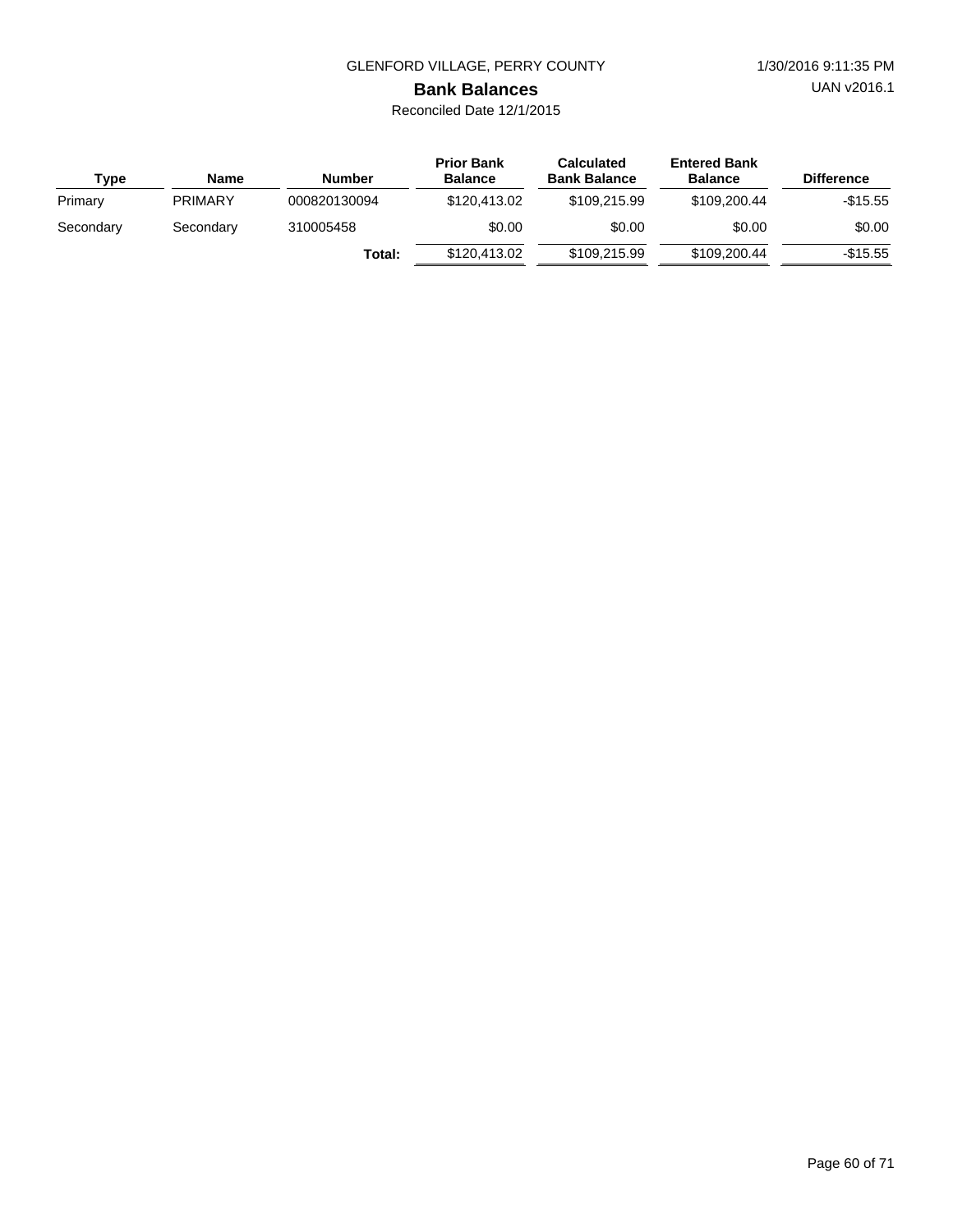### **Outstanding Payments**

| <b>Account</b> | <b>Type</b> | Payment# | <b>Post Date</b> | Vendor / Payee                             | Amount     |
|----------------|-------------|----------|------------------|--------------------------------------------|------------|
| <b>PRIMARY</b> | Warrant     |          | 10732 11/03/2015 | <b>HD Waterworks Supply</b>                | \$267.48 * |
| <b>PRIMARY</b> | Warrant     |          | 10745 11/28/2015 | <b>Treasurer Of State</b>                  | \$123.00   |
| <b>PRIMARY</b> | Warrant     |          | 10746 11/28/2015 | <b>US Postmaster</b>                       | \$49.00    |
| <b>PRIMARY</b> | Warrant     | 10747    | 12/01/2015       | American Electric Power                    | \$1,420.89 |
| <b>PRIMARY</b> | Warrant     | 10748    | 12/01/2015       | AT & T                                     | \$156.48   |
| <b>PRIMARY</b> | Warrant     | 10749    | 12/01/2015       | <b>Brandon Fox</b>                         | \$575.00   |
| <b>PRIMARY</b> | Warrant     |          | 10750 12/01/2015 | Thomas J. Coleman                          | \$1,000.00 |
| <b>PRIMARY</b> | Warrant     | 10751    | 12/01/2015       | Isacc Wiles Burkholder & Teetor, LLC       | \$553.50   |
| <b>PRIMARY</b> | Warrant     |          | 10752 12/01/2015 | <b>HD Waterworks Supply</b>                | \$80.00    |
| <b>PRIMARY</b> | Warrant     |          | 10753 12/01/2015 | Charles Harris & Associates Inc.           | \$832.00   |
| <b>PRIMARY</b> | Warrant     |          | 10754 12/01/2015 | <b>MASI Environmental Services</b>         | \$20.42    |
| <b>PRIMARY</b> | Warrant     | 10755    | 12/01/2015       | Speedway LLC                               | \$50.93    |
| <b>PRIMARY</b> | Warrant     |          | 10756 12/01/2015 | The Toy Store                              | \$1,000.26 |
| <b>PRIMARY</b> | Warrant     |          | 10757 12/01/2015 | Linda Lea Nicodemus                        | \$806.83   |
| <b>PRIMARY</b> | Warrant     |          | 10758 12/01/2015 | Ohio Public Employees Retirement<br>System | \$240.00   |
|                |             |          |                  |                                            | \$7,175.79 |

\* Asterisked items were outstanding as of this bank reconciliation but have been subsequently voided.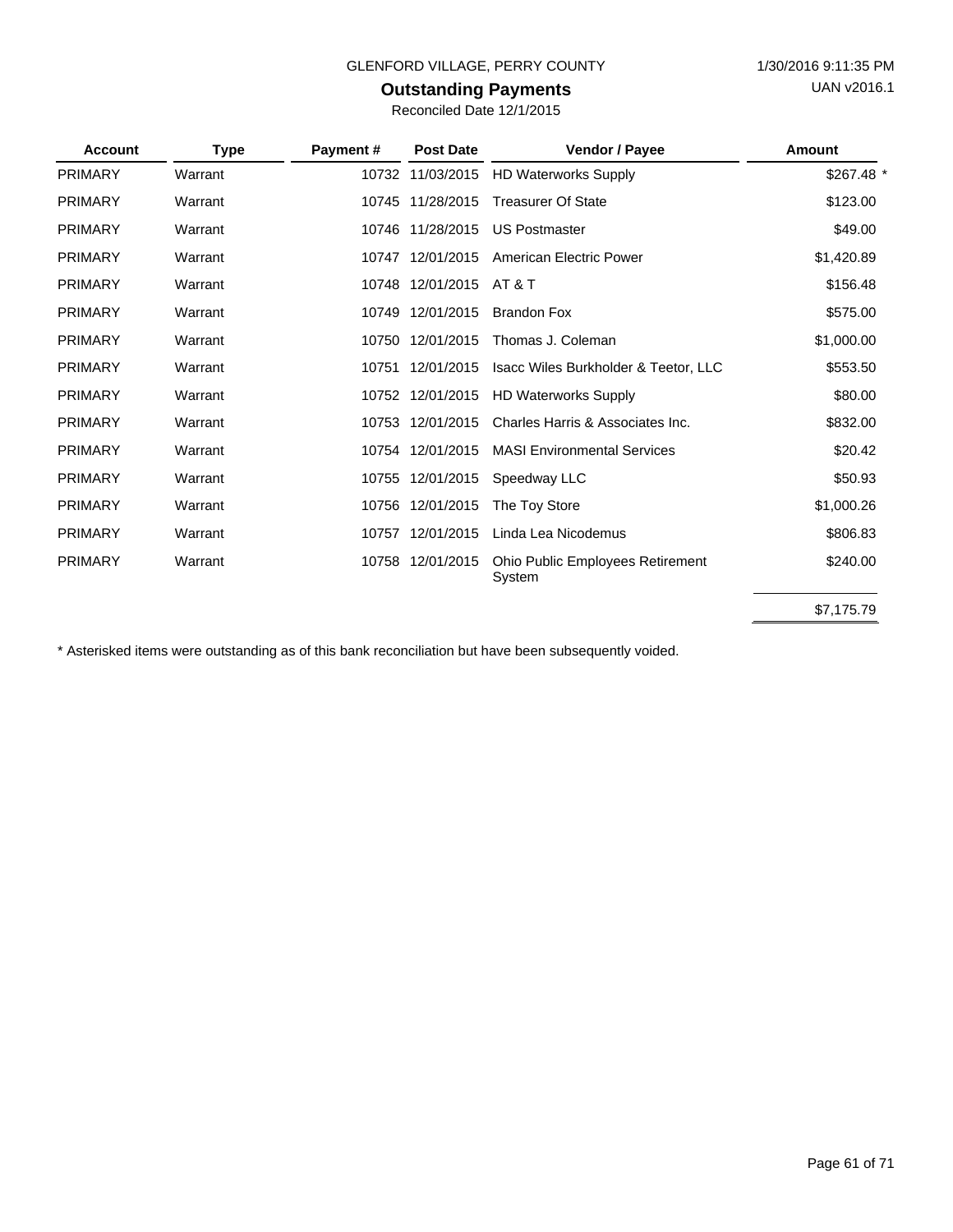# **Cleared Payments**

| Reconciled Date 12/1/2015 |  |  |  |
|---------------------------|--|--|--|
|---------------------------|--|--|--|

| <b>Account</b> | <b>Type</b> | Payment# | <b>Post Date</b>   | Vendor / Payee                             | <b>Amount</b> |
|----------------|-------------|----------|--------------------|--------------------------------------------|---------------|
| PRIMARY        | Electronic  |          | 25-2015 11/17/2015 | <b>Treasurer Of State</b>                  | \$22.00       |
| PRIMARY        | Electronic  |          | 26-2015 11/28/2015 | <b>US Bank</b>                             | \$14.00       |
| <b>PRIMARY</b> | Warrant     |          | 10722 10/16/2015   | <b>Flowers Excavating LLC</b>              | \$2,500.00    |
| <b>PRIMARY</b> | Warrant     |          | 10725 10/16/2015   | Ultimate Enterprises Inc.                  | \$13,075.00   |
| <b>PRIMARY</b> | Warrant     |          | 10726 11/03/2015   | American Electric Power                    | \$1,071.95    |
| <b>PRIMARY</b> | Warrant     |          | 10727 11/03/2015   | AT & T                                     | \$165.65      |
| <b>PRIMARY</b> | Warrant     |          | 10728 11/03/2015   | <b>Brian Butler</b>                        | \$14.95       |
| <b>PRIMARY</b> | Warrant     |          | 10729 11/03/2015   | Thomas J. Coleman                          | \$1,000.00    |
| <b>PRIMARY</b> | Warrant     |          | 10730 11/03/2015   | Casey Cordray                              | \$975.00      |
| <b>PRIMARY</b> | Warrant     |          | 10731 11/03/2015   | <b>Brandon Fox</b>                         | \$575.00      |
| <b>PRIMARY</b> | Warrant     |          | 10733 11/03/2015   | Jeff's Auto Repair                         | \$20.00       |
| <b>PRIMARY</b> | Warrant     |          | 10734 11/03/2015   | <b>MASI Environmental Services</b>         | \$20.42       |
| <b>PRIMARY</b> | Warrant     |          | 10735 11/03/2015   | Northern Perry County Water                | \$2,969.27    |
| <b>PRIMARY</b> | Warrant     |          | 10736 11/03/2015   | <b>Sharon Phillips</b>                     | \$5.33        |
| <b>PRIMARY</b> | Warrant     |          | 10737 11/03/2015   | Speedway LLC                               | \$46.03       |
| <b>PRIMARY</b> | Warrant     |          | 10738 11/03/2015   | <b>USA Bluebook</b>                        | \$135.71      |
| <b>PRIMARY</b> | Warrant     |          | 10739 11/03/2015   | Linda Lea Nicodemus                        | \$806.83      |
| <b>PRIMARY</b> | Warrant     |          | 10740 11/03/2015   | Ohio Public Employees Retirement<br>System | \$240.00      |
| <b>PRIMARY</b> | Warrant     |          | 10741 11/03/2015   | Isacc Wiles Burkholder & Teetor, LLC       | \$567.00      |
| <b>PRIMARY</b> | Warrant     |          | 10742 11/17/2015   | <b>American Electric Power</b>             | \$189.90      |
| <b>PRIMARY</b> | Warrant     |          | 10743 11/17/2015   | AT & T                                     | \$107.71      |
| <b>PRIMARY</b> | Warrant     |          | 10744 11/17/2015   | <b>Energy Cooperative</b>                  | \$51.43       |
|                |             |          |                    |                                            | \$24,573.18   |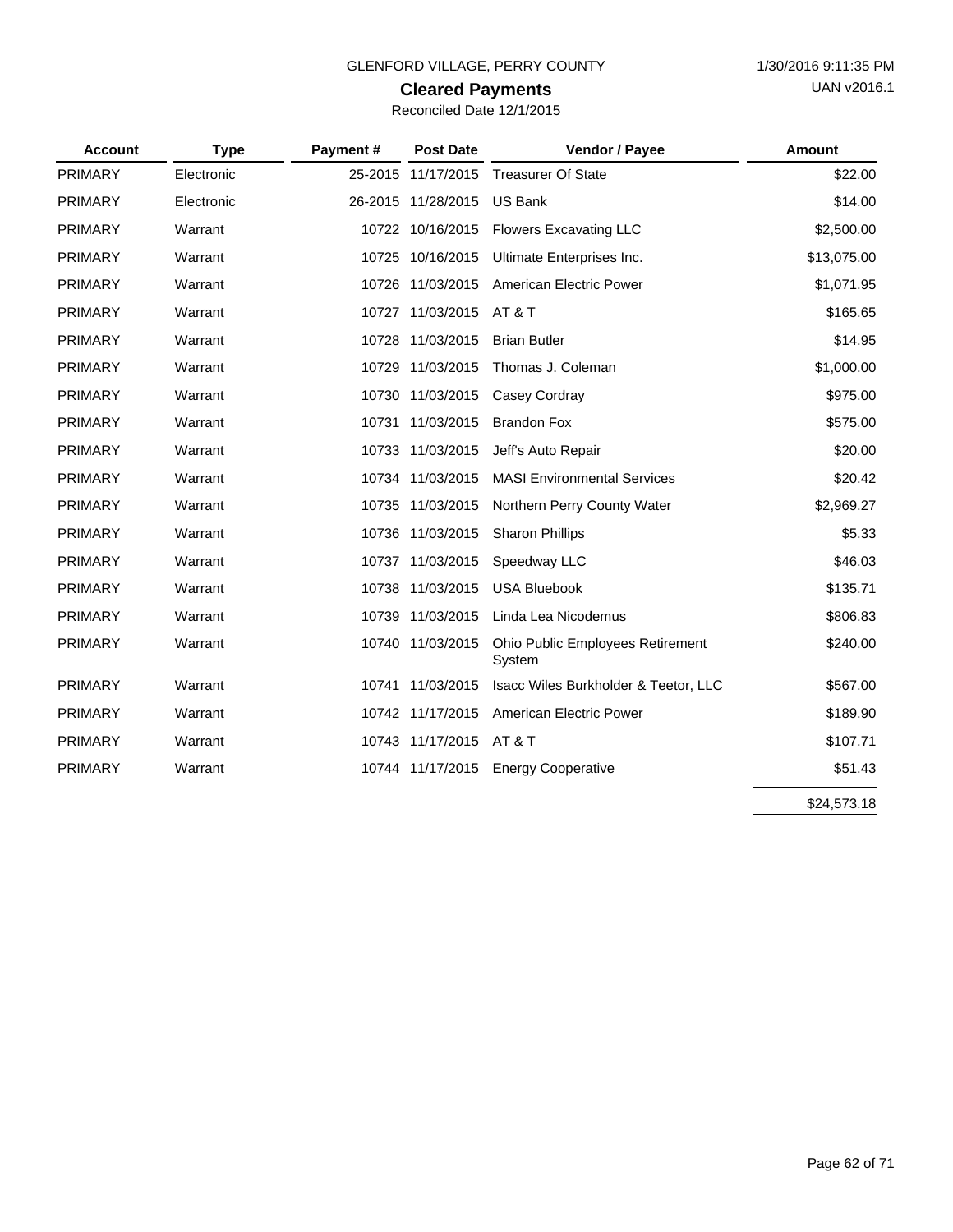### GLENFORD VILLAGE, PERRY COUNTY 1/30/2016 9:11:35 PM

### **Cleared Receipts**

| Account        | <b>Type</b> | Ticket # | Receipt# | <b>Post Date</b>    | <b>Source</b>                        | Amount      |
|----------------|-------------|----------|----------|---------------------|--------------------------------------|-------------|
| <b>PRIMARY</b> | Standard    |          | 101-2015 | 11/06/2015          | <b>GLENFORD VILLAGE</b>              | \$787.11    |
| <b>PRIMARY</b> | Standard    |          |          | 102-2015 11/06/2015 | <b>GLENFORD VILLAGE</b>              | \$1,045.32  |
| <b>PRIMARY</b> | Standard    |          |          | 103-2015 11/06/2015 | <b>GLENFORD VILLAGE</b>              | \$42.75     |
| <b>PRIMARY</b> | Standard    |          |          | 104-2015 11/13/2015 | <b>GLENFORD VILLAGE</b>              | \$214.70    |
| <b>PRIMARY</b> | Standard    |          |          | 105-2015 11/13/2015 | <b>GLENFORD VILLAGE</b>              | \$5.70      |
| <b>PRIMARY</b> | Standard    |          |          |                     | 106-2015 11/13/2015 GLENFORD VILLAGE | \$4,448.35  |
| <b>PRIMARY</b> | Standard    |          |          | 107-2015 11/17/2015 | <b>GLENFORD VILLAGE</b>              | \$504.87    |
| <b>PRIMARY</b> | Standard    |          |          | 108-2015 11/17/2015 | <b>GLENFORD VILLAGE</b>              | \$2,221.14  |
| <b>PRIMARY</b> | Standard    |          |          | 109-2015 11/28/2015 | <b>GLENFORD VILLAGE</b>              | \$327.49    |
| <b>PRIMARY</b> | Standard    |          |          | 110-2015 11/28/2015 | <b>GLENFORD VILLAGE</b>              | \$300.05    |
| <b>PRIMARY</b> | Standard    |          |          | 111-2015 11/28/2015 | <b>GLENFORD VILLAGE</b>              | \$1,954.60  |
| <b>PRIMARY</b> | Standard    |          |          | 112-2015 11/28/2015 | <b>GLENFORD VILLAGE</b>              | \$854.72    |
| <b>PRIMARY</b> | Standard    |          |          | 113-2015 11/28/2015 | <b>GLENFORD VILLAGE</b>              | \$50.00     |
| <b>PRIMARY</b> | Standard    |          |          |                     | 114-2015 12/01/2015 GLENFORD VILLAGE | \$389.85    |
|                |             |          |          |                     |                                      | \$13,146.65 |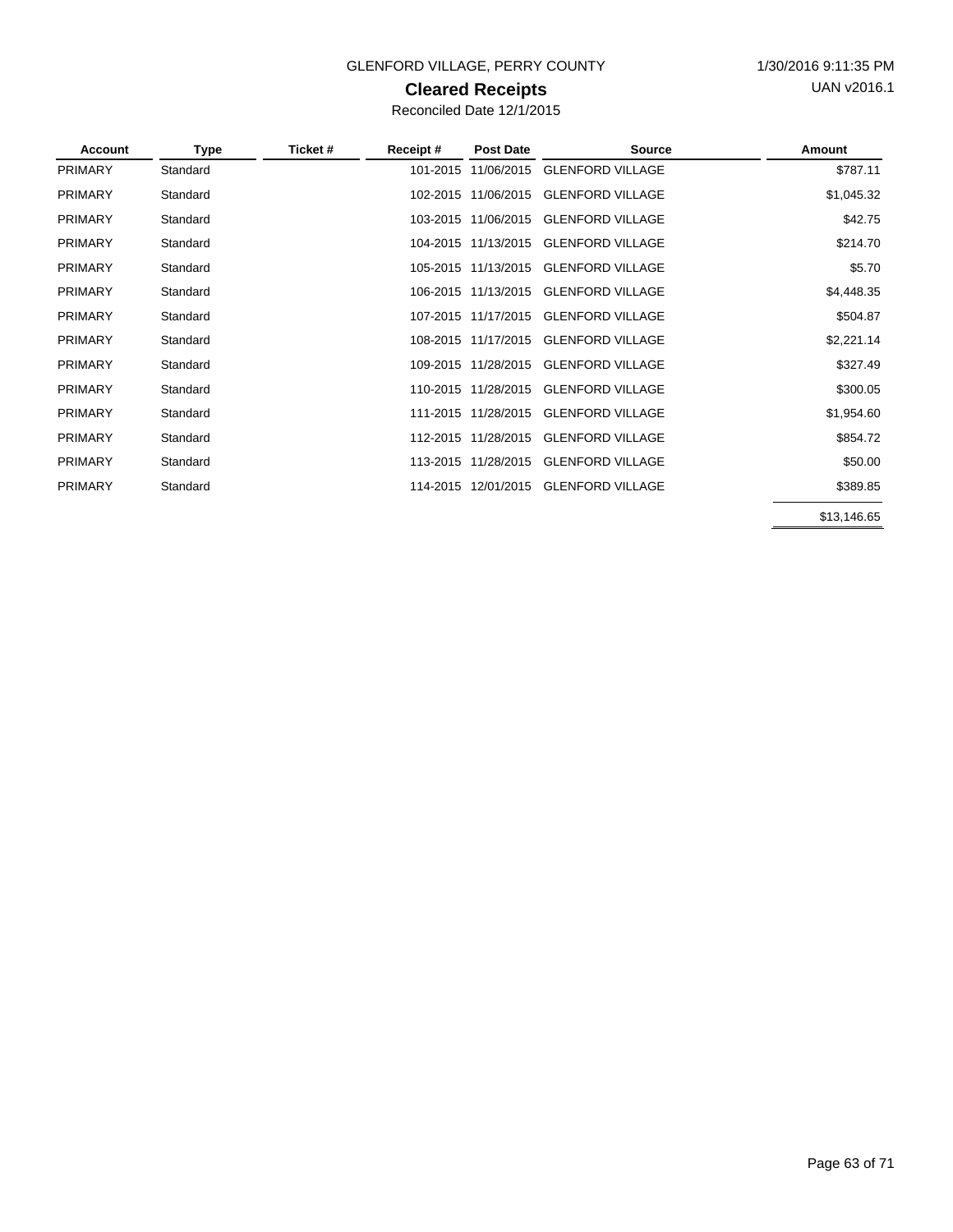### GLENFORD VILLAGE, PERRY COUNTY 1/30/2016 9:11:35 PM

# **Cleared Adjustments**

| Account        | Type        | Item # | <b>Post Date</b> | <b>Source or Payee</b>               | Amount   |
|----------------|-------------|--------|------------------|--------------------------------------|----------|
| <b>PRIMARY</b> | Receipt Adj |        |                  | 59-2015 07/31/2015 GLENFORD VILLAGE  | \$29.50  |
| <b>PRIMARY</b> | Receipt Adj |        |                  | 107-2015 11/18/2015 GLENFORD VILLAGE | \$200.00 |
|                |             |        |                  |                                      | \$229.50 |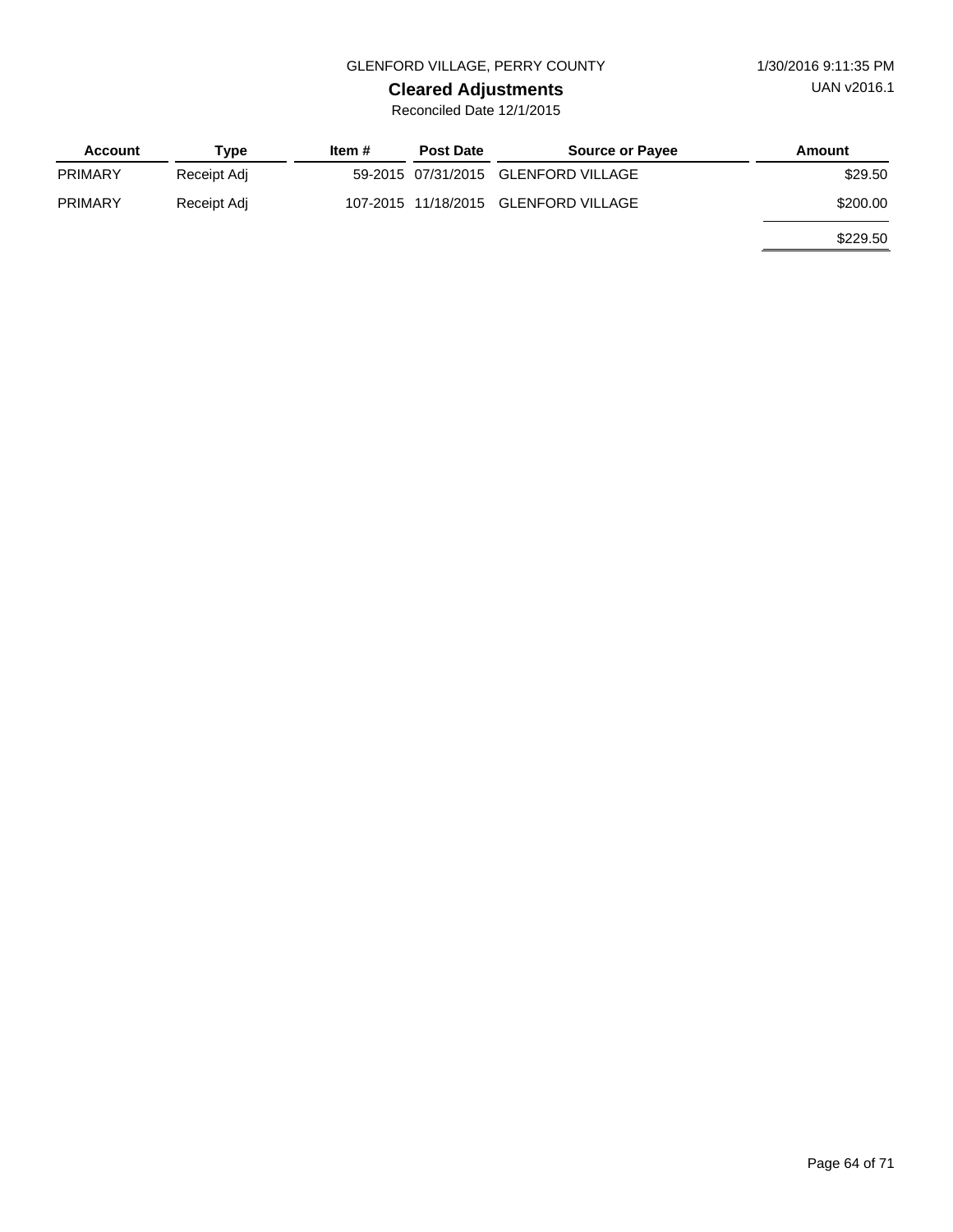### **Bank Reconciliation**

Reconciled Date 12/31/2015

| Prior UAN Balance:                       |           | \$102,073.15 |
|------------------------------------------|-----------|--------------|
| Receipts:                                | $\ddot{}$ | \$20,564.99  |
| Payments:                                |           | \$8,177.42   |
| Adjustments:                             | +         | -\$429.50    |
| Current UAN Balance as of 12/31/2015:    |           | \$114,031.22 |
| <b>Other Adjusting Factors:</b>          | ÷         | \$0.00       |
| Adjusted UAN Balance as of 12/31/2015:   |           | \$114,031.22 |
|                                          |           |              |
| Entered Bank Balances as of 12/31/2015:  |           | \$114,298.70 |
| Deposits in Transit:                     | $\ddot{}$ | \$0.00       |
| <b>Outstanding Payments:</b>             |           | \$267.48     |
| <b>Outstanding Adjustments:</b>          | $\ddot{}$ | \$0.00       |
| <b>Other Adjusting Factors:</b>          | +         | \$0.00       |
| Adjusted Bank Balances as of 12/31/2015: |           | \$114,031.22 |

Balances Reconciled

Governing Board Signatures

There are no outstanding receipts as of 12/31/2015.

There are no outstanding adjustments as of 12/31/2015.

 $\overline{a}$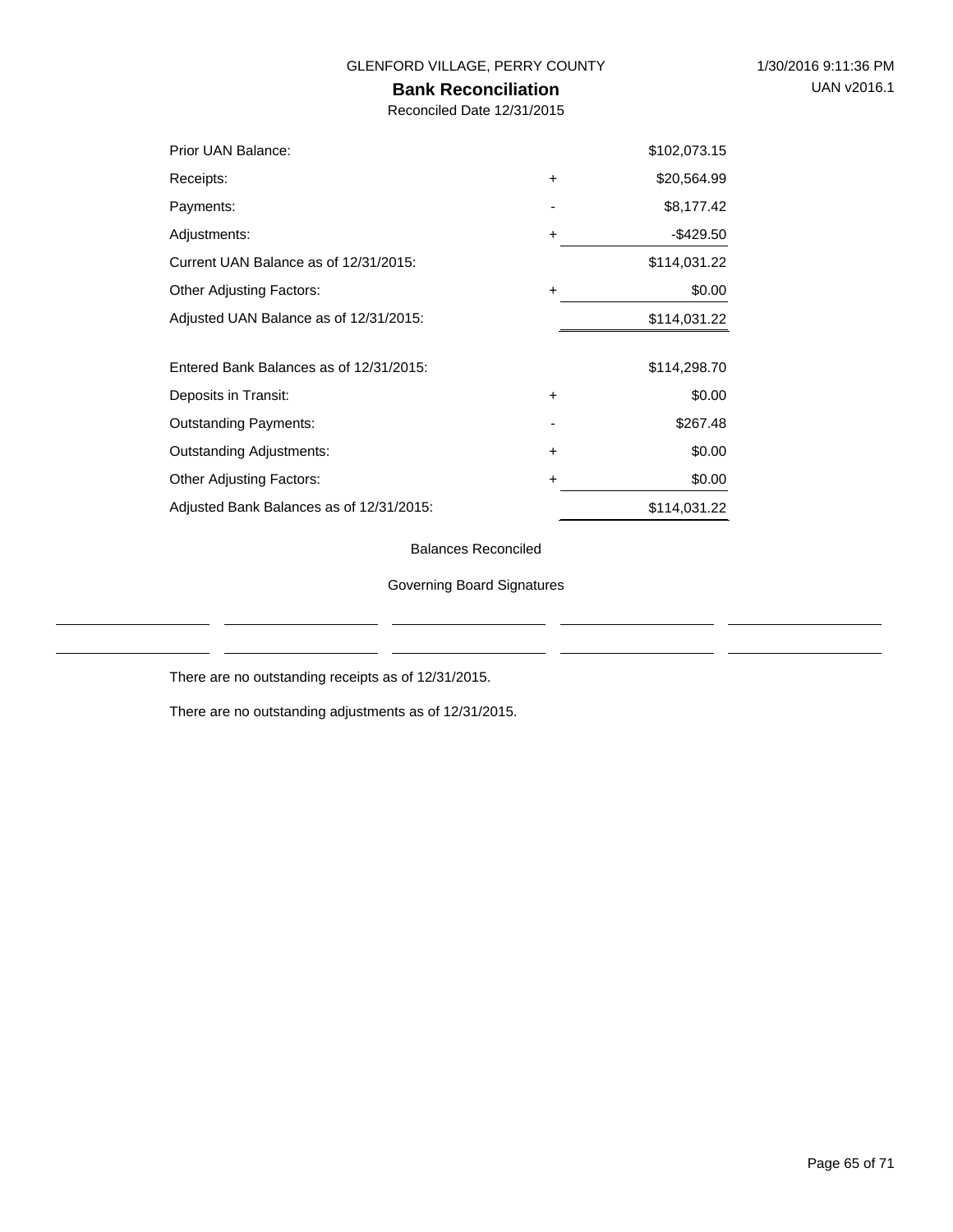UAN v2016.1

**Bank Balances** Reconciled Date 12/31/2015

| Type      | <b>Name</b>    | <b>Number</b> | <b>Prior Bank</b><br><b>Balance</b> | <b>Calculated</b><br><b>Bank Balance</b> | <b>Entered Bank</b><br><b>Balance</b> | <b>Difference</b> |
|-----------|----------------|---------------|-------------------------------------|------------------------------------------|---------------------------------------|-------------------|
| Primary   | <b>PRIMARY</b> | 000820130094  | \$109,200,44                        | \$114,250,20                             | \$114,298.70                          | \$48.50           |
| Secondary | Secondary      | 310005458     | \$0.00                              | \$0.00                                   | \$0.00                                | \$0.00            |
|           |                | Total:        | \$109,200.44                        | \$114,250,20                             | \$114,298.70                          | \$48.50           |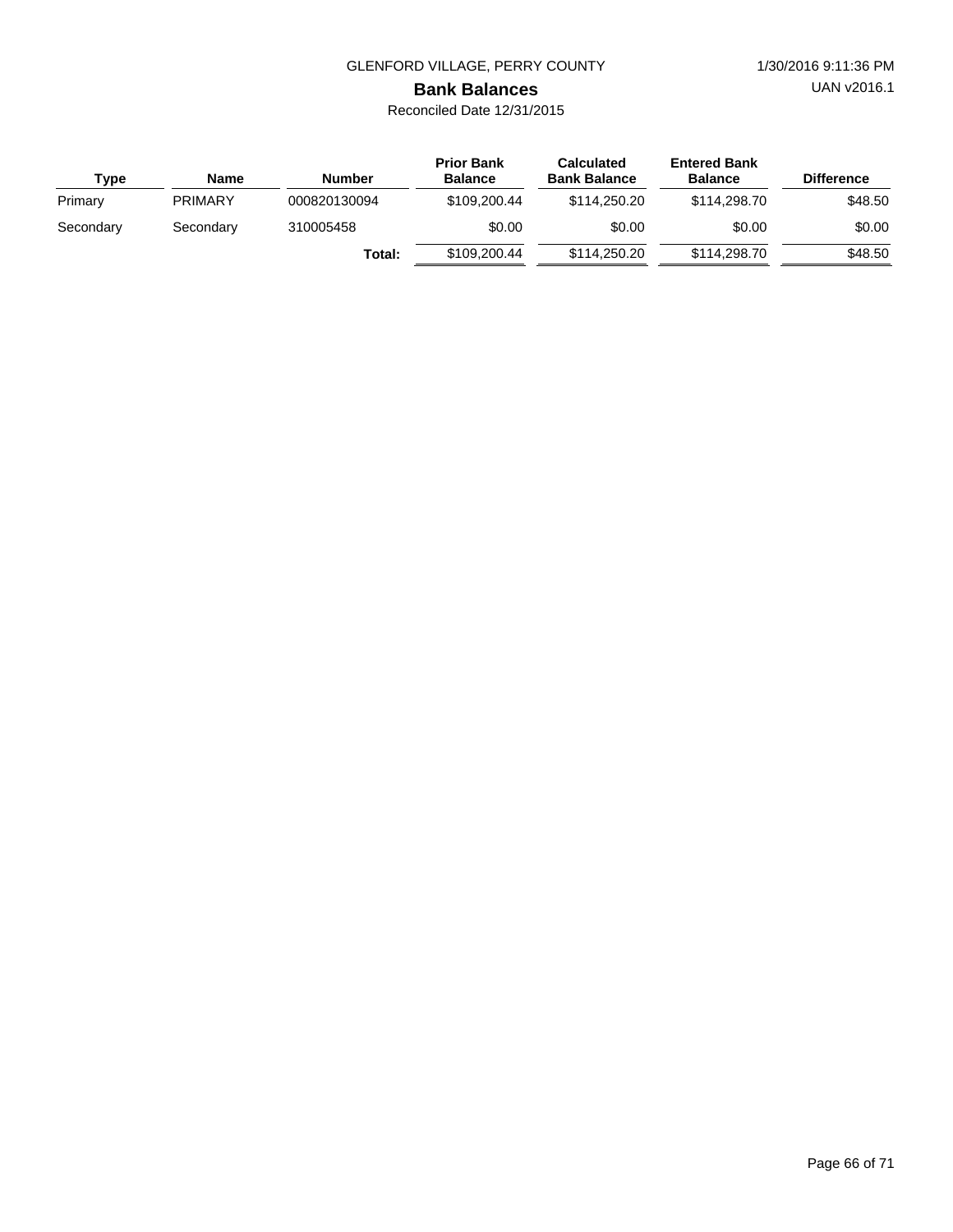**Outstanding Payments** Reconciled Date 12/31/2015

| <b>Account</b> | Type    | <b>Payment #</b> | <b>Post Date</b> | <b>Vendor / Payee</b>                 | Amount   |
|----------------|---------|------------------|------------------|---------------------------------------|----------|
| <b>PRIMARY</b> | Warrant |                  |                  | 10803 12/31/2015 HD Waterworks Supply | \$267.48 |
|                |         |                  |                  |                                       | \$267.48 |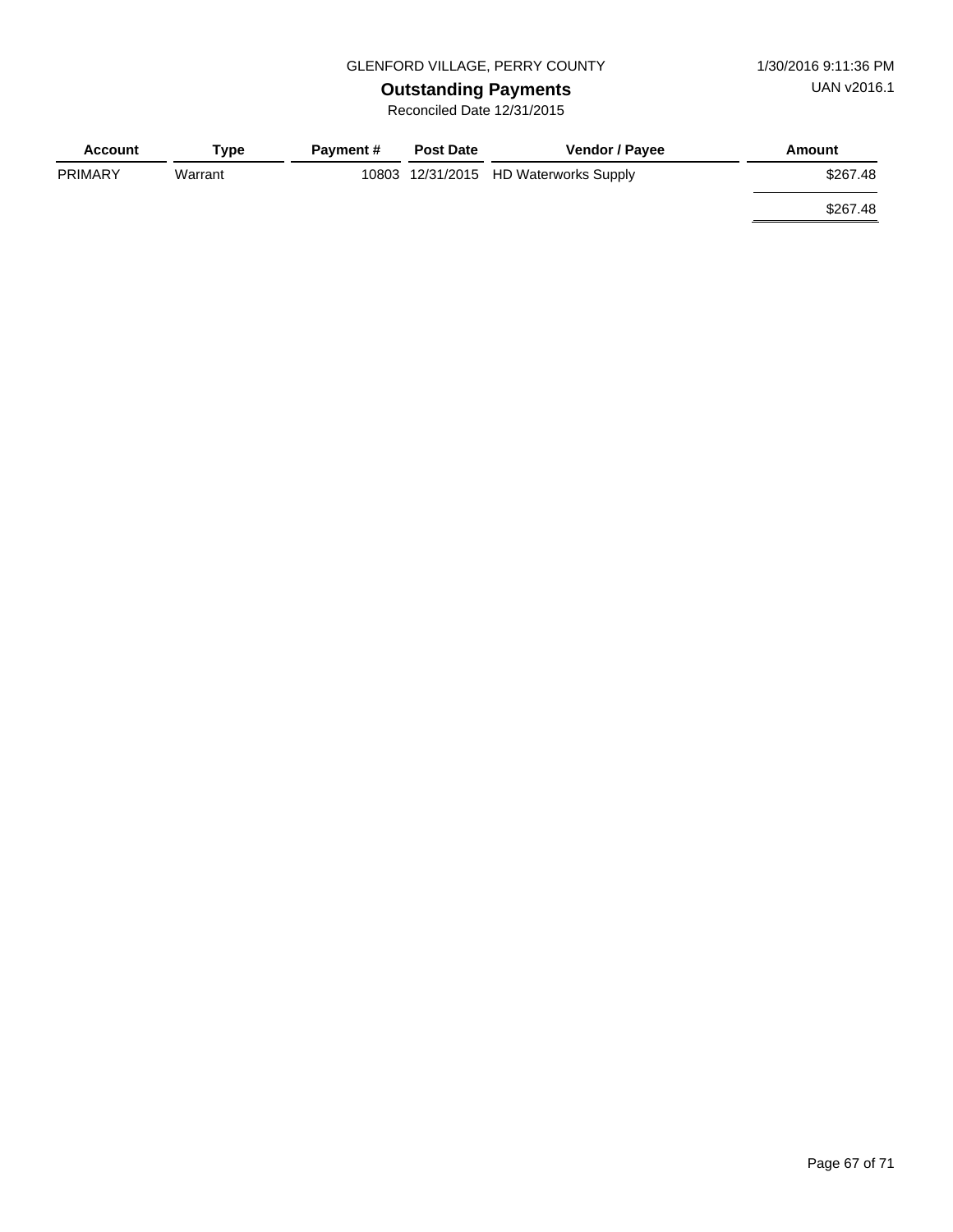# **Cleared Payments**

| Reconciled Date 12/31/2015 |  |  |
|----------------------------|--|--|
|                            |  |  |

| <b>Account</b> | <b>Type</b> | Payment# | <b>Post Date</b>        | Vendor / Payee                               | Amount     |
|----------------|-------------|----------|-------------------------|----------------------------------------------|------------|
| <b>PRIMARY</b> | Electronic  |          | 28-2015 12/31/2015      | <b>US Bank</b>                               | \$19.00    |
| <b>PRIMARY</b> | Warrant     |          | 10745 11/28/2015        | <b>Treasurer Of State</b>                    | \$123.00   |
| <b>PRIMARY</b> | Warrant     |          | 10746 11/28/2015        | <b>US Postmaster</b>                         | \$49.00    |
| <b>PRIMARY</b> | Warrant     |          | 10747 12/01/2015        | American Electric Power                      | \$1,420.89 |
| <b>PRIMARY</b> | Warrant     |          | 10748 12/01/2015        | AT & T                                       | \$156.48   |
| <b>PRIMARY</b> | Warrant     |          | 10749 12/01/2015        | <b>Brandon Fox</b>                           | \$575.00   |
| <b>PRIMARY</b> | Warrant     |          | 10750 12/01/2015        | Thomas J. Coleman                            | \$1,000.00 |
| PRIMARY        | Warrant     |          | 10751 12/01/2015        | Isacc Wiles Burkholder & Teetor, LLC         | \$553.50   |
| <b>PRIMARY</b> | Warrant     |          | 10752 12/01/2015        | <b>HD Waterworks Supply</b>                  | \$80.00    |
| PRIMARY        | Warrant     |          | 10753 12/01/2015        | Charles Harris & Associates Inc.             | \$832.00   |
| <b>PRIMARY</b> | Warrant     |          | 10754 12/01/2015        | <b>MASI Environmental Services</b>           | \$20.42    |
| <b>PRIMARY</b> | Warrant     |          | 10755 12/01/2015        | Speedway LLC                                 | \$50.93    |
| <b>PRIMARY</b> | Warrant     |          | 10756 12/01/2015        | The Toy Store                                | \$1,000.26 |
| <b>PRIMARY</b> | Warrant     |          | 10757 12/01/2015        | Linda Lea Nicodemus                          | \$806.83   |
| <b>PRIMARY</b> | Warrant     |          | 10758 12/01/2015        | Ohio Public Employees Retirement<br>System   | \$240.00   |
| <b>PRIMARY</b> | Warrant     |          | 10759 12/08/2015        | American Electric Power                      | \$191.38   |
| <b>PRIMARY</b> | Warrant     |          | 10760 12/08/2015        | <b>Energy Cooperative</b>                    | \$87.00    |
| <b>PRIMARY</b> | Warrant     |          | 10761 12/08/2015        | Northern Perry County Water                  | \$2,247.35 |
| <b>PRIMARY</b> | Warrant     |          | 10762 12/08/2015        | Melissa Walters, Perry County<br>Treasurer   | \$1,794.71 |
| <b>PRIMARY</b> | Warrant     |          | 10763 12/08/2015        | <b>Treasurer Of State</b>                    | \$50.00    |
| PRIMARY        | Warrant     |          | 10764 12/18/2015 AT & T |                                              | \$95.80    |
| <b>PRIMARY</b> | Warrant     |          | 10765 12/18/2015 AT & T |                                              | \$141.45   |
| <b>PRIMARY</b> | Warrant     |          |                         | 10766 12/18/2015 HD Waterworks Supply        | \$1,289.04 |
| PRIMARY        | Warrant     |          |                         | 10767 12/18/2015 MASI Environmental Services | \$20.42    |
| <b>PRIMARY</b> | Warrant     |          | 10768 12/18/2015        | Jeff Ours                                    | \$83.00    |
| <b>PRIMARY</b> | Warrant     |          | 10769 12/18/2015        | <b>Tom Phillips</b>                          | \$55.25    |
| <b>PRIMARY</b> | Warrant     |          | 10770 12/18/2015        | Ridgeview Lumber & Supply                    | \$117.56   |
| <b>PRIMARY</b> | Warrant     |          | 10771 12/18/2015        | Speedway LLC                                 | \$34.33    |
| <b>PRIMARY</b> | Warrant     |          | 10772 12/18/2015        | <b>Treasurer Of State</b>                    | \$200.00   |
| <b>PRIMARY</b> | Warrant     |          | 10773 12/18/2015        | <b>Treasurer Of State</b>                    | \$823.50   |
| <b>PRIMARY</b> | Warrant     |          | 10774 12/18/2015        | <b>Treasurer Of State</b>                    | \$318.72   |
| <b>PRIMARY</b> | Warrant     |          | 10775 12/18/2015        | Ultimate Enterprises Inc.                    | \$500.00   |
| <b>PRIMARY</b> | Warrant     |          | 10776 12/18/2015        | Underwood's Inc.                             | \$71.62    |
| PRIMARY        | Warrant     |          |                         | 10777 12/18/2015 Linda Nicodemus             | \$37.29    |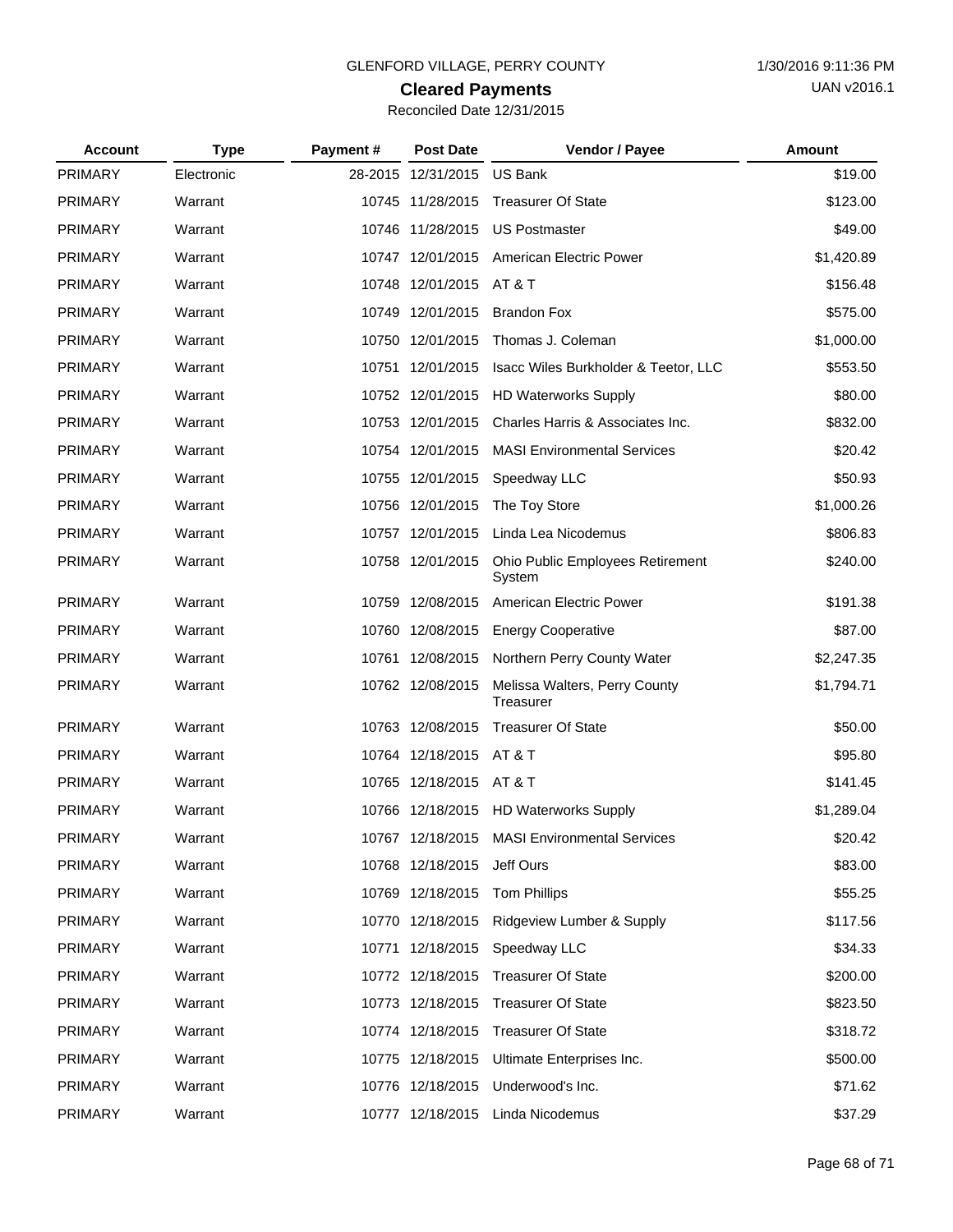**Cleared Payments**

Reconciled Date 12/31/2015

\$15,085.73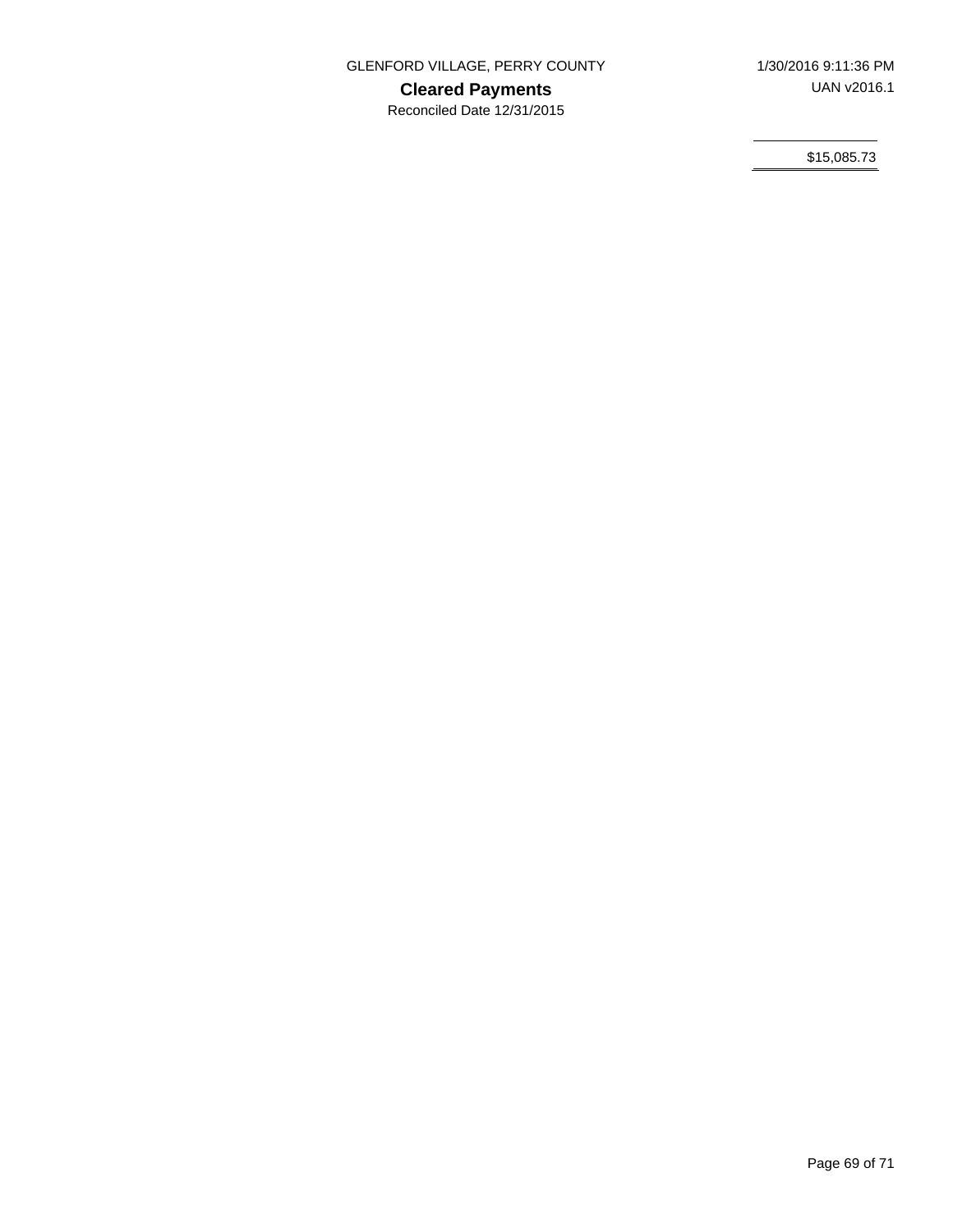### GLENFORD VILLAGE, PERRY COUNTY 1/30/2016 9:11:36 PM

### **Cleared Receipts**

| Account        | <b>Type</b> | Ticket # | Receipt# | <b>Post Date</b>    | <b>Source</b>           | Amount      |
|----------------|-------------|----------|----------|---------------------|-------------------------|-------------|
| <b>PRIMARY</b> | Standard    |          | 115-2015 | 12/08/2015          | <b>GLENFORD VILLAGE</b> | \$2,252.86  |
| <b>PRIMARY</b> | Standard    |          |          | 116-2015 12/18/2015 | <b>GLENFORD VILLAGE</b> | \$6,050.39  |
| <b>PRIMARY</b> | Standard    |          |          | 117-2015 12/18/2015 | <b>GLENFORD VILLAGE</b> | \$50.00     |
| <b>PRIMARY</b> | Standard    |          |          | 118-2015 12/18/2015 | <b>GLENFORD VILLAGE</b> | \$221.17    |
| <b>PRIMARY</b> | Standard    |          |          | 119-2015 12/18/2015 | <b>GLENFORD VILLAGE</b> | \$2,596.06  |
| <b>PRIMARY</b> | Standard    |          | 120-2015 | 12/29/2015          | <b>GLENFORD VILLAGE</b> | \$481.95    |
| <b>PRIMARY</b> | Standard    |          |          | 121-2015 12/29/2015 | <b>GLENFORD VILLAGE</b> | \$50.00     |
| <b>PRIMARY</b> | Standard    |          |          | 122-2015 12/29/2015 | <b>GLENFORD VILLAGE</b> | \$1,511.54  |
| <b>PRIMARY</b> | Standard    |          | 123-2015 | 12/29/2015          | <b>GLENFORD VILLAGE</b> | \$397.74    |
| <b>PRIMARY</b> | Standard    |          | 124-2015 | 12/30/2015          | <b>GLENFORD VILLAGE</b> | \$6,953.28  |
|                |             |          |          |                     |                         | \$20.564.99 |